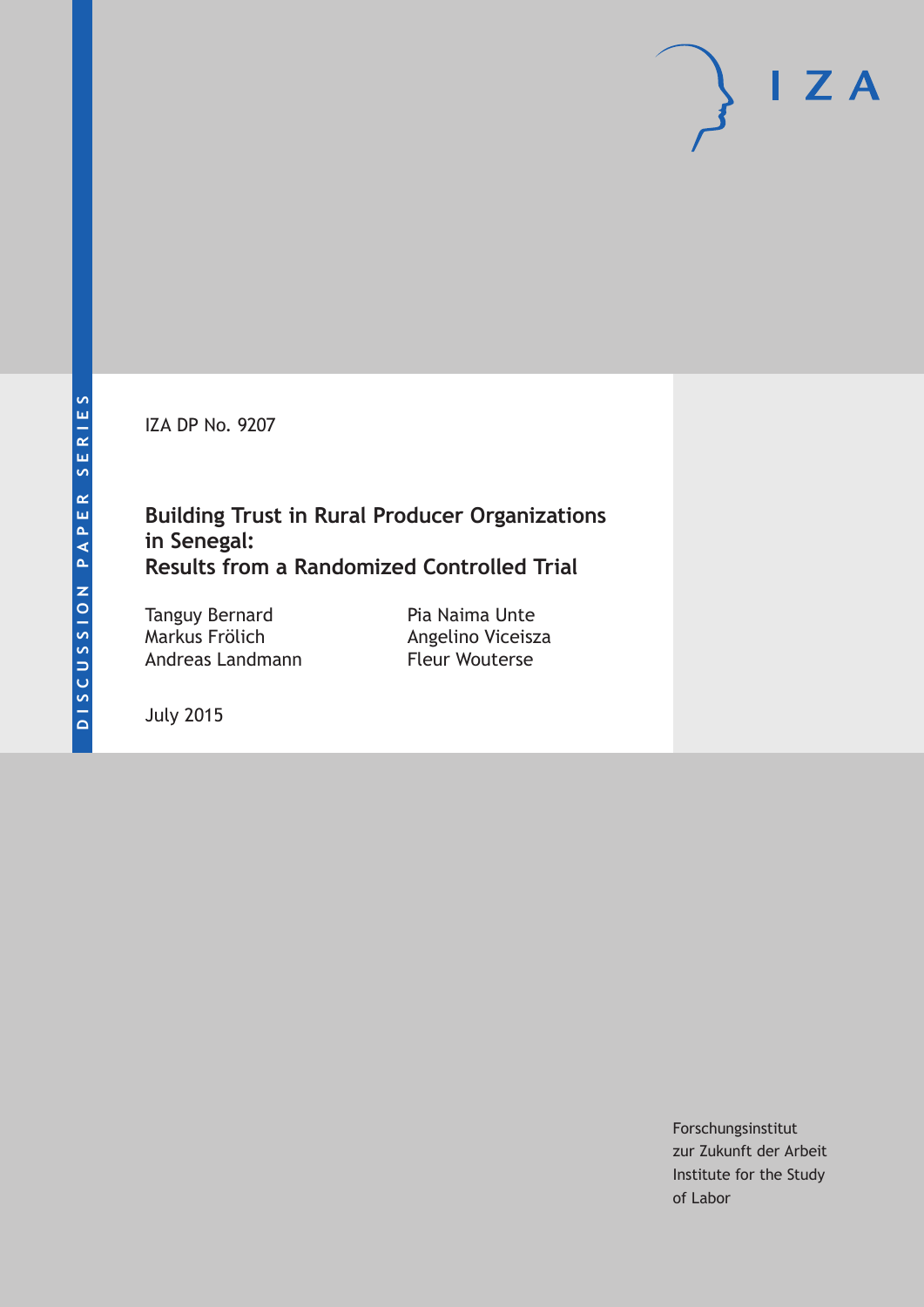# **Building Trust in Rural Producer Organizations in Senegal: Results from a Randomized Controlled Trial**

**Tanguy Bernard** 

*IFPRI and University of Bordeaux IV* 

**Markus Frölich**  *University of Mannheim and IZA* 

# **Andreas Landmann**

*University of Mannheim* 

**Pia Naima Unte** 

*University of Mannheim* 

## **Angelino Viceisza**

*Spelman College* 

#### **Fleur Wouterse**  *IFPRI*

Discussion Paper No. 9207 July 2015

IZA

P.O. Box 7240 53072 Bonn Germany

Phone: +49-228-3894-0 Fax: +49-228-3894-180 E-mail: iza@iza.org

Any opinions expressed here are those of the author(s) and not those of IZA. Research published in this series may include views on policy, but the institute itself takes no institutional policy positions. The IZA research network is committed to the IZA Guiding Principles of Research Integrity.

The Institute for the Study of Labor (IZA) in Bonn is a local and virtual international research center and a place of communication between science, politics and business. IZA is an independent nonprofit organization supported by Deutsche Post Foundation. The center is associated with the University of Bonn and offers a stimulating research environment through its international network, workshops and conferences, data service, project support, research visits and doctoral program. IZA engages in (i) original and internationally competitive research in all fields of labor economics, (ii) development of policy concepts, and (iii) dissemination of research results and concepts to the interested public.

IZA Discussion Papers often represent preliminary work and are circulated to encourage discussion. Citation of such a paper should account for its provisional character. A revised version may be available directly from the author.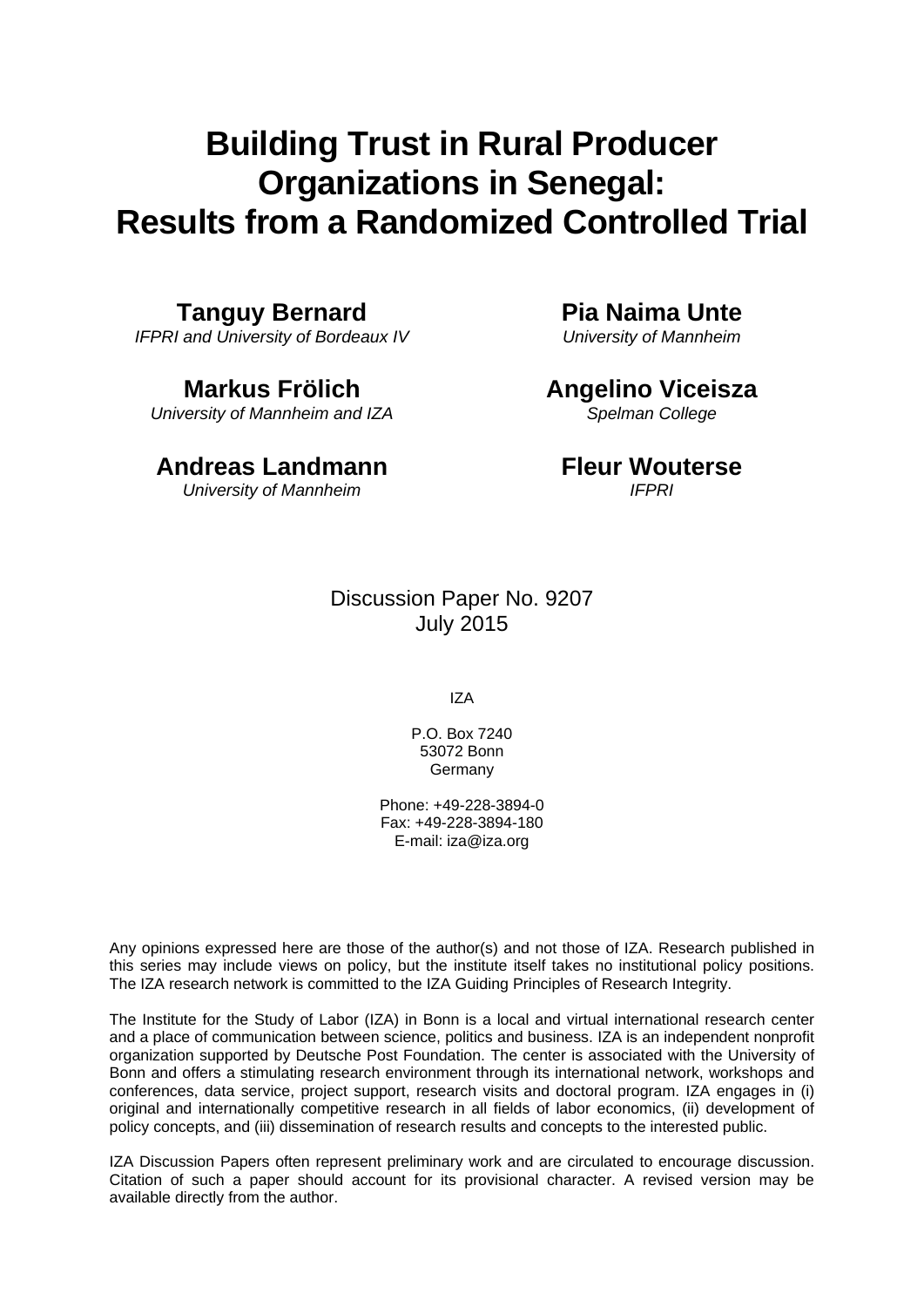IZA Discussion Paper No. 9207 July 2015

# **ABSTRACT**

## **Building Trust in Rural Producer Organizations in Senegal: Results from a Randomized Controlled Trial\***

Trust is crucial for successful collective action. A prime example is collective commercialization of agricultural produce through producer organizations. We conduct a cluster-randomized controlled trial in rural Senegal in which we vary the number and the type of smallholder farmers – members and/or leaders of local producer organizations – invited to a three-day training on collective commercialization. We use this variation to identify effects on intra-group trust, both direct treatment effects of having participated in the training and spillover effects on farmers who did not partake. Looking at different measures of trust in leaders' competence and motives and of trust in members we find that participating in the training significantly enhances both trust in leaders and trust in members. For trust in leaders, we also find a strong spillover effect. Our findings suggest that relatively soft and non-costly interventions such as a group training appear to be able to positively affect trust within producer organizations.

JEL Classification: D71, O12, Q13

Keywords: rural producer organizations, smallholder farmers, trust, Senegal

Corresponding author:

 $\overline{\phantom{a}}$ 

Markus Frölich University of Mannheim L7, 3-5 68131 Mannheim Germany E-mail: froelich@uni-mannheim.de

<sup>\*</sup> We gratefully acknowledge financial support from the German Federal Ministry for Economic Cooperation and Development through the funding initiative for International Agricultural Research Centers and from the International Food Policy Research Institute Mobile Experimental Economics Laboratory. We are also grateful to FONGS, GRET and PINORD for a fruitful collaboration. We acknowledge valuable comments of participants at the 2015 Development Economics Network Workshop, Berlin, and at the 2015 Conference on Development Economics, Kiel. Shaikh Tanvir Hossain and Katrin Reich provided excellent research assistance.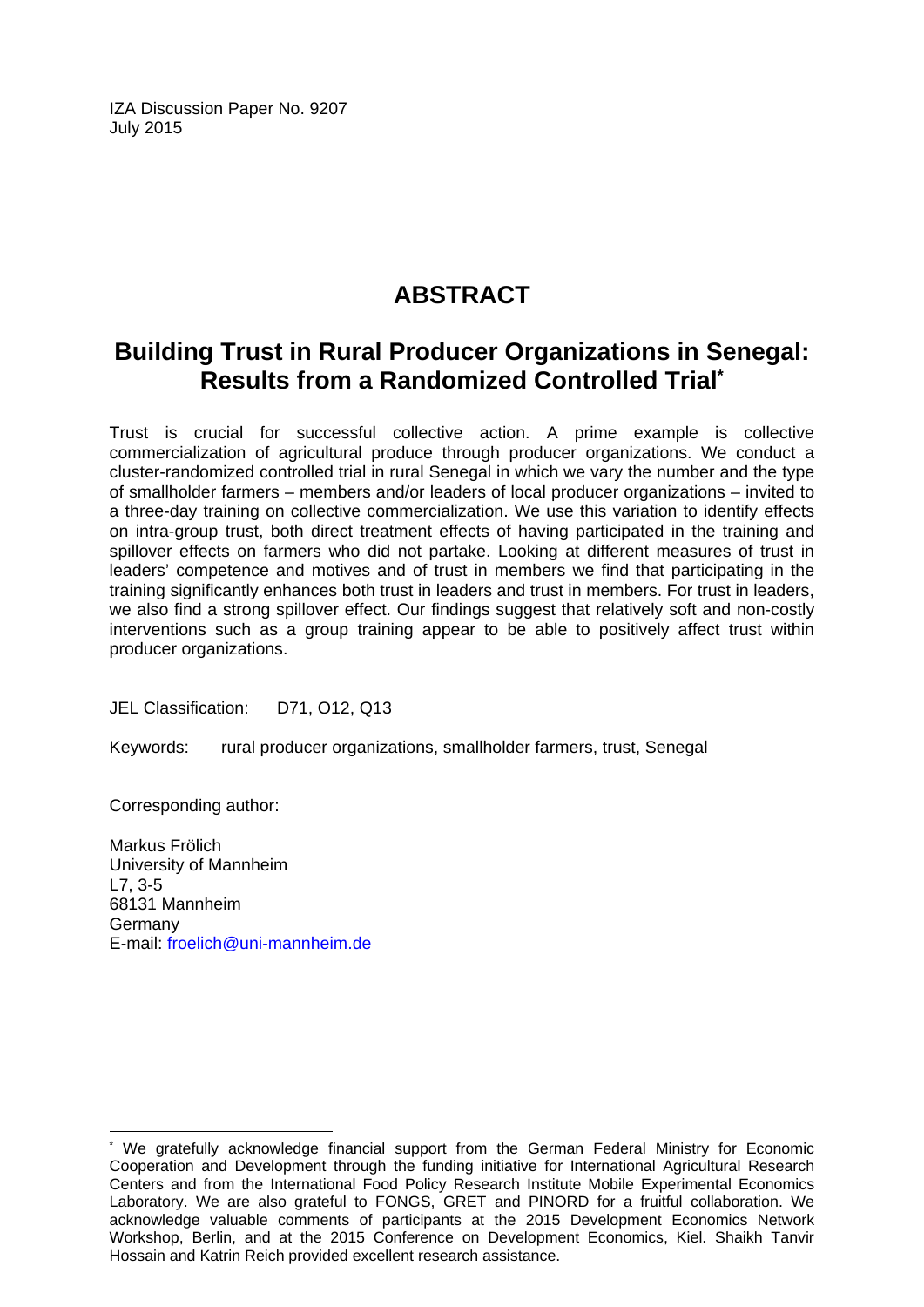### 1 Introduction

Rural Producer Organizations (RPOs)<sup>[1](#page--1-0)</sup> can provide smallholders in developing countries with better access to input and output markets [\(Markelova et al., 2009;](#page-40-0) [Rondot and Collion, 2001;](#page-41-0) [The World Bank, 2008\)](#page-42-0). Acting collectively within RPOs is often seen as an effective means to reduce transactions costs, to gain bargaining power, to obtain necessary market information, and to get access to new technologies and high value markets [\(Devaux et al., 2009;](#page-40-1) [Poulton et al., 2010;](#page-41-1) [Stockbridge et al., 2003\)](#page-42-1). While examples of successful collective action exist, such as coffee production, grading and export in Ethiopia [\(Kodama, 2007\)](#page-40-2), green bean exports in Kenya [\(Narrod et al., 2009\)](#page-41-2) and cotton production and exports in Mali [\(Tefft, 2004\)](#page-42-2), many RPOs in developing countries struggle to offer the type of services that would lead to higher output prices for their members [\(Bernard](#page-39-0) [et al., 2008a,](#page-39-0) [2010;](#page-39-1) [Fafchamps and Hill, 2005;](#page-40-3) [Markelova et al., 2009\)](#page-40-0). Instead of commercializing their produce collectively, smallholders frequently opt for sell-ing it individually to traders at the farmgate [\(Fafchamps and Hill, 2005\)](#page-40-3).<sup>[2](#page--1-0)</sup>

Whether collective commercialization takes place or not is highly correlated with the ability to coordinate and the prevalence of trust<sup>[3](#page--1-0)</sup> within a RPO [\(Hill](#page-40-4) [et al., 2014;](#page-40-4) [Shiferaw et al., 2011\)](#page-42-3). Mistrust between farmers can even lead to the disintegration of RPOs [\(Masakure and Henson, 2005\)](#page-41-3). Typically, RPOs are member-driven organizations whose success depends on their members' participation in joint activities. Reasons for members being reluctant to participate in collective commercialization largely play out at the intra-RPO level [\(Bernard and](#page-39-2) [Wouterse, 2015\)](#page-39-2). First, farmers may struggle with liquidity constraints and hence

<sup>&</sup>lt;sup>1</sup>"Producer organizations are membership-based organizations or federations of organizations with elected leaders accountable to their constituents. They take on various legal forms, such as cooperatives, associations, and societies" [\(The World Bank, 2008,](#page-42-0) p. 154). In this paper, we analyze farmer groups in Senegal that provide members with services. Hence, they differ from NGOs which also provide services to non-members [\(Bernard and Wouterse, 2015\)](#page-39-2).

 $2$ This paper implicitly builds on the assumption that collective commercialization is more efficient than individual marketing. See, for example, [Bernard et al.](#page-39-3) [\(2008b\)](#page-39-3) for evidence that cooperatives' members achieve higher prices for their produce than non-members in Ethiopia, [Shiferaw et al.](#page-42-4) [\(2008\)](#page-42-4) for evidence that collective commercialization achieves higher output prices than individual sales to traditional buyers in Kenya, and [Wollni and Zellner](#page-42-5) [\(2007\)](#page-42-5) for evidence that commercialization through cooperatives achieves higher output prices in Costa Rica. See Section [2.2](#page-8-0) for details about prices achieved by farmers in our sample.

<sup>&</sup>lt;sup>3</sup>We define trust as "a particular level of the subjective probability with which an agent assesses that another agent or group of agents will perform a particular action" [\(Gambetta, 2003,](#page-40-5) p. 277) and hence do not regard it as being a form of social capital in itself, but rather as being a measurable link between social capital and collective action [\(Ostrom and Ahn, 2003\)](#page-41-4).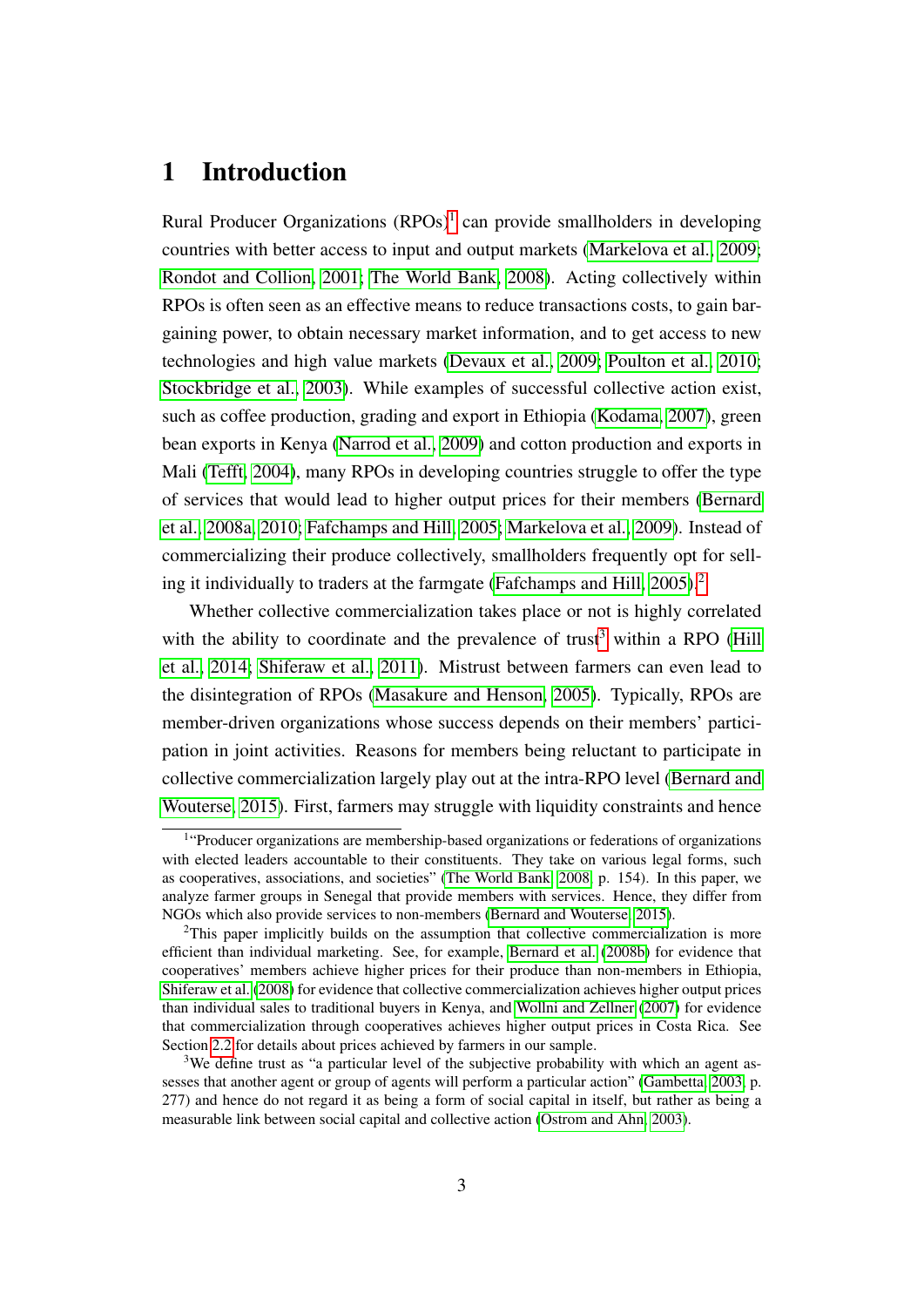decide against participating in collective commercialization as it involves substantial delays in payment as compared to individual farmgate sales [\(Fafchamps](#page-40-3) [and Hill, 2005\)](#page-40-3). Second, farmers need to have sufficient trust in their leaders' motives and competences. The sales processes of collective commercialization are typically executed by few leaders and are not transparent for members. Members may fear to not be paid at all or that price increases that occur through bulking will not be shared with them fairly [\(Buck and Alwang, 2011;](#page-39-4) [Hill et al., 2014\)](#page-40-4). Third, a farmer's decision to participate in collective commercialization is likely to be affected by her belief about the behavior of fellow farmers. Trust in fellow members' and their commitment is needed to believe that the minimum number of produce will be reached for bulk sales and, hence, to decide to participate [\(Bernard et al., 2014\)](#page-39-5).

According to the theoretical framework provided by [Ostrom and Ahn](#page-41-4) [\(2003\)](#page-41-4), success and failure of collective action is determined by a complex configura-tion of various forms of social capital—trustworthiness<sup>[4](#page--1-0)</sup>, networks and institutions[5](#page--1-0)—which enhance trust. Trust is seen as the core link between social capital and collective action. It reduces opportunistic behavior and transaction costs [\(Collier, 2002;](#page-39-6) [Ostrom and Ahn, 2003;](#page-41-4) [Putnam, 1993\)](#page-41-5). "Trust lubricates cooperation" [\(Pretty and Ward, 2001,](#page-41-6) p.211). We expect that a training intervention can strengthen existing horizontal and vertical networks and may even create new ones through repeated interaction of farmers. We further expect a training intervention to clarify the process of collective commercialization and the rules involved and, thus, to create a common understanding of the relevant institutions. We hypothesize that such increases in social capital will lead to a positive effect of a training intervention on trust in members and on trust in leaders.

We conduct a cluster-randomized controlled trial to test these hypotheses in the context of RPOs in Senegal. We randomly invited members and/or leaders to participate in a three-day training to build social capital in order to induce members and leaders to coordinate towards successful collective commercialization. The training itself consisted of three days of interactive discussion on the benefits, conduct and constraints of collective commercialization and was executed in

<sup>&</sup>lt;sup>4</sup>The term trustworthiness refers to intrinsic motivation as an independent reason for behaving cooperatively [\(Ostrom and Ahn, 2003\)](#page-41-4).

<sup>&</sup>lt;sup>5</sup>Institutions are the rules of the game that people devise [\(North, 1990\)](#page-41-7). They specify which actions and outcomes are required, prohibited, or permitted, and which sanctions are authorized [\(Ostrom and Ahn, 2003\)](#page-41-4).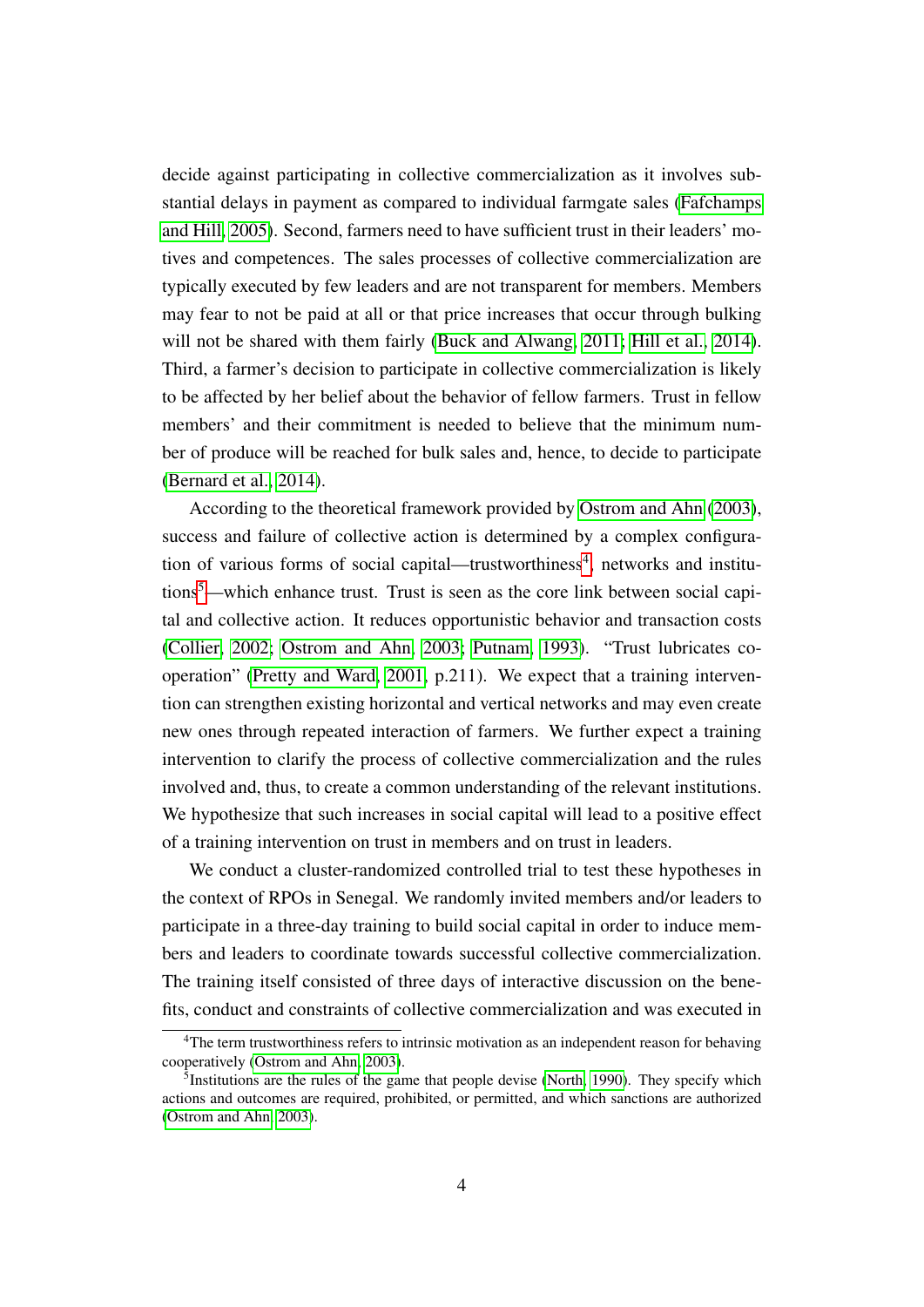collaboration with GRET (a French NGO) and PINORD (a Senegalese NGO). In all treated RPOs, a general assembly was convened shortly after the training to discuss its content with non-participants. All participating RPOs had stated collective commercialization as one of their main objectives despite facing important difficulties in aggregating their members' produce.<sup>[6](#page--1-0)</sup>

We assess how this intervention affects trust in a sample of 798 smallholder farmers from 73 RPOs. We analyze both intention-to-treat effects, i.e., the treatment effect of the invitation to participate in the training, and treatment effects of the training itself. Our main outcome variables of interest are survey measures of trust in leaders' competence and motives and survey measures of trust in members [\(Twyman et al., 2008\)](#page-42-6). We distinguish between trust in leaders' integrity, informational advantage, efficiency and negotiation skills, and general and farming-specific trust in members.<sup>[7](#page--1-0)</sup> In each RPO we randomly varied the number of members and leaders invited to the training and interviewed both invited and non-invited individuals. This enables us to analyze (i) the average treatment effect of whether or not a RPO was selected for training, (ii) the direct treatment effect of whether or not an individual was selected for training, and (iii) the spillover effect on non-treated individuals in treated RPOs.

Our results suggest a positive treatment effect of the training on measures of both trust in leaders and trust in members. For trust in leaders, the effect is especially pronounced for trust in their integrity and their informational advantage. Moreover, results suggest a strong spillover effect on trust in leaders of non-treated members, i.e., that the sizable positive average treatment effect is not to be attributed solely to personal treatment. The spillover effect is especially pronounced for trust in leaders' integrity and their negotiation skills. We show that while RPOs may face several constraints with respect to coordination towards collective commercialization, a relatively simple and non-costly group training may contribute to a substantial change in trust in leaders and trust in members and, thus, to clearing a barrier to collective commercialization and other collective endeavors. Social capital is often thought to increase with use, thus, the training may well have been the starting point for more collective endeavors to come.<sup>[8](#page--1-0)</sup>

<sup>&</sup>lt;sup>6</sup>See Section [3](#page-14-0) for details on the training intervention and the sample.

<sup>&</sup>lt;sup>7</sup>See Section [4.2](#page-22-0) for details on the measures of trust.

<sup>&</sup>lt;sup>8</sup>[Bernard et al.](#page-39-5) [\(2014\)](#page-39-5) show for a subsample of groundnut farmers that the training intervention indeed had a positive effect on the quantity of produce commercialized collectively through the RPOs.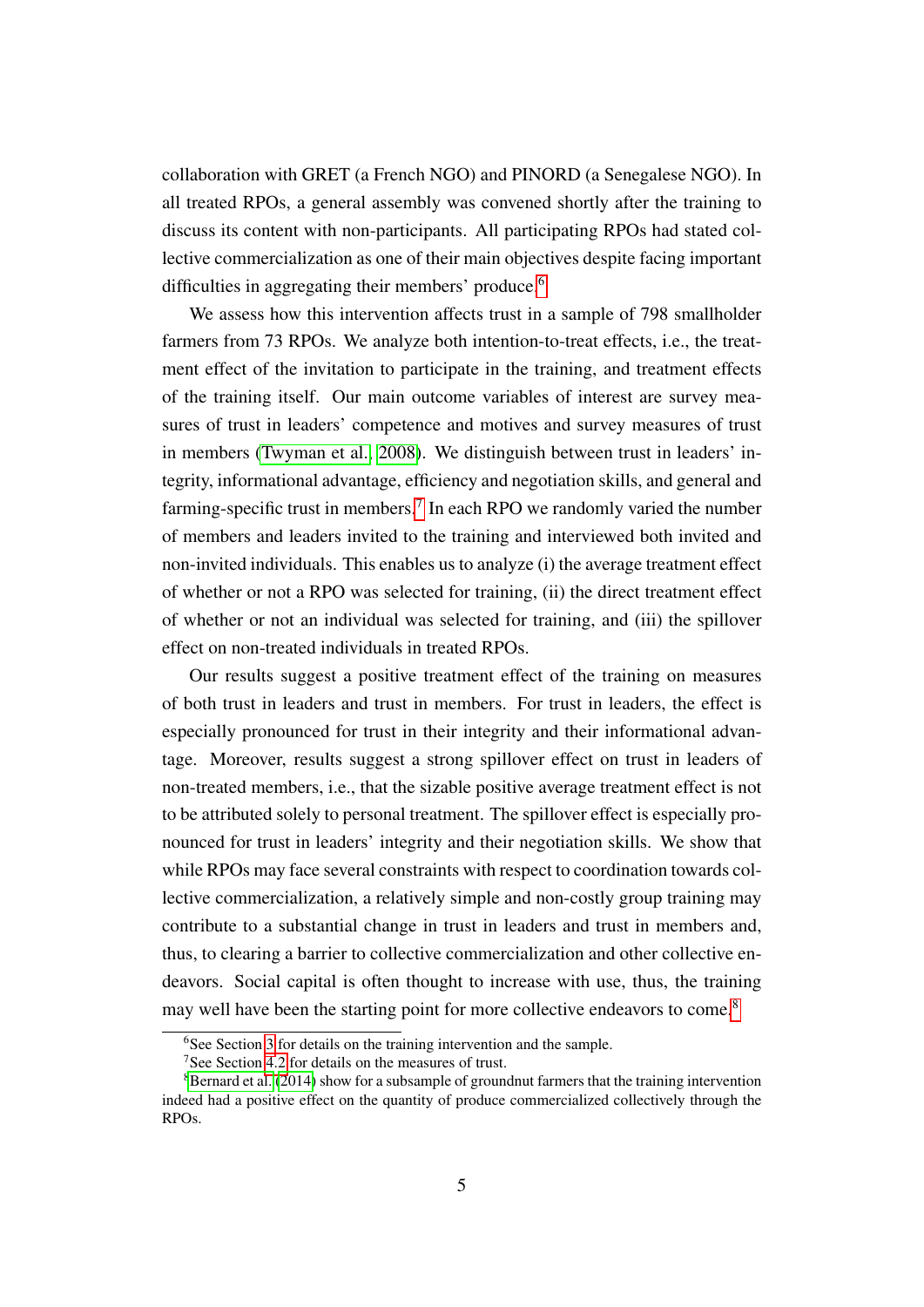The remainder of this paper is organized as follows: We begin, in Section [2,](#page-6-0) by describing the institutional background of RPOs in Senegal and the issues with collective commercialization through such organizations. In Section [3,](#page-14-0) we describe the cluster-randomized controlled trial. In Section [4,](#page-20-0) we develop the hypotheses tested in this paper and describe our measures of trust. In Section [5,](#page-24-0) we present our empirical strategy and estimates of the treatment effects on RPOlevel and, in Section [6,](#page-30-0) on individual level. We conclude in Section [7.](#page-37-0)

### <span id="page-6-0"></span>2 Background: RPOs in Senegal

#### 2.1 Institutional setting

Seven out of ten rural households in Senegal are members of RPOs, and RPOs have expanded rapidly in number and membership in the last decades. Between 1982 and 2002, the percentage of villages with RPOs rose from 8 to 65 percent in Senegal [\(The World Bank, 2008\)](#page-42-0). Senegal is a country with a vast array of rural institutions in thousands of villages and with strong national-level organizations [\(Bernard and Wouterse, 2015\)](#page-39-2).

The history of agricultural and development policy in Senegal since independence can be divided into two main periods: two decades of state intervention followed by two decades of liberalization. Like in many other developing countries, the Senegalese government initiated cooperatives in the 1960s which primarily dealt with the commercialization of groundnuts. The entire value chain of agricultural production of groundnuts and cotton was organized and controlled by state entities such as producer cooperatives that were in charge of providing extension, inputs and credit to farmers as well as of collecting, processing and exporting output. Farmers typically considered cooperatives as an extended arm of the government rather than as an organization that they owned. Support of the international community led to the creation and development of regional organizations for rural development which aimed at specializing and transforming agricultural systems in the different agro-ecological zones. However, these organizations focused on the cultivation of a particular type of crop which was in contrast to the reality of rural smallholders typically cultivating several types of crops [\(Bernard et al., 2014;](#page-39-5) [Bernard and Wouterse, 2015\)](#page-39-2).

In the 1970s, this system of rural development went into crisis. Throughout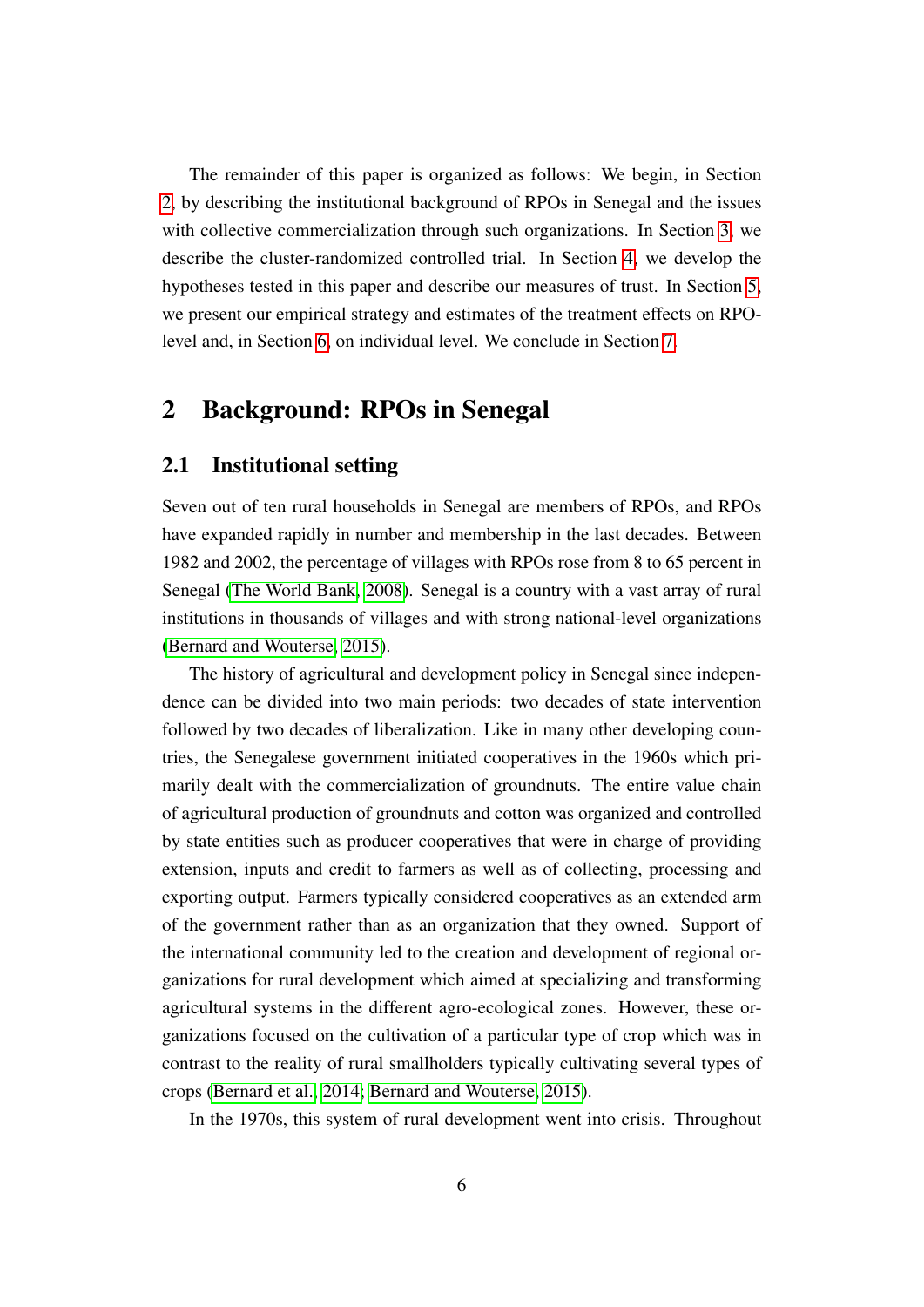the country, farmers founded the first independent farmers' organizations to represent their own interests. In 1978, the Federation of Senegalese NGOs (FONGS) was established to reinforce solidarity and communication among farmer groups, to foresee their training needs and to interact with the outside world on their behalf. Foreign stakeholders became increasingly interested in farmers' organizations as partners for development projects. In the 1980s, the new agricultural policy which followed the near bankruptcy of the country and a bail-out deal by the International Monetary Fund advocated the complete withdrawal of the state from agriculture. Consequently, the government facilitated the emergence of a new category of organizations with a more flexible legal status. These groups grew rapidly due to the support of their creation and their preferential treatment for obtaining credit. To defend its own interests, FONGS undertook ambitious projects at the national level such as cereal banks. In 1993, FONGS initiated the creation of a platform (CNCR) consisting of seven national federations of farmers, livestock producers, fishermen, horticultural producers and rural women. Its objective was to promote dialogue and the exchange of experience between its members, to encourage pooling of resources and competences and to serve as voice for the farmer movement versus the state and donors. In 1995, two other federations joined bringing the platform's total number of members up to about 3 million rural dwellers. In 1996, an NGO (ASPRODEB) was founded that could disburse funds of various donors and offer services to rural producers [\(Bernard](#page-39-5) [et al., 2014;](#page-39-5) [Bernard and Wouterse, 2015;](#page-39-2) [Mercoiret, nd;](#page-41-8) [Réseau des Organisa](#page-41-9)[tions Paysannes et Pastorales du Sénégal, 2008;](#page-41-9) [The World Bank, 2008\)](#page-42-0).

The role, functioning and capacity of RPOs has changed significantly with the gradual liberalization of the agricultural sector. They have evolved towards independent member-controlled entities capable of dealing with various kinds of partners. Yet, these RPOs face new challenges in ensuring the commitment of members. This is particularly true for activities related to collective commercialization of agricultural output. In fact, while RPOs remain active in input and credit provision, their capacity to aggregate output has been weakened considerably. At time of harvest, producers are now visited by private collectors and traders. This has led to important side-selling, produce is not marketed solely through the RPOs. As a result, RPOs are seldom able to aggregate the necessary amount of produce to trigger economies of scale and bargaining power at time of commercialization. This is despite isolated evidence that RPOs in Senegal can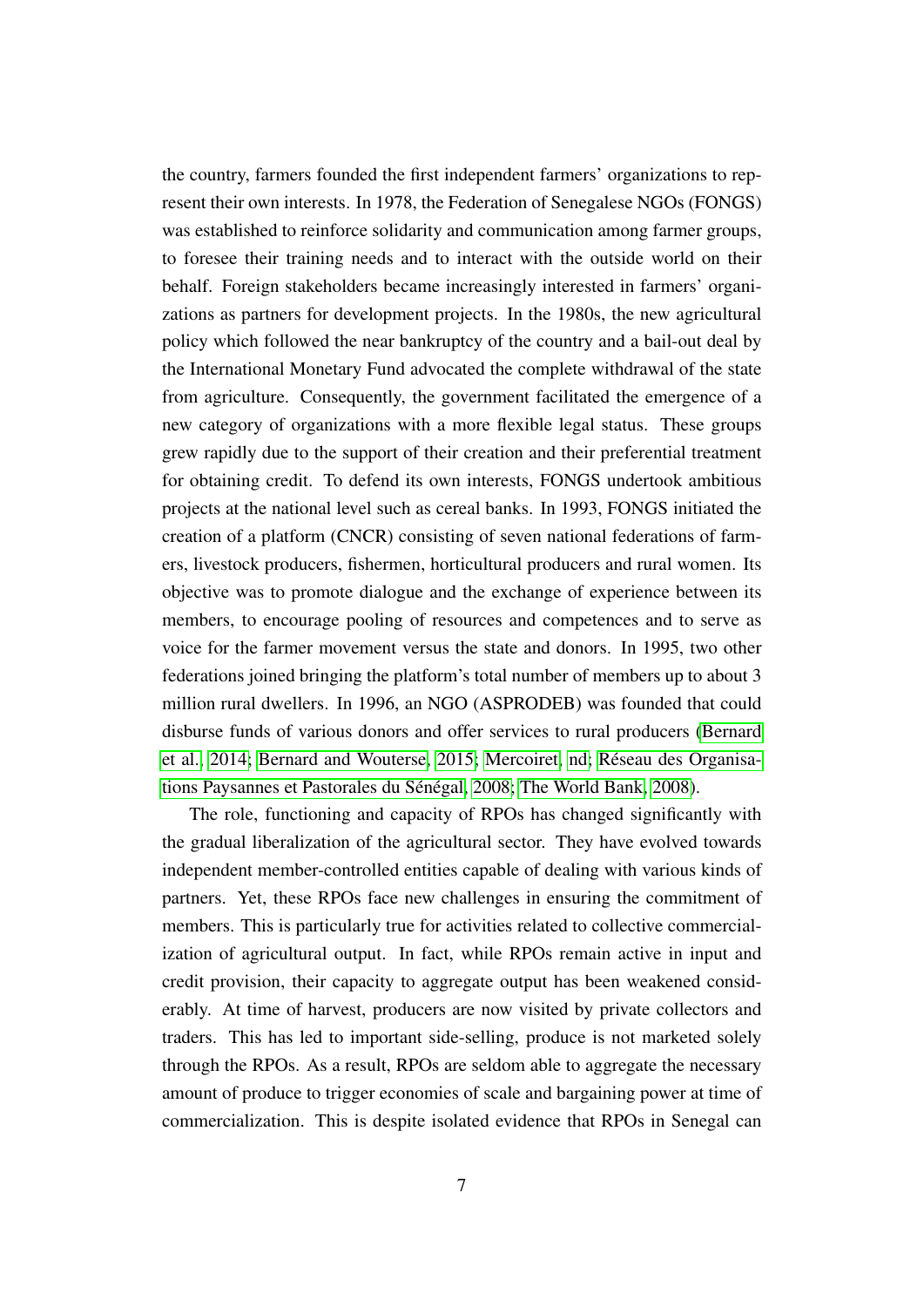in fact provide their members with profitable and reliable output commercialization services. In sum, in the absence of a sufficient amount of aggregated output, RPOs are not in a position to effectively obtain higher output prices which leads to further side-selling and a lack of interest of members for commercialization services offered by these organizations [\(Bernard et al., 2014\)](#page-39-5).

#### <span id="page-8-0"></span>2.2 Collective action in Senegalese RPOs

Generally, problems of collective action arise "whenever individuals face alternative courses of actions between short-term self-regarding choices and one that, if followed by a large enough number of individuals in a group, benefits all" [\(Os](#page-41-4)[trom and Ahn, 2003,](#page-41-4) p. xiv). In the context of commercialization of agricultural produce, farmers who are organized in RPOs can choose between selling their produce directly at the farmgate to a local trader with immediate payment and selling it collectively through their RPO. Farmers in our sample cultivate either groundnuts, rice, or onions as their main crop.[9](#page--1-0) While groundnut farmers primarily sell their groundnuts either individually or collectively for private gains, onion farmers have been observed to engage in joint collection and commercialization of firewood. Rice farmers use part of their gains from selling their rice (privately or collectively) for financing irrigation systems.

For collective commercialization of any type of produce, the RPO's leaders will typically negotiate with a contract buyer who offers a higher price than the local traders if a minimum amount of produce is sold. This quantity is typically too large to be reached by just one individual farmer such that complying with the contract requires coordination among the members of the RPO. Moreover, these contracts tend to be rather discrete in the sense that they are void if a certain threshold of aggregated produce is not met and payments are usually made some time after the farmers delivered their produce to the RPO for collective commercialization [\(Bernard et al., 2014\)](#page-39-5). In our sample, two thirds of the farmers who report to have sold to traders in the 2010/2011 agricultural season (March 2010 to March 2011) state that they received the payment on the day of the transaction while only one quarter of the farmers who sold through the RPO report to have received the payment on the day the transaction took place.

Senegalese RPOs appear to be facing significant constraints when it comes

 $9$ There is no heterogeneity within any RPO in our sample regarding the main crops cultivated by members and leaders.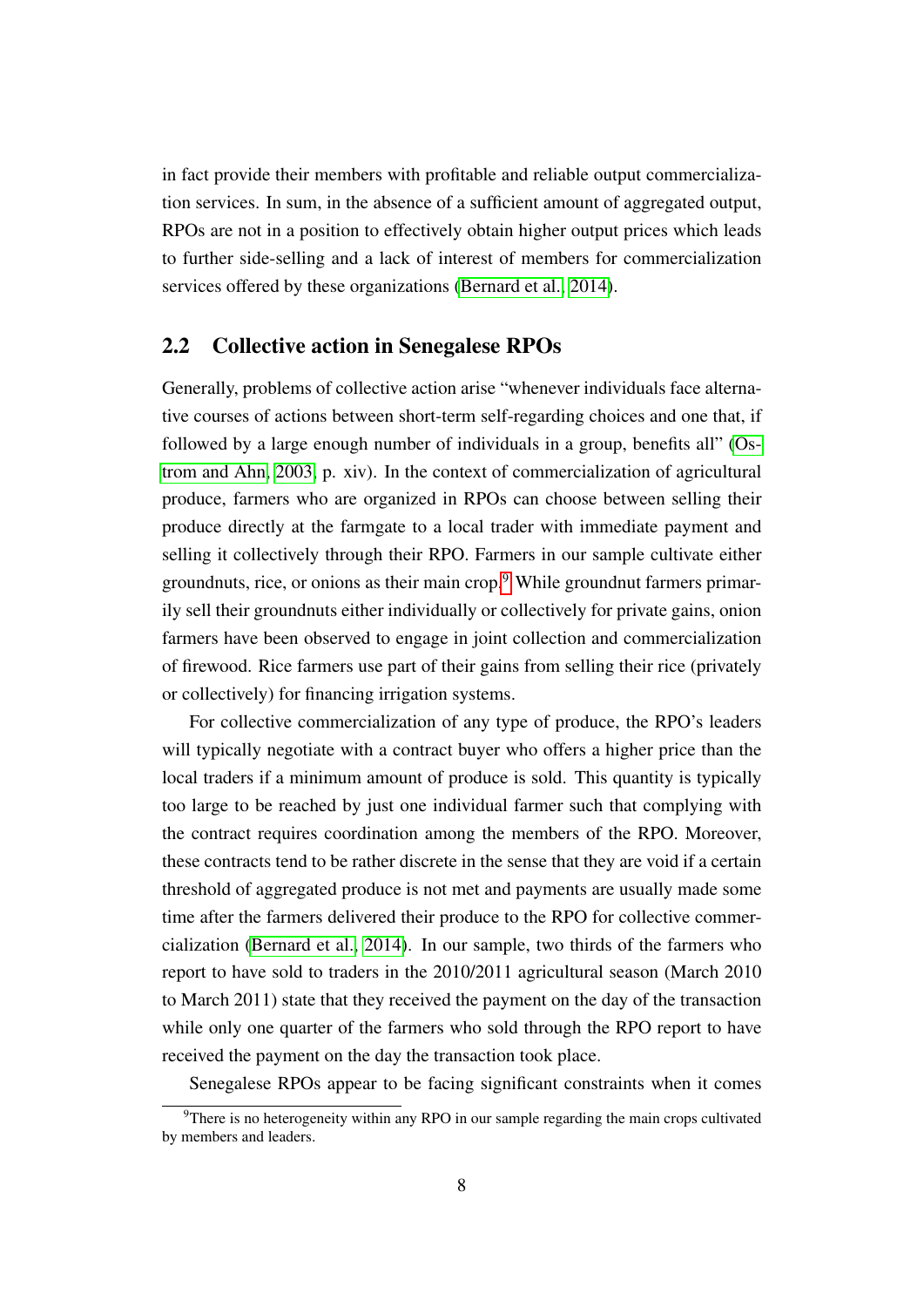to collective action in the form of collective commercialization of agricultural produce. Although RPOs in our sample were selected based on collective commercialization being one of their main objectives, only roughly one third of the RPOs in our sample report to have engaged in collective commercialization in the  $2010/2011$  $2010/2011$  $2010/2011$  agricultural season.<sup>10</sup> On average, farmers who sold their produce through the RPO in the 2010/2011 season achieved higher prices per kilogram than those who sold their produce individually. Only one quarter of the farmers who sold their produce individually to local traders regularly dealt with the same traders. When asked about difficulties faced when selling their produce individually, only 20 percent of the respondents indicated that there were no major problems. For the remaining respondents, the main issue was lack of transportation means to reach more lucrative markets (cited by 48 percent) followed by insufficient visits by potential buyers (17 percent), lack of knowledge about current prices (15 percent) and lack of sufficient quantity of produce to be able to negotiate a better price (8 percent).

While lack of financial means and technical capacities at the RPO level are likely to be significant constraints to collective commercialization, members' perception of collective commercialization and issues of coordination between members also seem to represent important constraints, independent of the type of crop to be sold collectively. Leadership has been shown to be a key element of successful coordination within RPOs [\(Agrawal, 2001;](#page-39-7) [Bernard and Wouterse, 2015;](#page-39-2) Markelova et al.,  $2009$ ).<sup>[11](#page--1-0)</sup> On the one hand, leaders need to have the necessary skills for the collective marketing and relevant links to outsiders. On the other hand, members need to trust their leaders [\(Arcand, 2002;](#page-39-8) [Markelova et al., 2009\)](#page-40-0). In those RPOs that engaged in collective commercialization, only 44 percent of the farmers delivered part of their produce to the RPO to be sold collectively. Respondents state three main reasons for why they chose to sell individually in spot market-like transactions to local traders rather than collectively through their RPO: most find collective commercialization to be too risky (without specify-

<sup>&</sup>lt;sup>10</sup>We consider a RPO to be engaged in collective commercialization if at least one farmer sold his or her main produce (groundnut, onion, or rice) through the RPO.

<sup>&</sup>lt;sup>11</sup>A commonly found organizational structure in Senegalese RPOs involves a relatively circumscribed sub-group of members bearing more responsibilities and more influence than others. Leadership status is often associated with traditional social roles [\(Arcand, 2002\)](#page-39-8).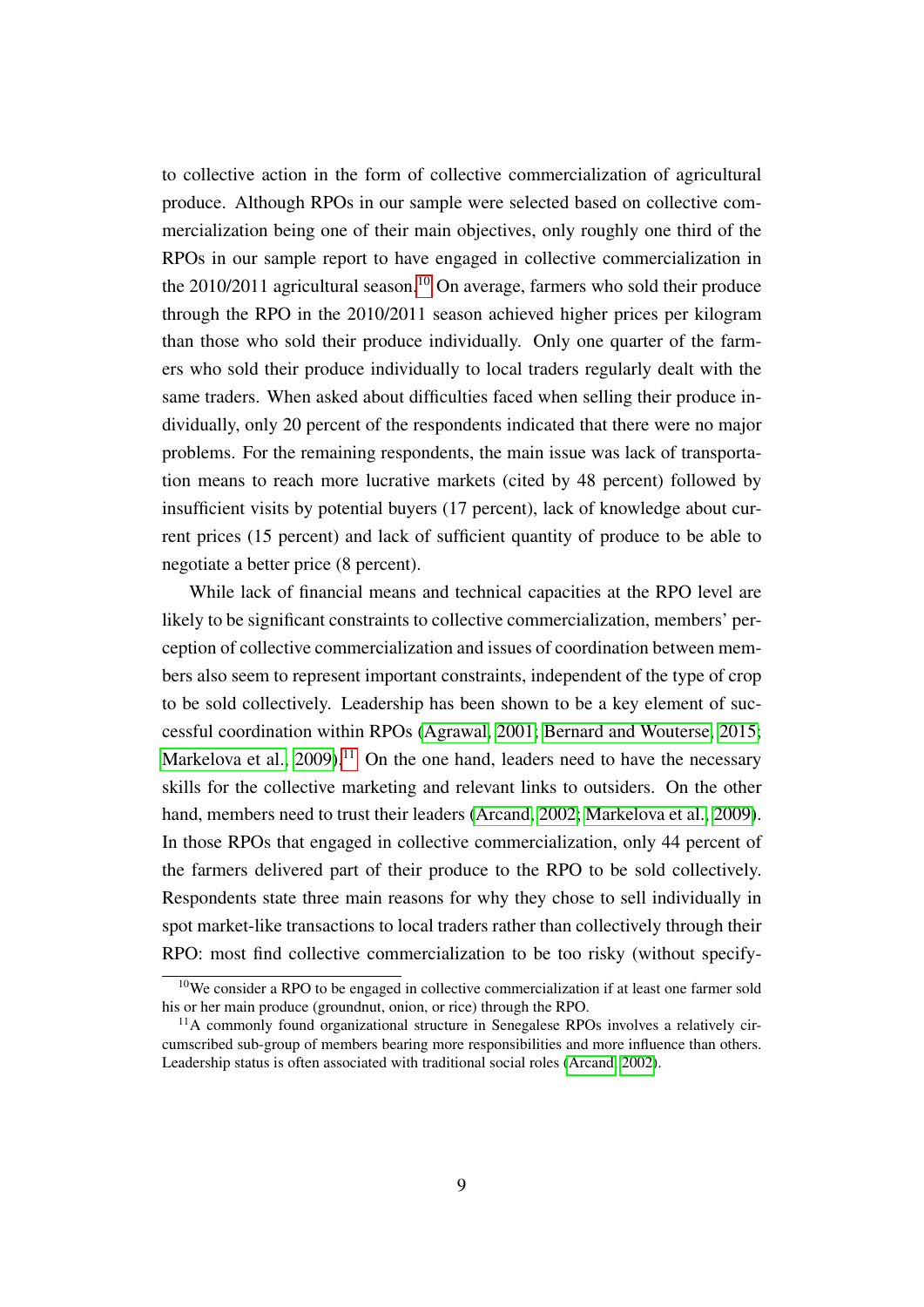ing the exact nature of this risk), $12$  some do not believe that it offers them a better price then selling individually, and to others collective commercialization appears to be a complicated process that takes up too much time.<sup>[13](#page--1-0)</sup>

RPOs engaging in collective commercialization differ significantly from those who did not engage in collective sales in the 2010/2011 agricultural season (see Table [1\)](#page-11-0).<sup>[14](#page--1-0)</sup> Their members are younger, own more motorcycles, are more likely to have savings accounts with banks and MFIs, and have larger fields. They cultivate groundnuts and rice more often than onions. Moreover, we find significantly higher average trust levels in RPOs that engaged in collective commercialization than in those that did not.

Farmers who contributed part of their produce to collective commercialization in the season prior to the baseline data collection appear to be significantly more trusting than those who did not contribute (see Table [2\)](#page-12-0). Moreover, they are more likely to be literate than those who did not contribute, less likely to be a member, less likely to be related to a leader, more likely to have a savings account, have larger fields and more motorcycles, and are younger. They are also more likely to come from ethnically heterogeneous RPOs, have been members of their RPO for a shorter time period, are more likely to be cultivating groundnuts and less likely to be cultivating onions. Looking at different measures for trust, we find a significantly positive pairwise correlation between several trust measures and an indicator for whether a RPO engaged in collective commercialization. Similary, we find a significantly positive pairwise correlation between several trust measures and individual participation in collective commercialization (see Table [3\)](#page-13-0).

 $12$ The risk inherent in collective commercialization may be categorized into two types of risk: the price risk associated with freely working markets and the risk associated with being dependent on others' behavior. On the intra-RPO level, the outcome of collective commercialization depends on the number of fellow farmers who participate as well as the competence and behavior of the leaders involved in the transactions.

 $1350$  percent of the respondents stated risk as a reason, 30 percent the price and 26 percent the inconvenience (numbers do not add up to 100 percent as answers were given in free text and each person could provide several reasons). Information on this question is only available for a subsample of groundnut farmers.

<sup>&</sup>lt;sup>14</sup>See [A](#page-43-0)ppendix A for a definition of all variables used in the empirical analysis.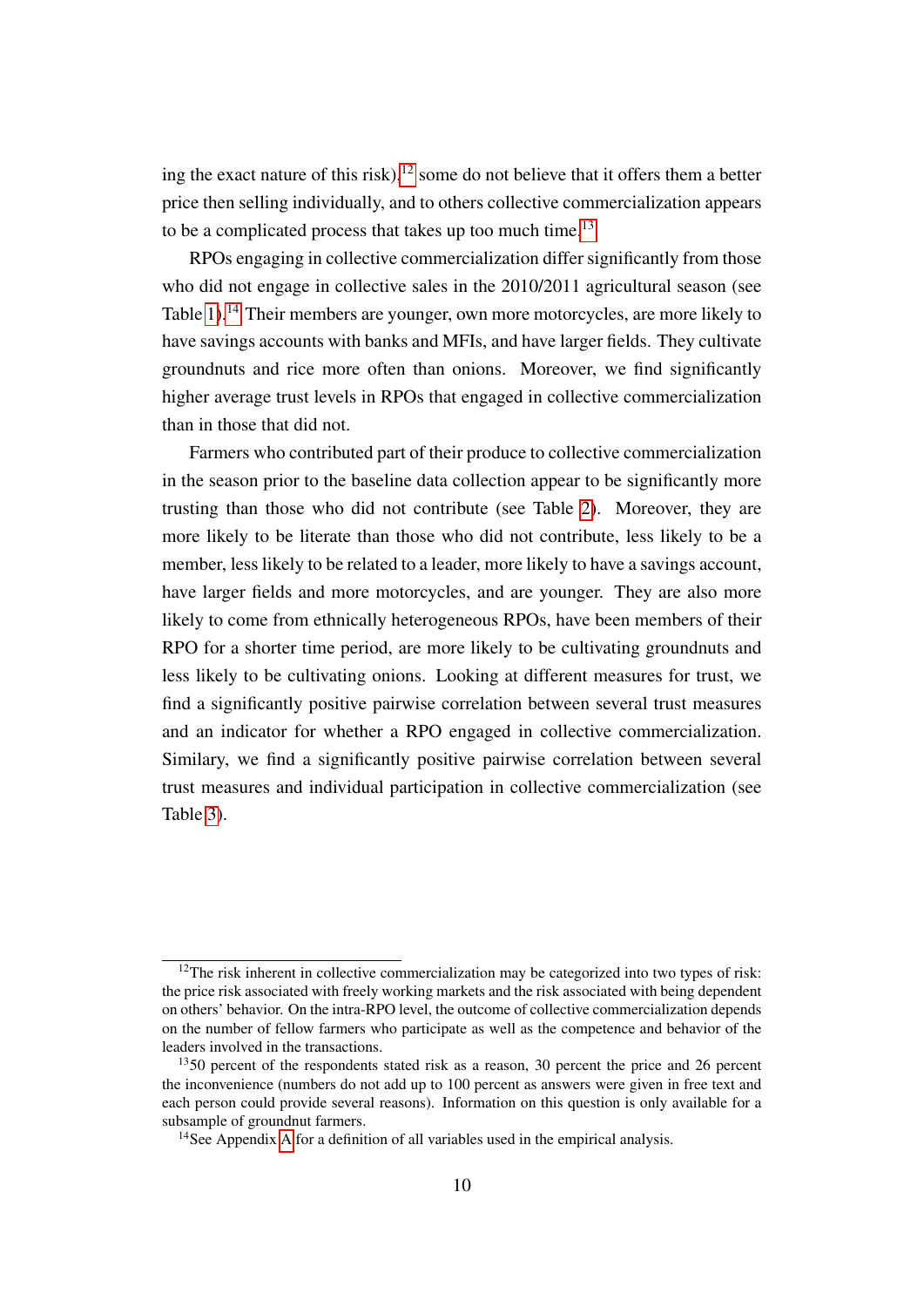| Variable                           | Mean     | Standard<br>deviation | Mean if RPO not<br>active in collective<br>commercialization | Mean if RPO<br>active in collective<br>commercialization | Difference     |
|------------------------------------|----------|-----------------------|--------------------------------------------------------------|----------------------------------------------------------|----------------|
|                                    | $(N=69)$ |                       | $(N=49)$                                                     | $(N=20)$                                                 |                |
| trust outcomes                     |          |                       |                                                              |                                                          |                |
| efficiency                         | 0.69     | 0.22                  | 0.66                                                         | 0.77                                                     | $-0.11*$       |
| farming                            | 0.64     | 0.21                  | 0.62                                                         | 0.69                                                     | $-0.08$        |
| general                            | 0.62     | 0.23                  | 0.59                                                         | 0.70                                                     | $-0.11^{\ast}$ |
| information                        | 0.70     | 0.21                  | 0.67                                                         | 0.78                                                     | $-0.11**$      |
| integrity                          | 0.70     | 0.22                  | 0.68                                                         | 0.77                                                     | $-0.09$        |
| negotiation                        | 0.64     | 0.21                  | 0.61                                                         | 0.71                                                     | $-0.10*$       |
| trust_factor                       | $-0.04$  | 0.50                  | $-0.11$                                                      | $-0.15$                                                  | $-0.26*$       |
| trust sum                          | 3.99     | 1.18                  | 3.82                                                         | 4.42                                                     | $-0.61*$       |
| additional covariates              |          |                       |                                                              |                                                          |                |
| $\mathrm{age}^a$                   | 55.50    | 10.44                 | 57.33                                                        | 51.16                                                    | $6.18***$      |
| bicycles                           | 0.17     | 0.25                  | 0.14                                                         | 0.22                                                     | $-0.07$        |
| distance to market                 | 10.38    | 29.71                 | 11.49                                                        | 7.68                                                     | 3.81           |
| distance to storage <sup>b</sup>   | 11.94    | 18.56                 | 12.08                                                        | 11.58                                                    | 0.51           |
| groundnut                          | 0.41     | 0.49                  | 0.31                                                         | 0.65                                                     | $-0.34***$     |
| hectares <sup><math>b</math></sup> | 3.56     | 2.88                  | 2.91                                                         | 5.30                                                     | $-2.40***$     |
| heterogeneity                      | 0.36     | 0.48                  | 0.31                                                         | 0.50                                                     | $-0.19$        |
| household size <sup>b</sup>        | 12.71    | 4.09                  | 12.58                                                        | 13.05                                                    | $-0.46$        |
| literate <sup>b</sup>              | 0.42     | 0.31                  | 0.40                                                         | 0.47                                                     | $-0.08$        |
| male                               | 0.42     | 0.29                  | 0.41                                                         | 0.46                                                     | $-0.06$        |
| member                             | 0.79     | 0.15                  | 0.81                                                         | 0.75                                                     | 0.06           |
| members' initiative                | 0.30     | 0.25                  | 0.30                                                         | 0.33                                                     | $-0.03$        |
| motorcycles                        | 0.16     | 0.21                  | 0.13                                                         | 0.23                                                     | $-0.10*$       |
| onion                              | 0.46     | 0.50                  | 0.61                                                         | 0.10                                                     | $0.51***$      |
| phone                              | 0.95     | 0.07                  | 0.94                                                         | 0.96                                                     | $-0.02$        |
| related to leader <sup>b</sup>     | 0.63     | 0.35                  | 0.64                                                         | 0.60                                                     | 0.04           |
| rice                               | 0.13     | 0.34                  | 0.08                                                         | 0.25                                                     | $-0.17*$       |
| savings in bank                    | 0.13     | 0.15                  | 0.10                                                         | 0.21                                                     | $-0.11***$     |
| savings in MFI                     | 0.32     | 0.18                  | 0.28                                                         | 0.40                                                     | $-0.12***$     |
| $size^a$                           | 31.83    | 8.28                  | 31.73                                                        | 32.05                                                    | $-0.32$        |
| vehicles                           | 0.09     | 0.19                  | 0.09                                                         | 0.12                                                     | $-0.03$        |
| year of creation <sup>a</sup>      | 1996.70  | 10.30                 | 1996.40                                                      | 1997.42                                                  | $-1.02$        |
| year joined <sup>b</sup>           | 1999.53  | 7.54                  | 1999.54                                                      | 1999.49                                                  | 0.05           |

<span id="page-11-0"></span>Table 1: Descriptive statistics by collective commercialization activity on RPO level (RPO characteristics and RPO averages of individual characteristics)

Notes: Information on collective commercialization in the 2010/2011 season is only available for 69 out of 73 RPOs. We report averages and standard deviations in the sample of 69 RPOs, averages in the subsamples of RPOs that did and did not engage in collective commercialization in the 2010/2011 season and results of two-sample t tests with the null of equal means in RPOs not having engaged and having engaged in collective commercialization.

 $a<sup>n</sup>$  Information on these variables is only available for 64 out of 69 RPOs of which 45 did not engage in collective commercialization in the 2010/2011 season and 19 did.

 $<sup>b</sup>$  Information on these variables is only available for 62 out of 69 RPOs of which 45 did not engage in collective</sup> commercialization in the 2010/2011 season and 17 did.

\*  $p < 0.10$ , \*\*  $p < 0.05$ , \*\*\*  $p < 0.01$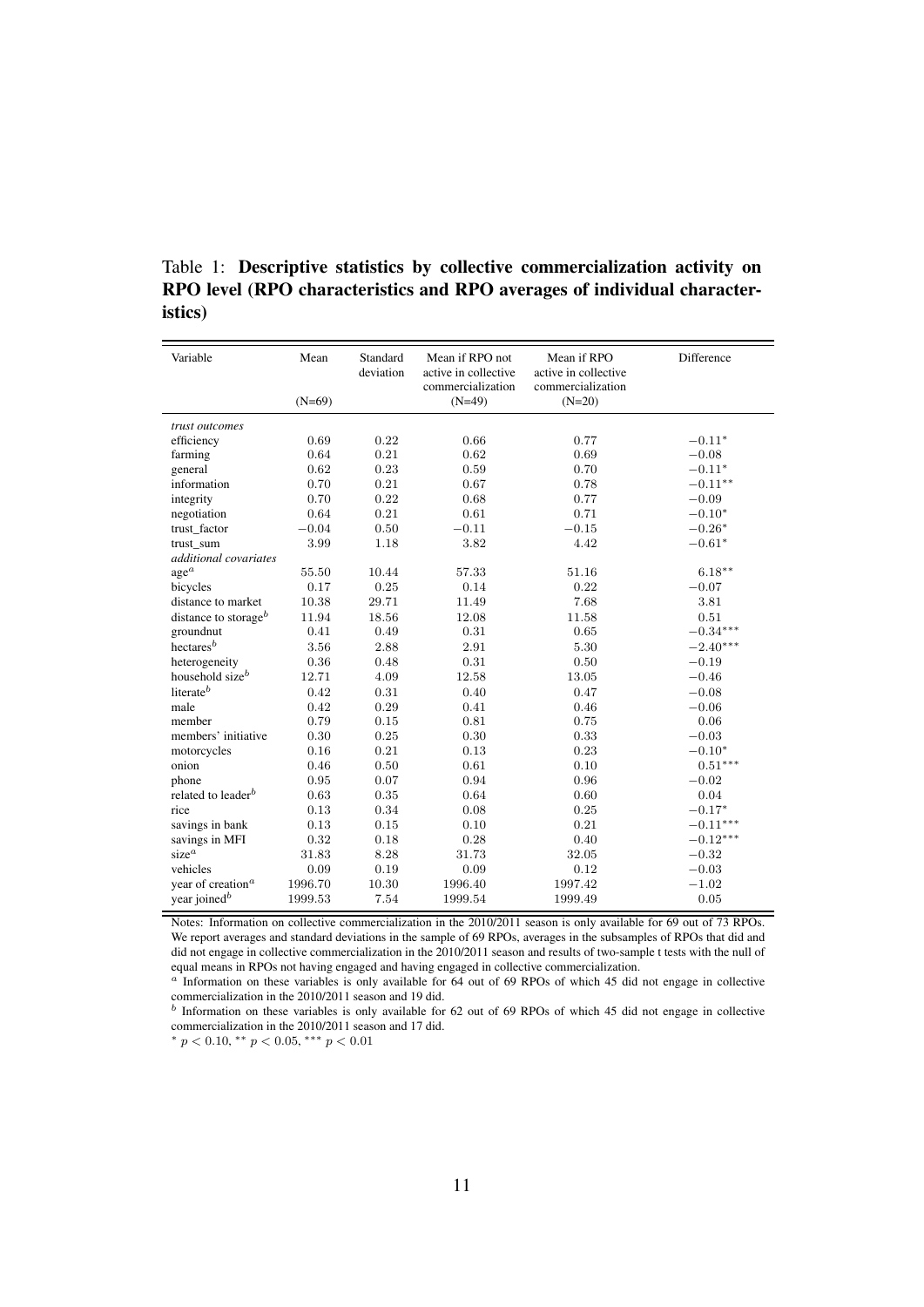| Variable                         | Mean      | Standard<br>deviation | Mean if farmer not<br>active in collective<br>commercialization | Mean if farmer<br>active in collective<br>commercialization | Difference |
|----------------------------------|-----------|-----------------------|-----------------------------------------------------------------|-------------------------------------------------------------|------------|
|                                  | $(N=538)$ |                       | $(N=467)$                                                       | $(N=71)$                                                    |            |
| trust outcomes                   |           |                       |                                                                 |                                                             |            |
| efficiency                       | 0.69      | 0.46                  | 0.67                                                            | 0.85                                                        | $-0.18***$ |
| farming                          | 0.64      | 0.48                  | 0.63                                                            | 0.70                                                        | $-0.07$    |
| general                          | 0.62      | 0.49                  | 0.61                                                            | 0.70                                                        | $-0.10$    |
| information                      | 0.70      | 0.46                  | 0.67                                                            | 0.86                                                        | $-0.18***$ |
| integrity                        | 0.71      | 0.46                  | 0.69                                                            | 0.83                                                        | $-0.14**$  |
| negotiation                      | 0.63      | 0.48                  | 0.60                                                            | 0.83                                                        | $-0.23***$ |
| trust_factor                     | $-0.04$   | 1.03                  | $-0.09$                                                         | 0.30                                                        | $-0.39***$ |
| trust_sum                        | 3.99      | 2.41                  | 3.87                                                            | 4.77                                                        | $-0.91***$ |
| additional covariates            |           |                       |                                                                 |                                                             |            |
| $age^a$                          | 55.46     | 9.85                  | 56.16                                                           | 51.03                                                       | $5.13***$  |
| bicycles                         | 0.15      | 0.49                  | 0.14                                                            | 0.21                                                        | $-0.07$    |
| distance to market               | 12.90     | 52.43                 | 13.55                                                           | 8.64                                                        | 4.91       |
| distance to storage <sup>b</sup> | 14.32     | 24.24                 | 14.22                                                           | 15.00                                                       | $-0.78$    |
| groundnut                        | 0.47      | 0.50                  | 0.42                                                            | 0.82                                                        | $-0.40***$ |
| $h$ ectares $^b$                 | 4.27      | 5.27                  | 3.85                                                            | 6.88                                                        | $-3.02***$ |
| heterogeneity                    | 0.35      | 0.48                  | 0.31                                                            | 0.58                                                        | $-0.27***$ |
| household size <sup>b</sup>      | 12.97     | 7.02                  | 12.96                                                           | 13.06                                                       | $-0.10$    |
| literate <sup>b</sup>            | 0.44      | $0.50\,$              | 0.40                                                            | 0.69                                                        | $-0.28***$ |
| male                             | 0.49      | 0.50                  | 0.50                                                            | 0.46                                                        | 0.03       |
| member                           | 0.75      | 0.43                  | 0.77                                                            | 0.62                                                        | $0.15***$  |
| members' initiative              | 0.31      | 0.24                  | 0.31                                                            | 0.32                                                        | $-0.02$    |
| motorcycles                      | 0.16      | 0.45                  | 0.14                                                            | 0.28                                                        | $-0.14***$ |
| onion                            | 0.42      | 0.49                  | 0.47                                                            | 0.07                                                        | $0.40***$  |
| phone                            | 0.95      | 0.21                  | 0.95                                                            | 0.99                                                        | $-0.04$    |
| related to leader <sup>b</sup>   | 0.65      | 0.48                  | 0.67                                                            | 0.53                                                        | $0.13**$   |
| rice                             | 0.12      | 0.32                  | 0.12                                                            | 0.11                                                        | 0.00       |
| savings in bank                  | 0.12      | 0.32                  | 0.10                                                            | 0.24                                                        | $-0.14***$ |
| savings in MFI                   | 0.36      | 0.48                  | 0.32                                                            | 0.56                                                        | $-0.24***$ |
| size <sup>a</sup>                | 31.49     | 6.54                  | 31.56                                                           | 31.09                                                       | 0.47       |
| vehicles                         | 0.06      | 0.33                  | 0.05                                                            | 0.11                                                        | $-0.06$    |
| year of creation <sup>a</sup>    | 1997.14   | 10.49                 | 1997.32                                                         | 1995.99                                                     | 1.34       |
| year joined <sup>b</sup>         | 1999.79   | 8.90                  | 2000.23                                                         | 1997.06                                                     | $3.16***$  |

<span id="page-12-0"></span>Table 2: Descriptive statistics by collective commercialization activity on individual level

Notes: Information on collective commercialization in the 2010/2011 season is only available for 538 of 798 farmers belonging to 69 out of 73 RPOs. We report averages and standard deviations for a sample of those 538 farmers, averages in the subsamples of farmers that did and did not engage in collective commercialization in the 2010/2011 season and results of two-sample t tests with the null of equal means among farmers not having engaged and having engaged in collective commercialization.

<sup>a</sup> Information on these variables is only available for 493 out of 538 farmers of which 426 did not engage in collective commercialization in the 2010/2011 season and 67 did.

 $<sup>b</sup>$  Information on these variables is only available for 468 out of 538 farmers of which 404 did not engage in collective</sup> commercialization in the 2010/2011 season and 64 did.

\*  $p < 0.10$ , \*\*  $p < 0.05$ , \*\*\*  $p < 0.01$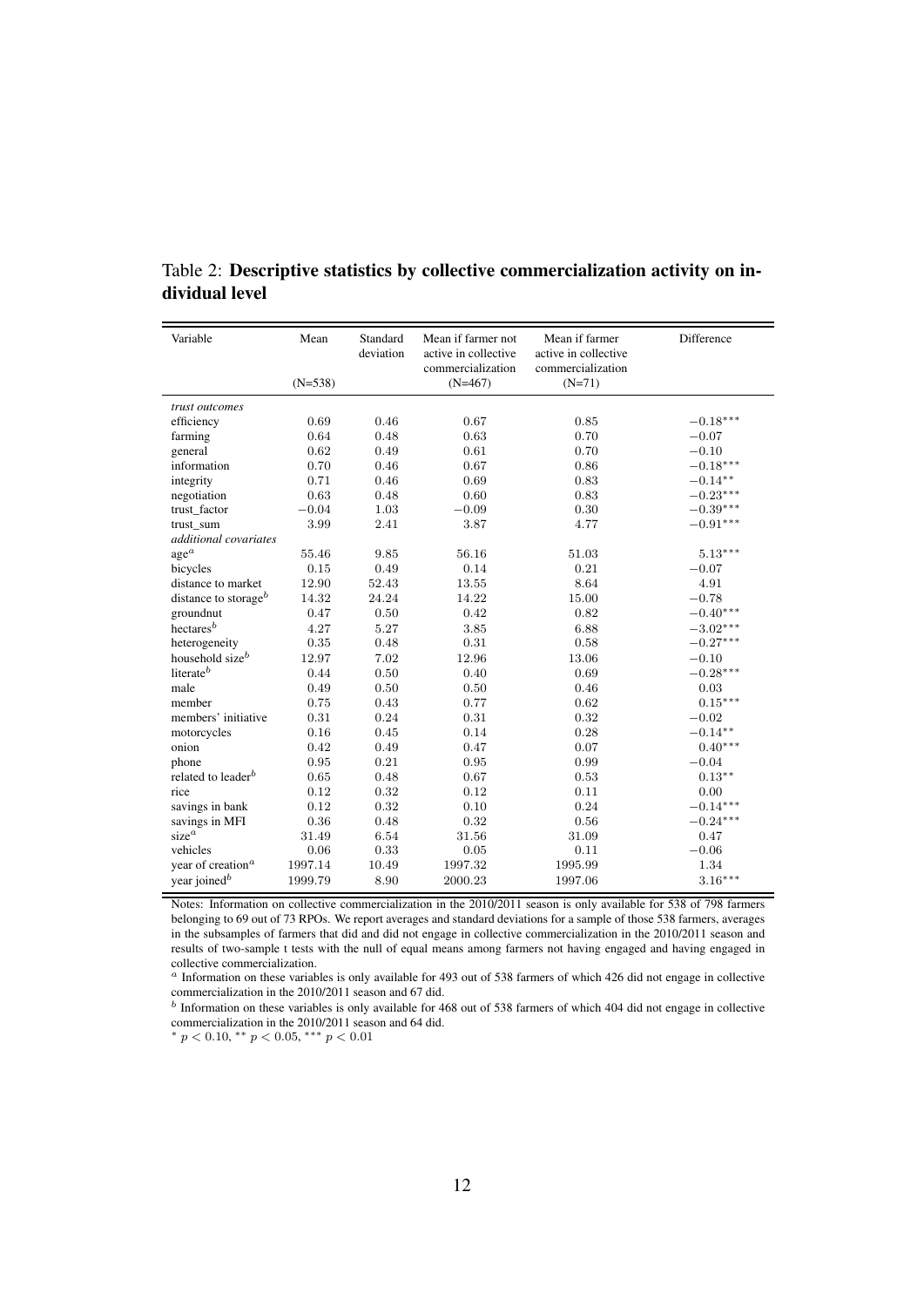|       |                          |            |                                                               |  |                                                       | <b>Panel A</b> (N=538): Pairwise correlation between different measures of trust and individual participation in collective commercialization                                                                                                                                               |
|-------|--------------------------|------------|---------------------------------------------------------------|--|-------------------------------------------------------|---------------------------------------------------------------------------------------------------------------------------------------------------------------------------------------------------------------------------------------------------------------------------------------------|
|       | negotiation integrity    |            | information efficiency general farming trust_sum trust_factor |  |                                                       |                                                                                                                                                                                                                                                                                             |
|       | contribution $0.1609***$ | $0.1067**$ | $0.1362***$                                                   |  | $0.1297***$ $0.0685$ $0.0512$ $0.1271***$ $0.1271***$ |                                                                                                                                                                                                                                                                                             |
|       |                          |            |                                                               |  |                                                       | <b>Panel B</b> (N=69): Pairwise correlation between averages of different measures of trust and collective commercialization activity on RPO level                                                                                                                                          |
|       | negotiation integrity    |            | information efficiency general farming trust_sum trust_factor |  |                                                       |                                                                                                                                                                                                                                                                                             |
| sales | $0.2202*$                | 0.1820     | $0.2452***$                                                   |  | $0.2327^*$ $0.2297^*$ $0.1709$ $0.2344^*$ $0.2343^*$  |                                                                                                                                                                                                                                                                                             |
|       |                          |            |                                                               |  |                                                       | ization in the 2010/2011 season and individual trust measures and in Panel B. between a binary indicator for baying engaged in collective<br>Notes: In Panel A we report pairwise correlation coefficients between a binary indicator for individual contribution to collective commercial- |

| ľ                                              |
|------------------------------------------------|
| j<br>I                                         |
| くらくしくし<br>í<br>í                               |
| ֖֖֧ׅ֧֧֧֧֧֧֚֚֚֚֚֚֚֚֚֚֚֚֚֚֚֚֚֚֚֚֚֚֚֚֡֬֜֓֝֓֝֓֓֝֓֓ |
| j                                              |
| l<br>$\frac{1}{2}$                             |

ization in the 2010/2011 season and individual trust measures and, in Panel B, between a binary indicator for having engaged in collective commercialization at RPO level in the 2010/2011 season and averages of trust measures at baseline. ization in the 2010/2011 season and individual trust measures and, in Panel B, between a binary indicator for having engaged in collective commercialization at RPO level in the 2010/2011 season and averages of trust measu

\*  $p < 0.10$ ,\*\*  $p < 0.05$ , \*\*\*  $p < 0.01$ 

<span id="page-13-0"></span>13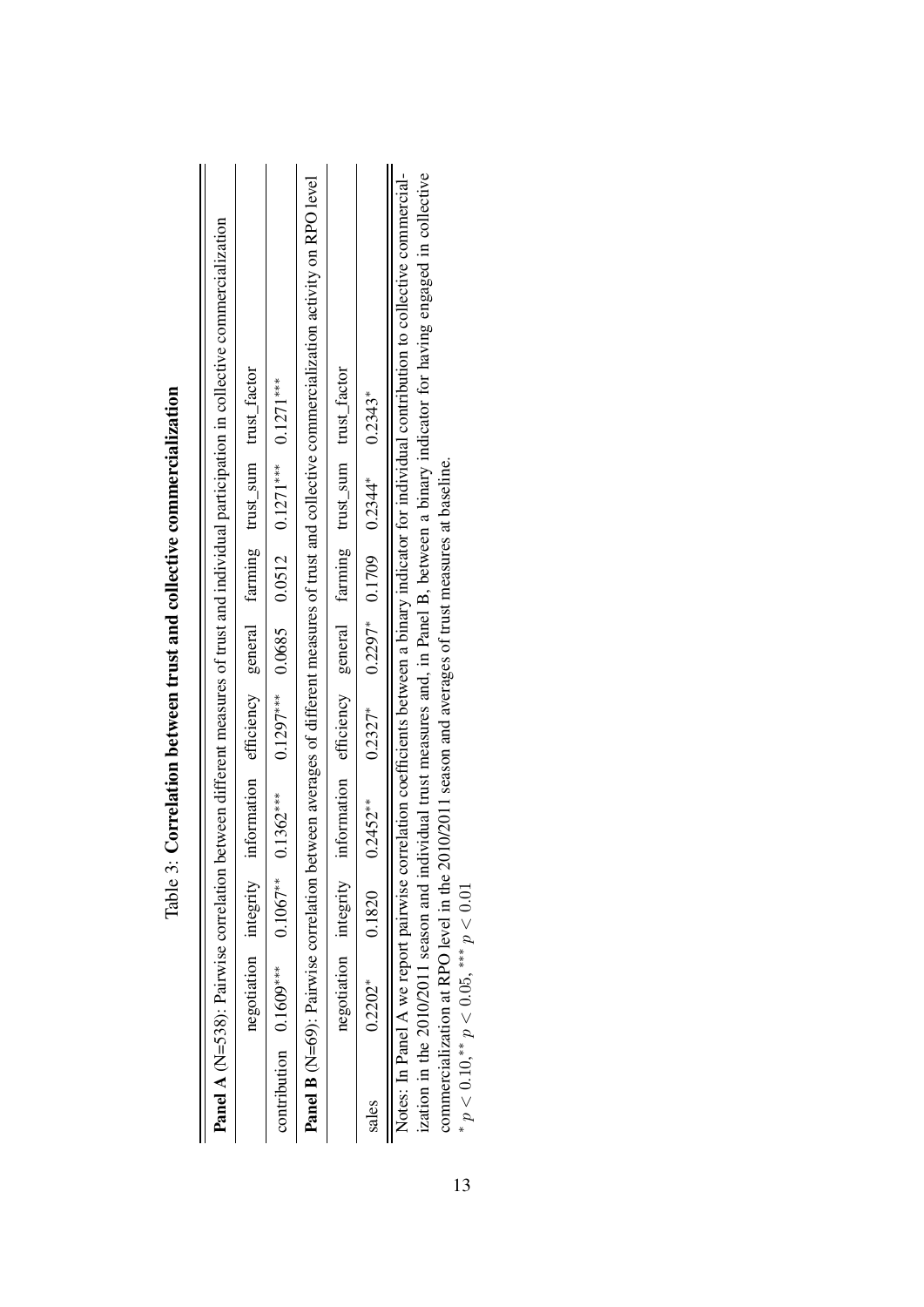Overall, results from this section support the idea that trust in leaders and in members may play a significant role in fostering collective commercialization. Aiming at enhancing trust within RPOs to encourage collective commercialization, we organized a three-day training and discussion around the potential benefits and difficulties of coordinating towards collective commercialization in partnership with GRET and PINORD.

### <span id="page-14-0"></span>3 Intervention

We investigate issues of intra-group coordination and trust using a sample of Senegalese village-level RPOs for which we conducted a baseline survey in November and December 2011. At that time people may have assumed that there would be subsequent activities following the survey, but no details on the intervention were given. On the contrary, it was intentionally left unclear that there would be an intervention for some interviewees in the future. The sample for which the baseline survey was conducted was drawn from a dataset of 204 RPOs from 9 federations belonging to FONGS collected in 2009 from which we selected all organizations that stated collective commercialization as one of their main purposes. 73 RPOs belonging to 7 federations satisfied this criterion. Figure [1](#page-15-0) shows the location of the sampled RPOs.

We randomly assigned an invitation to the training intervention to those 73 RPOs as follows:

- 23 RPOs served as pure control group, they were not invited to participate in the training intervention
- 50 RPOs received an invitation to participate in the training intervention
	- in 12 RPOs, between one and four leaders but no members were invited to the training
	- in 15 RPOs, between one and four members but no leaders were invited to the training
	- in 23 RPOs, between one and four members and between one and four leaders were invited to the training

In each of the treated RPOs, at least two persons received an invitation. Invitees were randomly selected from lists of members and leaders obtained from the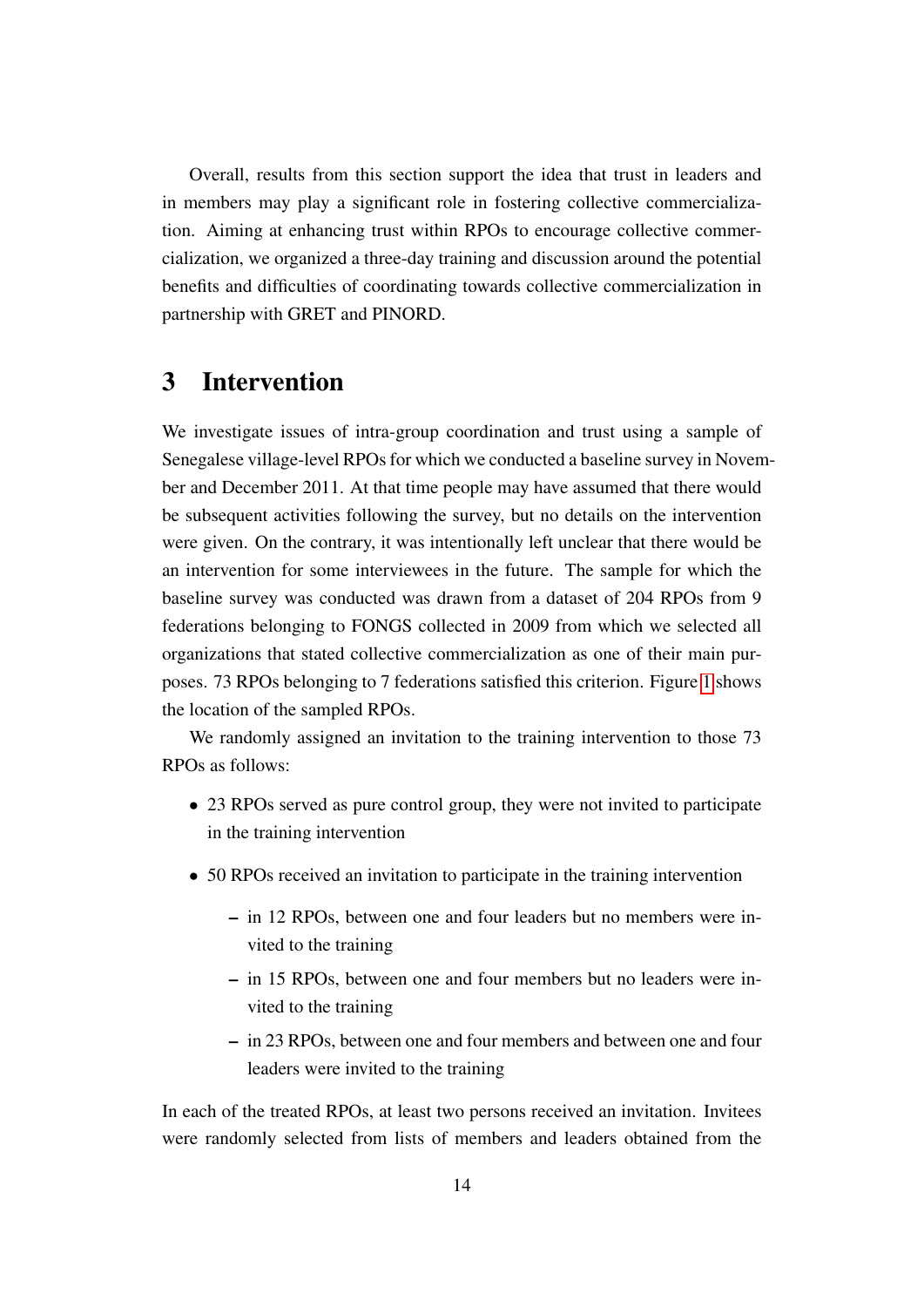<span id="page-15-0"></span>

Figure 1: Location of sample RPOs in Senegal. Map file downloaded from [http://www.mapmakerdata.co.uk.](http://www.mapmakerdata.co.uk.s3-website-eu-west-1.amazonaws.com/library/stacks/Africa/Senegal/index.htm) [s3-website-eu-west-1.amazonaws.com/library/stacks/](http://www.mapmakerdata.co.uk.s3-website-eu-west-1.amazonaws.com/library/stacks/Africa/Senegal/index.htm) [Africa/Senegal/index.htm](http://www.mapmakerdata.co.uk.s3-website-eu-west-1.amazonaws.com/library/stacks/Africa/Senegal/index.htm), retrieved on 6 March 2015.

2009 survey. In all treated RPOs, a general assembly was convened shortly after the training to discuss its content with non-participants. To be able to consider both direct as well as spillover effects, we interviewed both invitees as well as non-invited individuals. In each RPO, 10 non-invited individuals were randomly selected for interviewing purposes.

The treatment and interview assignments were not fully respected in all RPOs. In some RPOs, more than four members (leaders) were invited. There were also instances where some invitees did not participate in the training, where more than the intended number of individuals participated in the training, or where the distribution of members and leaders was not fully respected. Moreover, the number of actually interviewed individuals (including invitees) ranges from 4 to 16 per RPO instead of the targeted 10 to 18. Furthermore, due to missing information on outcome variables, we have to drop 8 individuals belonging to 7 RPOs from our sample. All in all, we work with a sample of 798 interviewed individuals consisting of 150 invitees, 447 non-invited individuals from treated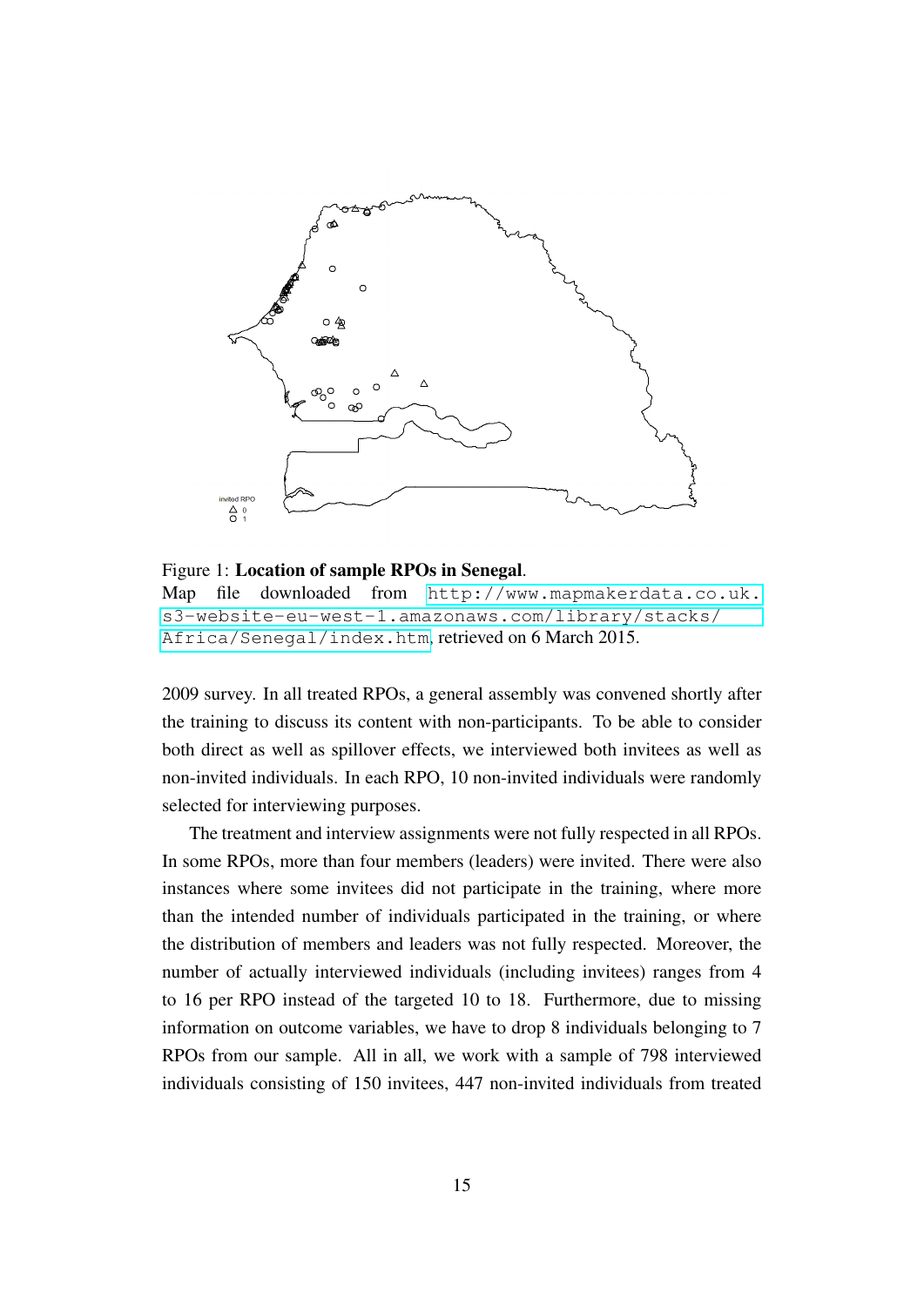RPOs, and 201 individuals from control RPOs.[15](#page--1-0)

The intervention consisted of a three-day training conducted in January 2012. During the training, all participants were treated the same, i.e., members were not treated differently from leaders. The purpose of the training was to create awareness of the (potential) advantage of working together towards commercialization of agricultural produce and highlight particular group dynamics that are conducive to collective action. In terms of content, role plays, simple games and group exercises were to demonstrate the advantages of working together in terms of the benefits that can be generated and the costs that can be saved. Particular focus was put on sharing information and increasing transparency. Participants were encouraged to communicate the message they took away from the training to non-trained fellow farmers from their RPO upon return. One part of the training was to put together a plan for how these messages can be communicated and discussed with other group members.

The training sessions were organized in three modules, one for each day: (1) the potential and pitfalls of collective commercialization, (2) coordination within organizations—the role of communication in collective commercialization, and  $(3)$  motivation for coordination—members and leaders.<sup>[16](#page--1-0)</sup> An endline survey was conducted 2 to 4 weeks after the training.

In this paper we focus on estimating immediate effects of the intervention on intra-group relations. We do not capture long-term effects which would also have been interesting considering that trust may need time to grow. We cannot fully preclude a courtesy bias, i.e., that the respondents give the socially desirable answer when reporting higher trust levels after the intervention. However, baseline and endline data were collected via independent interviewers. They were not perceived as being related to GRET and PINORD, the organizations implementing the training, and were ignorant of the treatment status of RPOs as well as individuals. This separation of implementation and data collection should minimize the risk of a courtesy bias. If we found a spillover effect on trust of non-invited individuals in treated RPOs, we would be even less concerned about a courtesy bias. Indeed, our findings suggest that the intervention had an impact on trust of non-invited individuals (see Section [6\)](#page-30-0), thus mitigating concerns related to such

<sup>&</sup>lt;sup>15</sup>See Appendix [B.1](#page-47-0) for more details on the one-sided noncompliance. The distribution of RPOs and farmers by intended and actual treatment status as shown in Tables [B.1](#page-48-0) and [B.2](#page-48-1) in Appendix [B.1](#page-47-0) underline that treatment assignment is balanced which we further assess in Table [4.](#page-17-0)

<sup>&</sup>lt;sup>16</sup>The complete training manual is available from the authors upon request.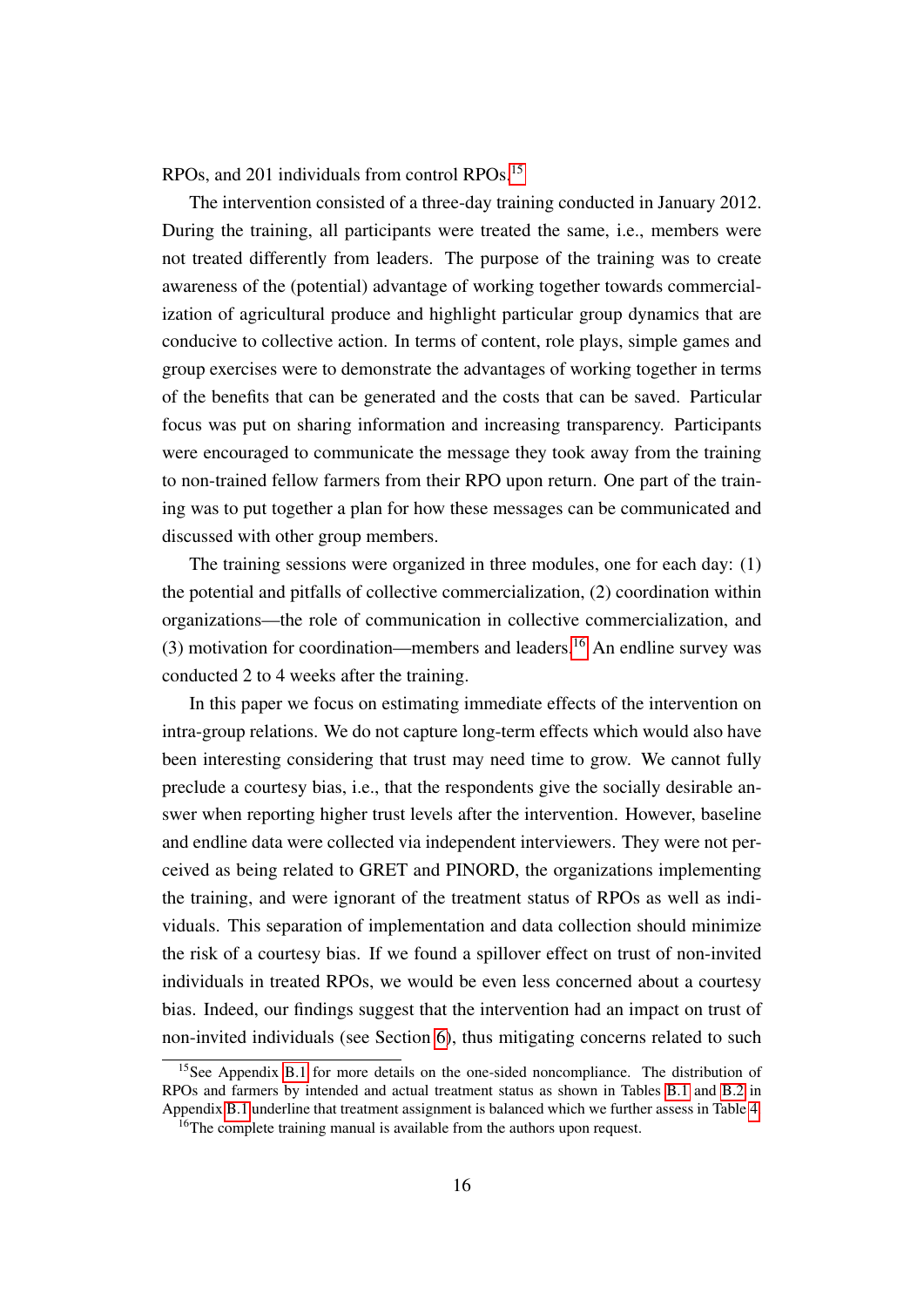<span id="page-17-0"></span>bias.

| Variable                         | Mean     | Standard  | Mean in                   | Mean in         | Difference |
|----------------------------------|----------|-----------|---------------------------|-----------------|------------|
|                                  | $(N=73)$ | deviation | control group<br>$(N=23)$ | treatment group |            |
|                                  |          |           |                           | $(N=50)$        |            |
| trust outcomes                   |          |           |                           |                 |            |
| efficiency                       | 0.70     | 0.23      | 0.69                      | 0.70            | $-0.02$    |
| farming                          | 0.64     | 0.21      | 0.62                      | 0.65            | $-0.03$    |
| general                          | 0.63     | 0.23      | 0.62                      | 0.64            | $-0.02$    |
| information                      | 0.70     | 0.20      | 0.73                      | 0.69            | 0.04       |
| integrity                        | 0.71     | 0.22      | 0.72                      | 0.71            | 0.01       |
| negotiation                      | 0.63     | 0.20      | 0.61                      | 0.64            | $-0.03$    |
| trust_factor                     | $-0.03$  | $0.50\,$  | $-0.04$                   | $-0.02$         | $-0.02$    |
| trust_sum                        | 4.01     | 1.17      | 3.98                      | 4.03            | $-0.04$    |
| additional covariates            |          |           |                           |                 |            |
| $\mathrm{age}^a$                 | 55.65    | 10.18     | 53.78                     | 56.60           | $-2.82$    |
| bicycles                         | 0.21     | 0.34      | 0.15                      | 0.24            | $-0.09$    |
| collective_sales <sup>b</sup>    | 0.29     | 0.46      | 0.18                      | 0.34            | $-0.16$    |
| distance to market               | 10.16    | 28.91     | 5.59                      | 12.26           | $-6.67$    |
| distance to storage <sup>c</sup> | 12.88    | 20.45     | 5.62                      | 16.51           | $-10.89**$ |
| groundnut                        | 0.38     | 0.49      | 0.26                      | 0.44            | $-0.18$    |
| $h$ ectares <sup>c</sup>         | 3.84     | 4.34      | 2.64                      | 4.43            | $-1.79$    |
| heterogeneity                    | 0.36     | 0.48      | 0.30                      | 0.38            | $-0.08$    |
| household size <sup>c</sup>      | 12.70    | 4.01      | 11.61                     | 13.25           | $-1.64$    |
| literate <sup>c</sup>            | 0.43     | 0.31      | 0.46                      | 0.41            | 0.05       |
| male                             | 0.41     | 0.29      | 0.41                      | 0.42            | $-0.01$    |
| member                           | 0.79     | 0.15      | 0.81                      | 0.78            | 0.03       |
| members' initiative              | 0.62     | 0.49      | 0.52                      | 0.66            | $-0.14$    |
| motorcycles                      | 0.18     | 0.30      | 0.14                      | 0.20            | $-0.07$    |
| onion                            | 0.47     | 0.50      | 0.57                      | 0.42            | 0.15       |
| phone                            | 0.95     | 0.07      | 0.94                      | 0.95            | $-0.01$    |
| related to leader <sup>c</sup>   | 0.63     | 0.35      | 0.73                      | 0.58            | 0.15       |
| rice                             | 0.15     | 0.36      | 0.17                      | 0.14            | 0.03       |
| savings in bank                  | 0.14     | 0.16      | 0.13                      | 0.15            | $-0.02$    |
| savings in MFI                   | 0.33     | 0.19      | 0.30                      | 0.35            | $-0.05$    |
| $size^a$                         | 31.38    | 8.37      | 31.48                     | 31.33           | 0.14       |
| vehicles                         | 0.11     | 0.21      | 0.13                      | 0.10            | 0.04       |
| year of creation <sup>a</sup>    | 1996.69  | 10.08     | 1994.96                   | 1997.58         | $-2.62$    |
| year joined <sup>c</sup>         | 1999.48  | 7.40      | 1998.87                   | 1999.78         | $-0.90$    |

#### Table 4: Balancing tests at RPO level

Notes: We report averages and standard deviations for the full sample of 73 RPOs, averages in the subsamples of RPOs in treatment and control group and results of two-sample t tests with the null of equal means in control and treatment group at baseline.

 $a$  Information on these variables is only available for 68 out of 73 RPOs of which 45 belong to the treatment group and 23 to the control group.

 $<sup>b</sup>$  Information on this variable is only available for 69 out of 73 RPOs of which 47 belong to the treatment group and 22</sup> to the control group.

c Information on these variables is only available for 66 out of 73 RPOs of which 44 belong to the treatment group and 22 to the control group.

\*  $p < 0.10$ ,\*\*  $p < 0.05$ , \*\*\*  $p < 0.01$ 

To ensure that the assignment of the treatment is independent of any baseline characteristics, we run a series of balancing tests relating RPO's invitations to participate in the training to individual and RPO-level characteristics. In Table [4](#page-17-0) we report means of individual and RPO-level characteristics in invited and noninvited RPOs at baseline as well as results from two-sample t tests with the null of equal means in invited and non-invited RPOs. Results suggest that the treatment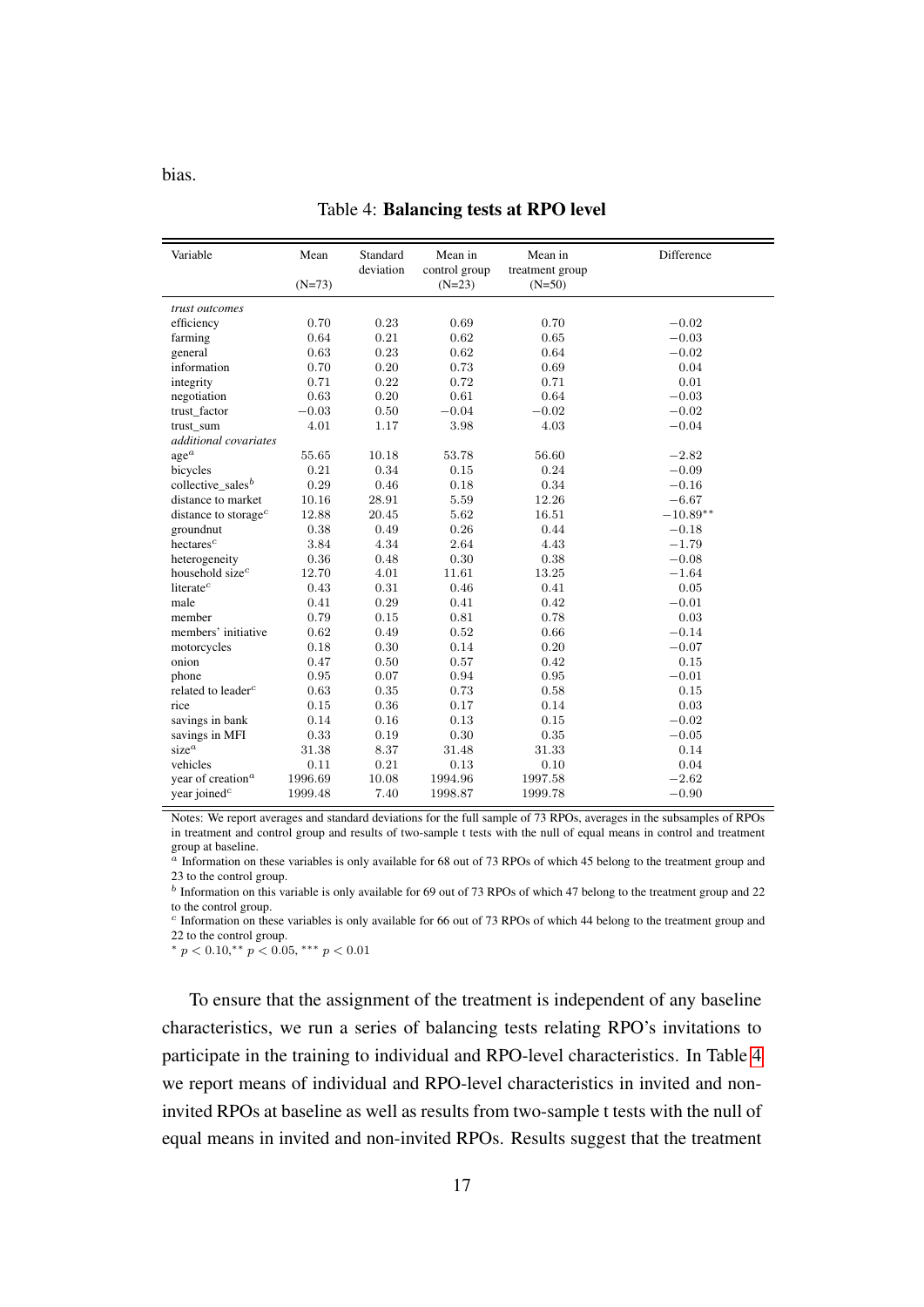allocation is fully independent of average baseline trust levels, $17$  and a range of further covariates. Treatment and control group only differ significantly with respect to the average walking distance of the farmers to the RPO's storage site.<sup>[18](#page--1-0)</sup> Multivariate tests for equality of means of baseline trust in invited and non-invited groups reveal no significant differences between treatment and control groups.<sup>[19](#page--1-0)</sup> Within invited RPOs, we find no significant differences in average baseline trust when comparing invitees and non-invitees (see Table [5](#page-19-0) for details on binary trust measures and Table [B.4](#page-50-0) in Appendix [B.2](#page-49-0) for details on ordinal trust measures).

<sup>&</sup>lt;sup>17</sup>See Table [B.3](#page-49-1) in Appendix [B.2](#page-49-0) for balancing tests using ordinal trust measures.

<sup>&</sup>lt;sup>18</sup>Information on this variable is only available for 66 out of 73 RPOs.

<sup>19</sup>Wilks' lambda statistic 0.8651, Pillai's trace statistic 0.1349, Lawley-Hotelling trace statistic and Roy's largest root statistic 0.1560, p-value 0.1311.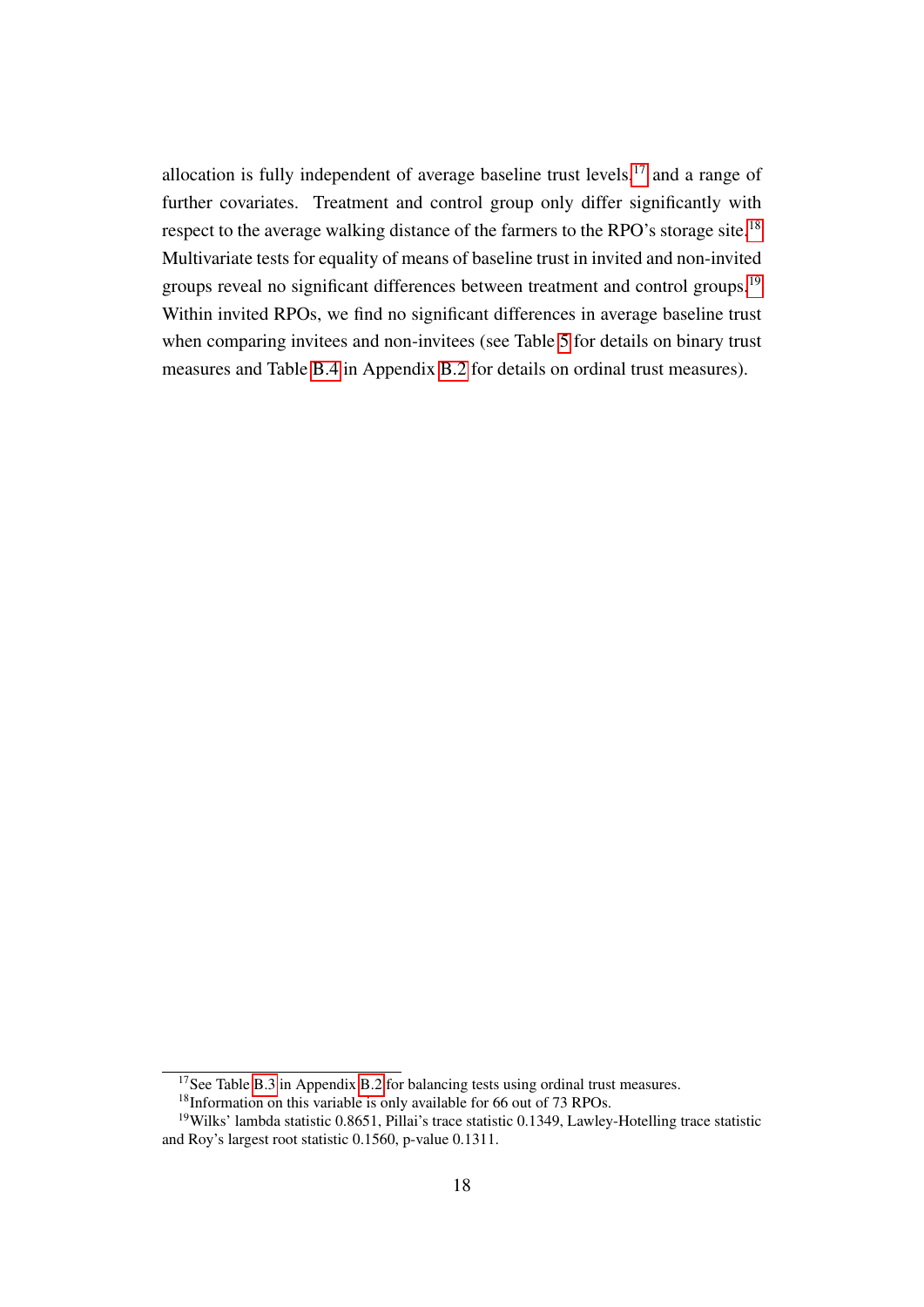| Trust outcomes | Sample                | N   | Baseline (BL) | Endline (EL) | Diff. BL EL P-value |
|----------------|-----------------------|-----|---------------|--------------|---------------------|
| negotiation    | A. Invitees           | 150 | 0.68          | 0.77         | 0.0940              |
|                | B. Non-Invitees in T  | 447 | 0.63          | 0.75         | 0.0001              |
|                | C. Non-Invitees in C  | 201 | 0.61          | 0.62         | 0.8379              |
|                | Diff. A B P-value     |     | 0.2999        | 0.7531       |                     |
|                | Diff. B C P-value     |     | 0.6070        | 0.0006       |                     |
| integrity      | A. Invitees           | 150 | 0.74          | 0.79         | 0.3433              |
|                | B. Non-Invitees in T  | 447 | 0.69          | 0.69         | 0.9423              |
|                | C. Non-Invitees in C. | 201 | 0.71          | 0.59         | 0.0089              |
|                | Diff. A B P-value     |     | 0.2807        | 0.0251       |                     |
|                | Diff. B C P-value     |     | 0.6459        | 0.0096       |                     |
| information    | A. Invitees           | 150 | 0.71          | 0.82         | 0.0209              |
|                | B. Non-Invitees in T  | 447 | 0.68          | 0.74         | 0.0325              |
|                | C. Non-Invitees in C. | 201 | 0.72          | 0.68         | 0.3290              |
|                | Diff. A B P-value     |     | 0.5117        | 0.0546       |                     |
|                | Diff. B C P-value     |     | 0.2677        | 0.0824       |                     |
| efficiency     | A. Invitees           | 150 | 0.75          | 0.83         | 0.0657              |
|                | B. Non-Invitees in T  | 447 | 0.68          | 0.70         | 0.6131              |
|                | C. Non-Invitees in C. | 201 | 0.68          | 0.64         | 0.3448              |
|                | Diff. A B P-value     |     | 0.1378        | 0.0012       |                     |
|                | Diff. B C P-value     |     | 0.9852        | 0.1232       |                     |
| general        | A. Invitees           | 150 | 0.64          | 0.78         | 0.0074              |
|                | B. Non-Invitees in T  | 447 | 0.62          | 0.65         | 0.4043              |
|                | C. Non-Invitees in C  | 201 | 0.61          | 0.54         | 0.1906              |
|                | Diff. A B P-value     |     | 0.7289        | 0.0032       |                     |
|                | Diff. B C P-value     |     | 0.6773        | 0.0084       |                     |
| farming        | A. Invitees           | 150 | 0.66          | 0.78         | 0.0206              |
|                | B. Non-Invitees in T  | 447 | 0.64          | 0.67         | 0.2913              |
|                | C. Non-Invitees in C. | 201 | 0.61          | 0.56         | 0.3123              |
|                | Diff. A B P-value     |     | 0.6556        | 0.0136       |                     |
|                | Diff. B C P-value     |     | 0.4970        | 0.0064       |                     |
| trust_sum      | A. Invitees           | 150 | 4.17          | 4.77         | 0.0162              |
|                | B. Non-Invitees in T  | 447 | 3.95          | 4.21         | 0.1062              |
|                | C. Non-Invitees in C. | 201 | 3.95          | 3.63         | 0.1730              |
|                | Diff. A B P-value     |     | 0.3311        | 0.0087       |                     |
|                | Diff. B C P-value     |     | 0.9785        | 0.0036       |                     |
| trust_factor   | A. Invitees           | 150 | 0.04          | 0.29         | 0.0168              |
|                | B. Non-Invitees in T  | 447 | $-0.05$       | 0.05         | 0.1178              |
|                | C. Non-Invitees in C. | 201 | $-0.05$       | $-0.19$      | 0.1652              |
|                | Diff. A B P-value     |     | 0.3266        | 0.0080       |                     |
|                | Diff. B C P-value     |     | 0.9994        | 0.0041       |                     |

<span id="page-19-0"></span>Table 5: Changes in trust by intended treatment status at individual level

Notes: We report averages of different trust measures in subsamples of invitees, non-invitees in the treatment group (T treatment group), non-invitees in the control group (C—control group) at baseline (BL—baseline) and endline (EL endline) as well as p-values of two-sample t tests with the null of equal means.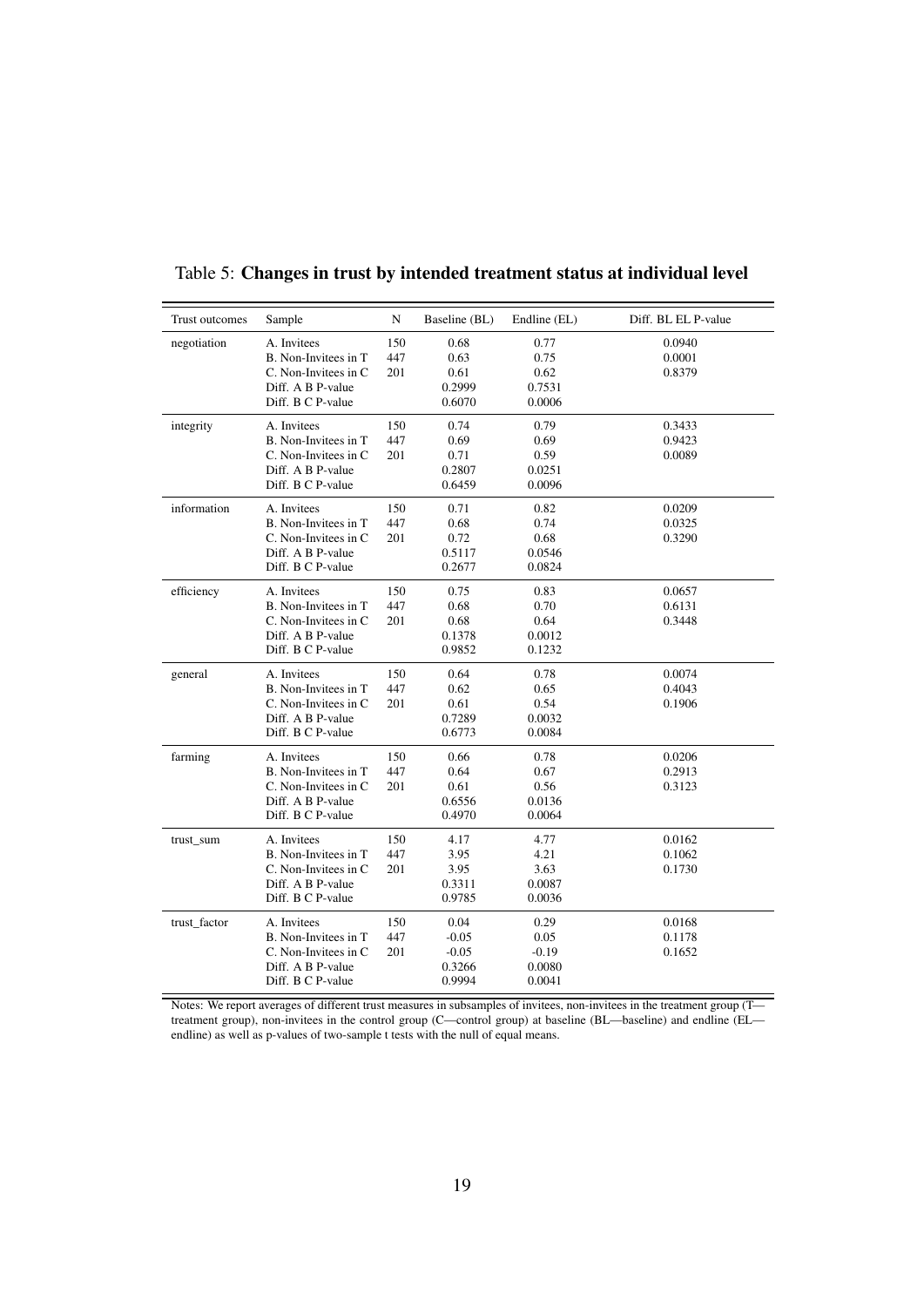### <span id="page-20-0"></span>4 Experimental design

#### 4.1 Hypotheses

[Ostrom and Ahn](#page-41-4) [\(2003\)](#page-41-4) provide a theoretical framework for analyzing issues of collective action which can be applied to analyzing collective commercialization as an example of collective action. Success and failure of collective action is determined by a complex configuration of various factors which they categorize as forms of social capital. They argue that the different forms of social capital trustworthiness, networks and institutions—enhance trust which they see as the core link between social capital and collective action. Figure [2](#page-20-1) shows the relationships between the forms of social capital, trust, and collective action.

#### <span id="page-20-1"></span>*Forms of Social Capital*



Figure 2: Social capital, trust, and collective action. [\(Ostrom and Ahn, 2003,](#page-41-4) p. xvii)

Trust reduces opportunistic behavior and, thus, transaction costs [\(Collier, 2002;](#page-39-6) [Putnam, 1993\)](#page-41-5). Applied to the context of collective commercialization in RPOs, farmers who are organized in RPOs need to be trustworthy and sufficiently connected with each other, and the RPO needs to provide adequate institutions for trust to be prevalent within the RPO and for collective commercialization to be successful. Trust in leaders allows the trusting farmer to commit to commercialization despite the risk of loss if the leaders do not behave as the trusting farmer expected. Trust in members allows the trusting farmer to commit to commercialization despite the risk of loss if the fellow farmers do not participate in the joint endeavors as expected by the trusting farmer.

If the training intervention increases the different forms of social capital, it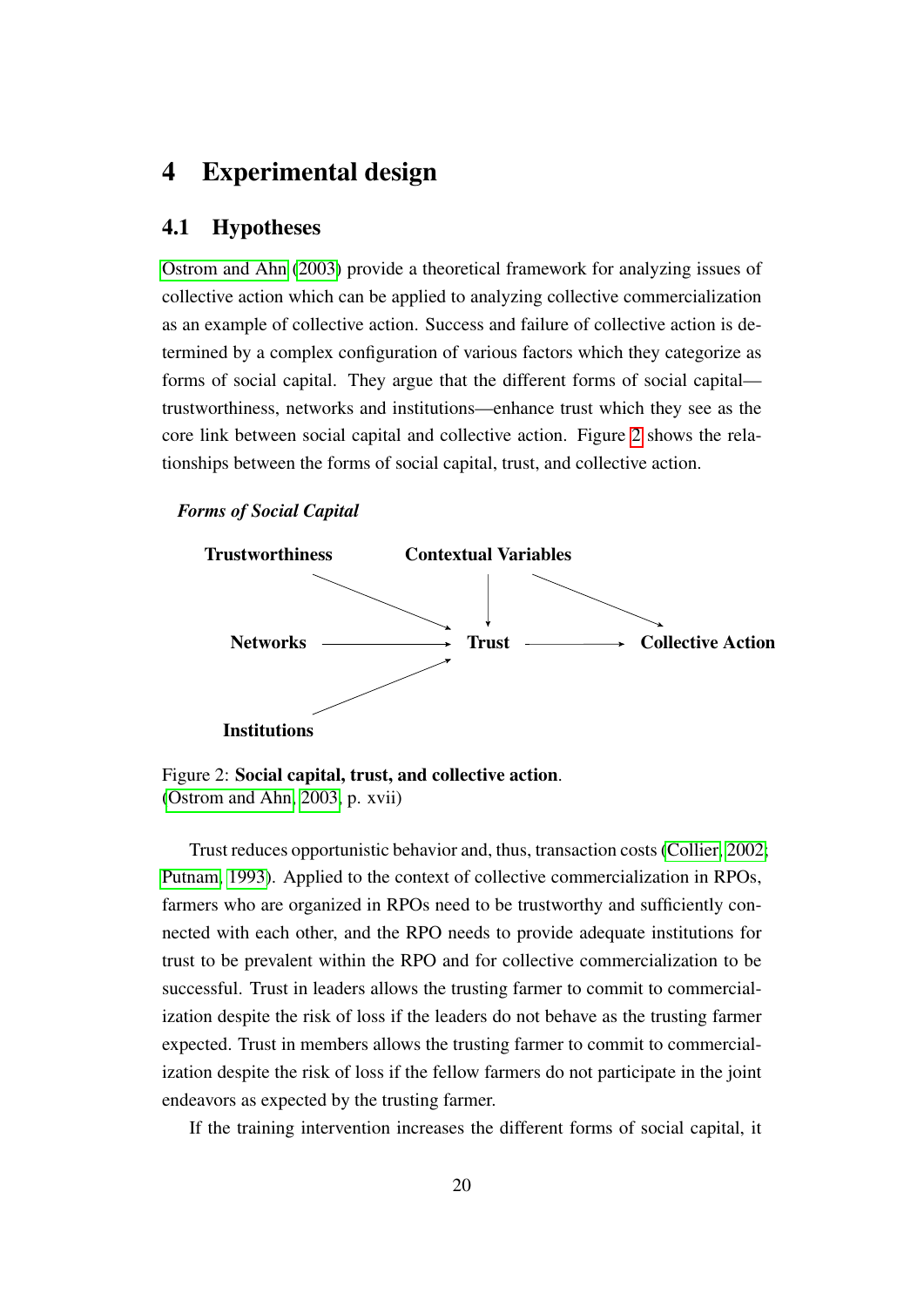will enhance trust and ultimately lead to more successful collective commercialization and potentially other collective endeavors in treated RPOs. [Putnam](#page-41-5) [\(1993\)](#page-41-5) distinguishes between horizontal networks bringing together individuals of equivalent status, e.g. fellow members or fellow leaders, and vertical networks bringing together individuals from different hierarchical levels, e.g. members and leaders. Dense horizontal networks with the capability of efficiently transmitting information across individuals create incentives to behave in a trustworthy manner. Repeated interactions among individuals are seen as a sign of robust networks [\(Ostrom and Ahn, 2003\)](#page-41-4). We expect that the training intervention strengthens existing horizontal and vertical networks and may even create new ones through repeated interactions of farmers. Put differently, we expect the intervention to have a positive effect on participating leaders' trust in other leaders and on participating members' trust in other members through tightening existing bonds and creating new ones during and after the joint field trip to the training. Similarly, in RPOs where both members and leaders participate, the training may increase trust between leaders and members through strengthening and/or creating vertical networks. We hypothesize that such increases in social capital will materialize in a positive treatment effect on trust in members and on trust in leaders.

Both networks and institutions change the incentive structure of individuals with institutions creating incentives for both the trusting and the trusted party to behave in a trustworthy manner [\(Ostrom and Ahn, 2003\)](#page-41-4). We expect that the intervention clarifies the process of collective commercialization as one form of collective action and the rules involved and, thus, creates a common understanding of the relevant institutions. In other words, trained members (leaders) may obtain a better understanding of leaders' (members') role and position which may increase members' (leaders') trust in leaders (members) even if no leaders (members) are present during the training. Further, the intervention may also create positive spillover effects, i.e., increase non-participants' trust in leaders and members. Participants may convey their newly acquired understanding of leaders' and members' role and position to non-participants during the general assembly held shortly after the training. We hypothesize that such increases in social capital will again materialize in a positive treatment effect on trust in members and on trust in leaders.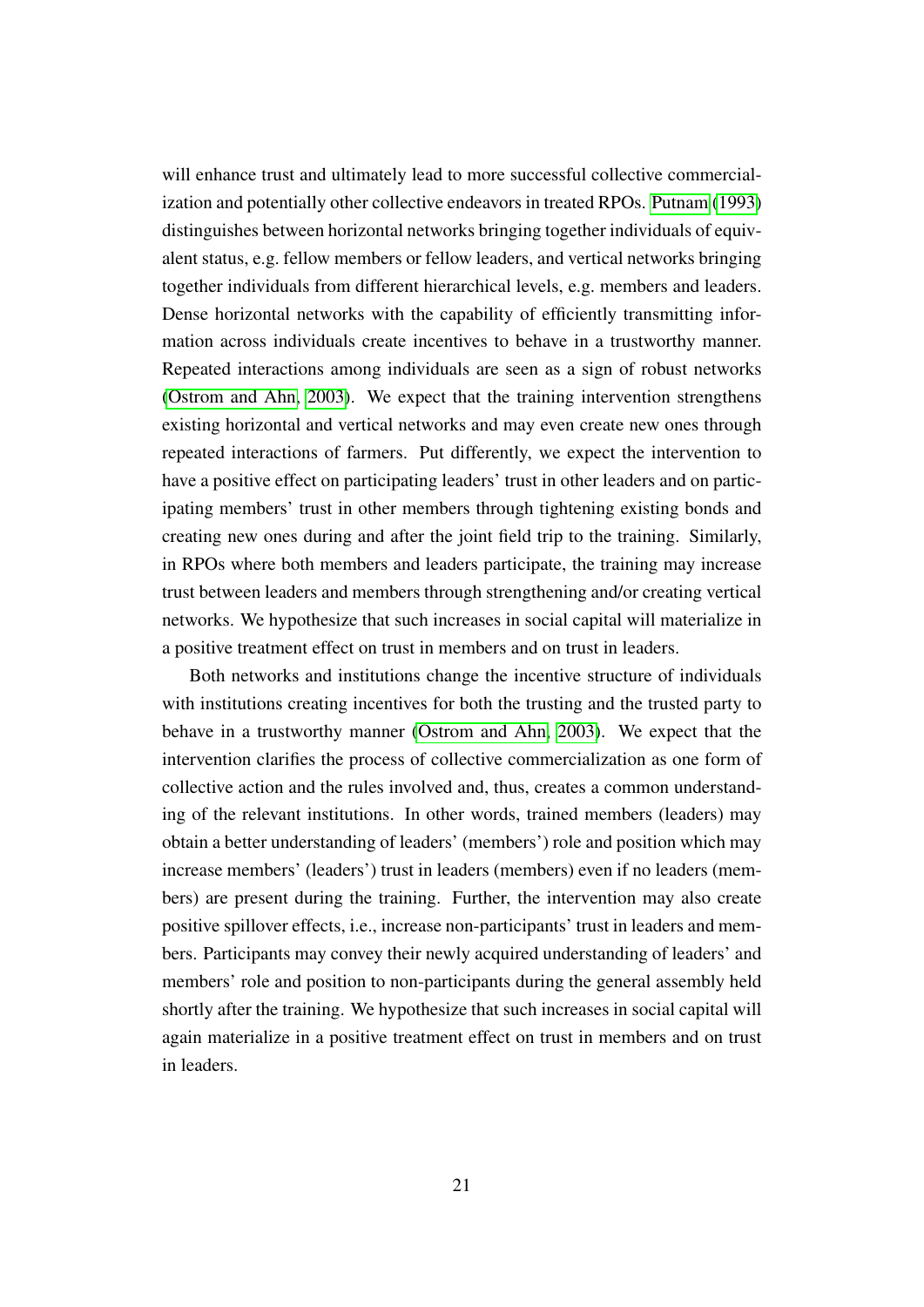#### <span id="page-22-0"></span>4.2 Measures of trust

We consider six survey measures of trust capturing different aspects of trust within a RPO that we consider to be important for successful collective commercialization. We distinguish between trust in leaders and trust in members.

Measuring general trust<sup>[20](#page--1-0)</sup> in unknown others based on the standard trust question used in the General Society Survey  $(GSS)^{21}$  $(GSS)^{21}$  $(GSS)^{21}$  or the World Values Survey<sup>[22](#page--1-0)</sup> has been challenged on the grounds that it is unclear what this question actually measures [\(Beugelsdijk, 2006;](#page-39-9) [Durlauf, 2002;](#page-40-6) [Sobel, 2002;](#page-42-7) [Yamagishi et al., 1999\)](#page-42-8). Results from relating general trust in strangers as stated in the survey question to behavior in experimental trust games are mixed.<sup>[23](#page--1-0)</sup>

However, survey measures are commonly used for studying trust as a collective property of organizations, i.e., for studying trust in known others. In the management literature, the perception of the characteristics of significant others within the working context is looked at for studying trust between and within organizational levels [\(Tschannen-Moran and Hoy, 2000\)](#page-42-9). We borrow from this literature to asses how characteristics of members and leaders are perceived within the RPO context.<sup>[24](#page--1-0)</sup> For trust in leaders, we distinguish between trust in their motives and trust in their competence with regard to collective commercialization. Trust in leaders' motives refers to a farmer's beliefs that the leaders are otherregarding or not, i.e., that the leaders have motives to perform an action beneficial to others or not. Trust in leaders' competence refers to a farmer's beliefs that the leaders have credible expertise [\(Buck and Alwang, 2011;](#page-39-4) [Twyman et al., 2008\)](#page-42-6).

 $^{20}$ General trust is a baseline expectation of others' trustworthiness [\(Yamagishi, 2001\)](#page-42-10).

<sup>&</sup>lt;sup>21</sup>"Generally speaking, would you say that most people can be trusted or that you can't be too careful in dealing with people?"—"Most people can be trusted." or "Can't be too careful."

<sup>&</sup>lt;sup>22</sup>"Generally speaking, would you say that most people can be trusted or that you need to be very careful in dealing with people?"—"Most people can be trusted." or "Need to be very careful."

<sup>&</sup>lt;sup>23</sup>[Glaeser et al.](#page-40-7) [\(2000\)](#page-40-7) find in a sample of students at Harvard University that trust as stated in the survey has no predictive power for trust elicited from the trust game, but for trustworthiness. For a representative sample of the German population, [Fehr et al.](#page-40-8) [\(2002\)](#page-40-8) find a relation of trust as measured in the survey and experimental trust, but not for trustworthiness. [Sapienza et al.](#page-42-11) [\(2007\)](#page-42-11) find that trust as stated in the survey predicts experimental trust for a sample of MBA students at the University of Chicago. For a heterogeneous Dutch sample, [Bellemare and Kröger](#page-39-10) [\(2007\)](#page-39-10) find no significant link between trust as measured in the survey to neither experimental trust nor trustworthiness. [Naef and Schupp](#page-41-10) [\(2009\)](#page-41-10) have developed a new survey measure for trust in strangers that is more precise that the GSS question and have used it in the German Socio-Economic Panel showing that survey and experimental measures of trust are connected in the sense that the trust game measures trust in strangers.

<sup>&</sup>lt;sup>24</sup>See [Kramer](#page-40-9) [\(1999\)](#page-40-9) and [Möllering et al.](#page-41-11) [\(2004\)](#page-41-11) for reviews of the conceptualization of trust in organizational theory and the benefits of and conditions for trust in organizational systems. See [Seppänen et al.](#page-42-12) [\(2007\)](#page-42-12) for a review of the empirical research of inter-organizational trust.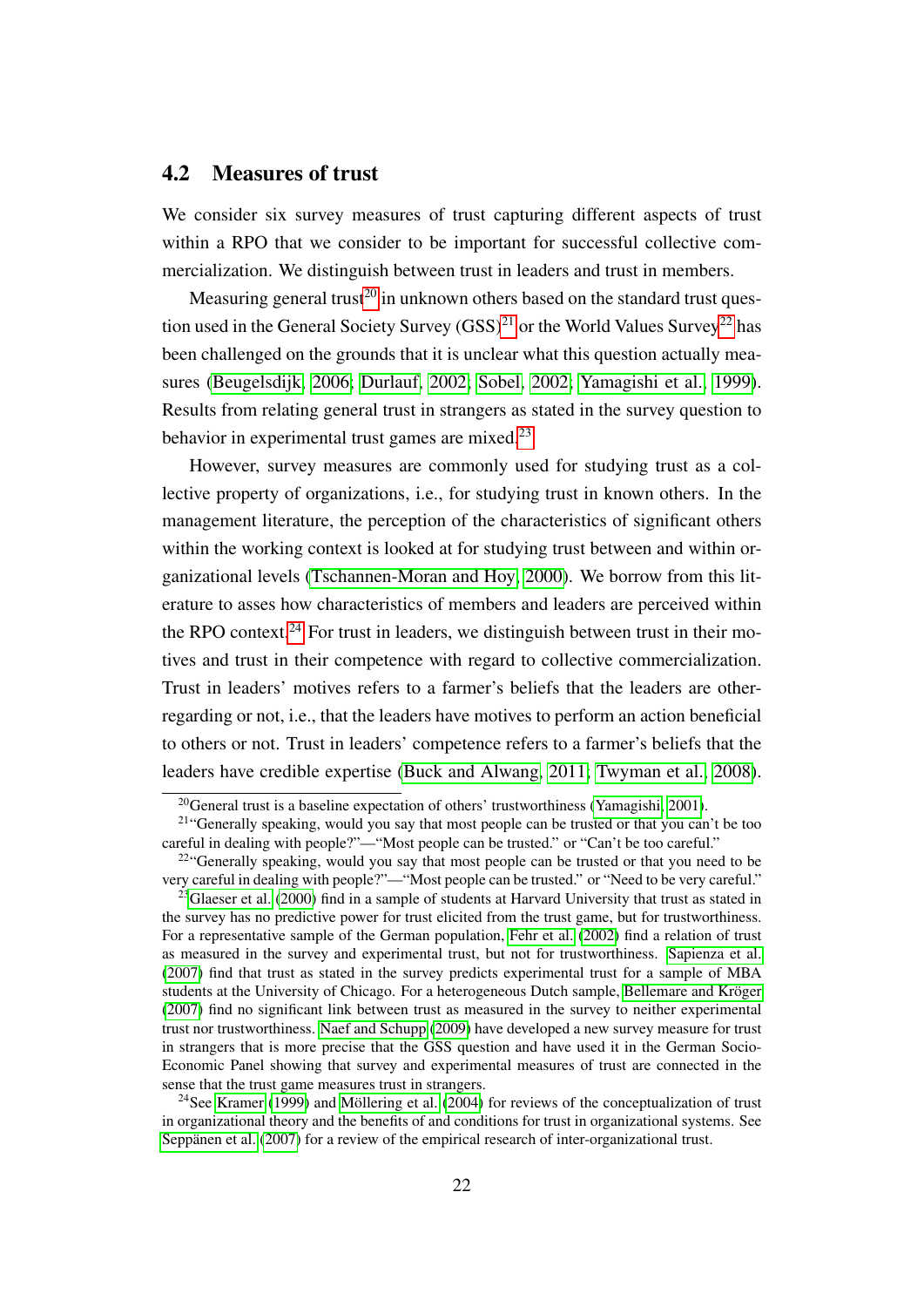We consider four aspects of trust in leaders asking respondents to which extent they agree with the following statements:

- (1) "The RPO's board is capable of negotiating better prices for our produce than I am capable of myself."
- (2) "Board members defend the RPO's interests and their own interests in equal measure."
- (3) "If the RPO's board says that I can achieve better prices if I wait a little, they do so because they have adequate information."
- (4) "If I invest my money or my produce in the RPO, it will be used efficiently."

For trust in members, we consider both general trust and trust specific to the farming context asking respondents to which extent they agree with the following statements:

- (5) "The majority of people in my RPO are trustworthy."
- (6) "I can trust the people from the RPO to look after my field during an absence of two months."

Originally, all trust measures are recorded on a four-point Likert-type scale. The items to choose from are (1) "Do not agree at all", (2) "Do not really agree", (3) "Agree", and (4) "Fully agree". However, given that the average trust levels at baseline are well above 3 for all measures of trust (see Table [B.4](#page-50-0) in Appendix [B.2\)](#page-49-0), we use binary variables as regressands in the empirical analysis which are equal to one if respondents fully agree with one of the above statements.

Hence, for trust in leaders, we create a binary variable *negotiation* equal to one if the respondent fully agrees with the first statement, a binary variable *integrity* equal to one if the respondent fully agrees with the second statement, a binary variable *information* equal to one if the respondent fully agrees with the third statement, and a binary variable *efficiency* equal to one if the respondent fully agrees with the fourth statement. For trust in members, we create a binary variable *general* equal to one if the respondent fully agrees with the fifth statement, and a binary variable *farming* equal to one if the respondent fully agrees with the sixth statement.

Moreover, we create two comprehensive indices of trust. For *trust\_sum* we take the sum over the six binary trust measures such that values of *trust\_sum*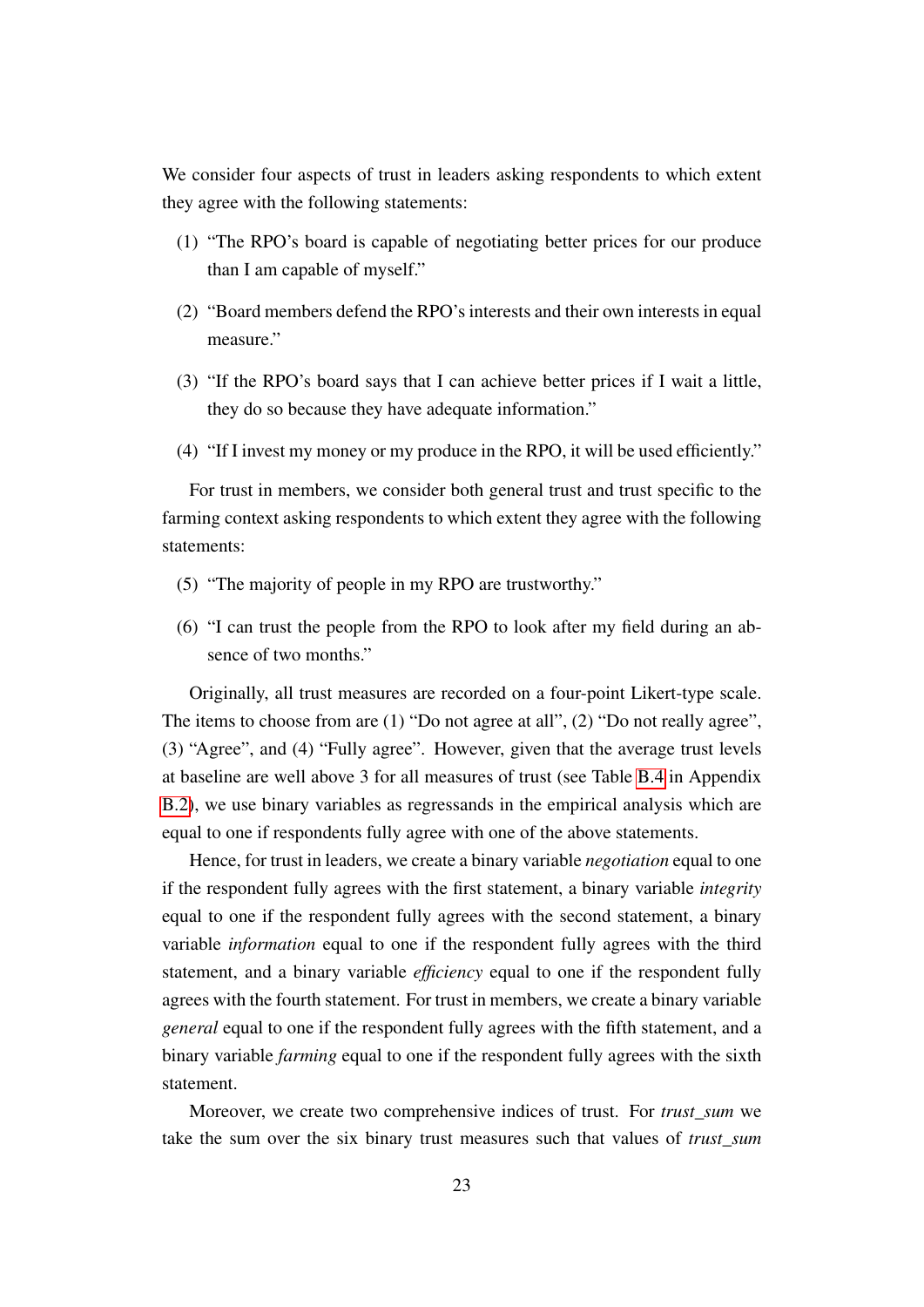range from 0 to 6.[25](#page--1-0) For *trust\_factor* we run a factor analysis with the six binary trust measures. Values of the resulting index of trust range from -1.74 to 0.81.[26](#page--1-0)

## <span id="page-24-0"></span>5 Treatment effects at RPO level

In this section we present our empirical strategy and regression results for the causal treatment effects of the (invitation to the) training on average trust.

| Trust outcomes | Sample            | ${\bf N}$ | Baseline (BL) | Endline (EL) | Diff. BL EL P-value |
|----------------|-------------------|-----------|---------------|--------------|---------------------|
| negotiation    | Control $(C)$     | 23        | 0.61          | 0.63         | 0.8413              |
|                | Treatment (T)     | 50        | 0.64          | 0.76         | 0.0029              |
|                | Diff. C T P-value |           | 0.5877        | 0.0113       |                     |
| integrity      | Control $(C)$     | 23        | 0.72          | 0.60         | 0.1156              |
|                | Treatment (T)     | 50        | 0.71          | 0.72         | 0.7788              |
|                | Diff. C T P-value |           | 0.8566        | 0.0783       |                     |
| information    | Control $(C)$     | 23        | 0.73          | 0.69         | 0.5575              |
|                | Treatment (T)     | 50        | 0.69          | 0.77         | 0.0670              |
|                | Diff. C T P-value |           | 0.3965        | 0.2044       |                     |
| efficiency     | Control $(C)$     | 23        | 0.69          | 0.66         | 0.6719              |
|                | Treatment (T)     | 50        | 0.70          | 0.73         | 0.5387              |
|                | Diff. C T P-value |           | 0.7572        | 0.2345       |                     |
| general        | Control $(C)$     | 23        | 0.62          | 0.56         | 0.4360              |
|                | Treatment (T)     | 50        | 0.64          | 0.69         | 0.3513              |
|                | Diff. C T P-value |           | 0.7215        | 0.0708       |                     |
| farming        | Control $(C)$     | 23        | 0.62          | 0.57         | 0.5411              |
|                | Treatment (T)     | 50        | 0.65          | 0.70         | 0.2368              |
|                | Diff. C T P-value |           | 0.5602        | 0.0558       |                     |
| trust_sum      | Control (C)       | 23        | 3.98          | 3.71         | 0.4762              |
|                | Treatment (T)     | 50        | 4.03          | 4.38         | 0.1843              |
|                | Diff. C T P-value |           | 0.8838        | 0.0657       |                     |
| trust factor   | Control $(C)$     | 23        | $-0.04$       | $-0.15$      | 0.4682              |
|                | Treatment (T)     | 50        | $-0.02$       | 0.12         | 0.1944              |
|                | Diff. C T P-value |           | 0.8976        | 0.0691       |                     |

<span id="page-24-1"></span>Table 6: Changes in trust by intended treatment status at RPO level

Notes: We report averages of different trust measures in treatment group (T—treatment group) and control group (C control group) at baseline (BL—baseline) and endline (EL—endline) as well as p-values of two-sample t tests with the null of equal means.

Descriptive evidence suggests a positive impact of the training intervention on intra-RPO trust. Table [6](#page-24-1) reports two-sample t tests with the null of equal means in baseline and endline for treatment and control group. Moreover, we report two-sample t tests with the null of equal means for treatment and control group in both baseline and endline. Treatment RPOs report higher levels of average trust

<sup>&</sup>lt;sup>25</sup>*trust* sum has a mean of 4.08 and a standard deviation of 2.35.

<sup>&</sup>lt;sup>26</sup>*trust factor* has a mean of 0 and a standard deviation of 1.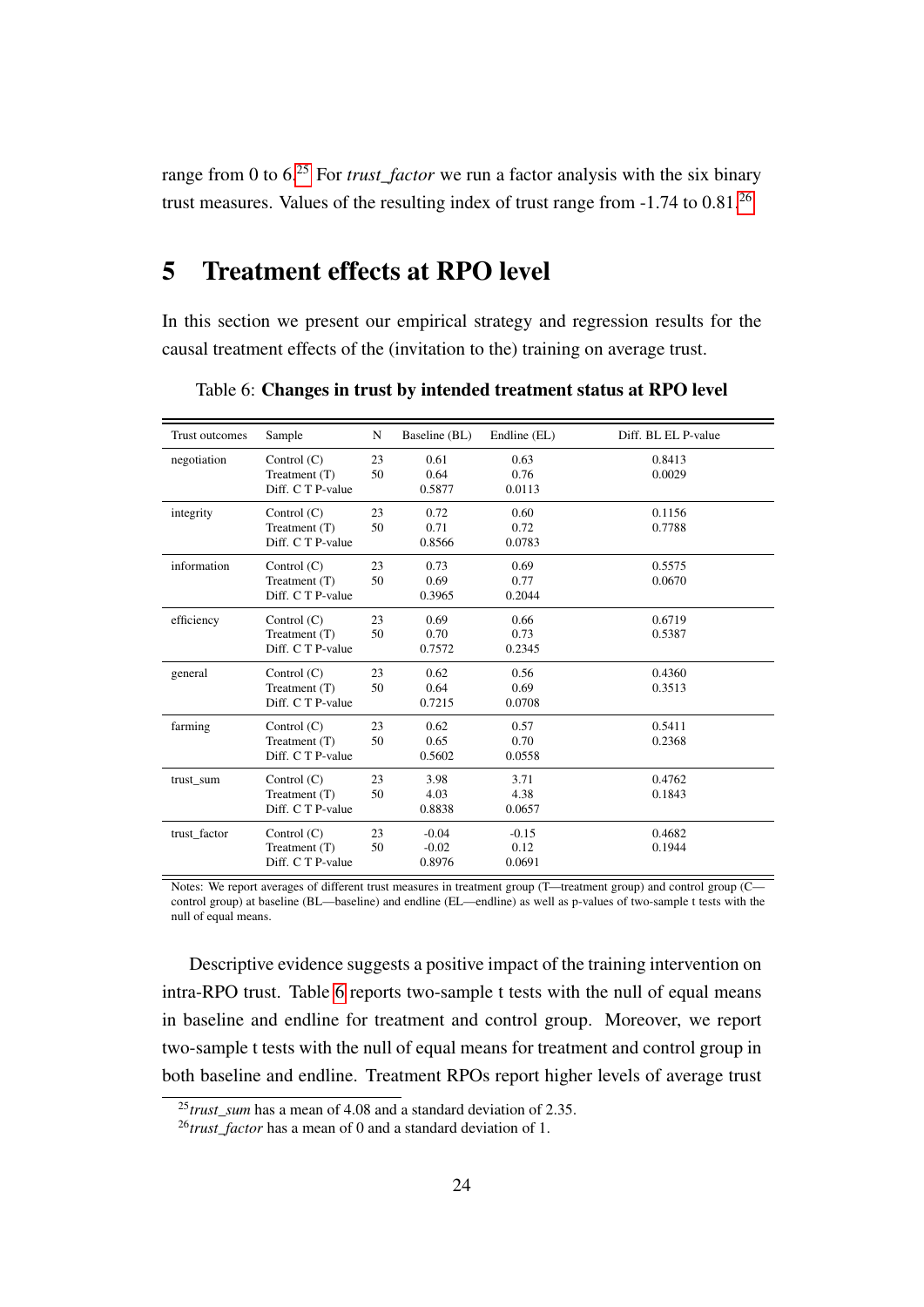at endline compared to baseline for all measures of trust. We observe statistically significant differences between average trust in leaders' negotiation skills and their informational advantages. While we find no significant differences between average trust in treatment and control group at baseline, treatment RPOs report significantly higher levels of trust at endline compared to control RPOs for trust in leaders' negotiation skills and their integrity, for general and farming-specific trust in members, and for both comprehensive trust indices.[27](#page--1-0)

#### 5.1 Empirical strategy

To further study the intervention's impact on trust, we estimate treatment effects on RPO level. To account for the one-sided noncompliance<sup>[28](#page--1-0)</sup> that may be related to individual and RPO-level characteristics, we first present estimations of the intention-to-treat effect, i.e., the treatment effect of the invitation to participate in the training intervention. We draw on the random assignment of the invitations (and the time dimension of our data) to identify the causal effect of such an invitation at the RPO level on our different measures of trust.

In our main regressions we will allow for fixed effects to pick up differences in unobservable characteristics between individuals and/or RPOs. Although treatment was randomly assigned, the relatively small number of RPOs may entail some small sample imbalances in observed and/or unobserved characteristics. To be on the safe side, we include fixed effects. Since our analysis is based on two time periods, fixed effects regressions are identical to taking first differences in a regression with no further covariates.<sup>[29](#page--1-0)</sup> Thus, we estimate:

<span id="page-25-0"></span>
$$
\Delta trust_g = \gamma_0 + \gamma_1 RPO\_invitation_g + \nu_g \tag{1}
$$

where  $\Delta trust_q = trust_{q,t=1} - trust_{q,t=0}$  is the difference between average trust

 $27$ For descriptive evidence on the intervention's impact on ordinal trust measures see Table [B.4](#page-50-0) in Appendix [B.2.](#page-49-0)

<sup>&</sup>lt;sup>28</sup>Participation in the training intervention was voluntary among those who were invited, but no one from the control RPOs had access to the training intervention. For details on the one-sided noncompliance see Appendix [B.1.](#page-47-0)

 $29$ Double differencing not only removes biases in an endline comparison between the treatment and control group resulting from permanent differences, but also biases from a comparison over time in the treatment group resulting from time trends that are unrelated to the intervention. The key identifying assumption (common trend assumption) for the estimation of a causal treatment effect is that trends in development of trust would on average be the same in treatment and control groups in the absence of the training intervention [\(Imbens and Wooldridge, 2009\)](#page-40-10).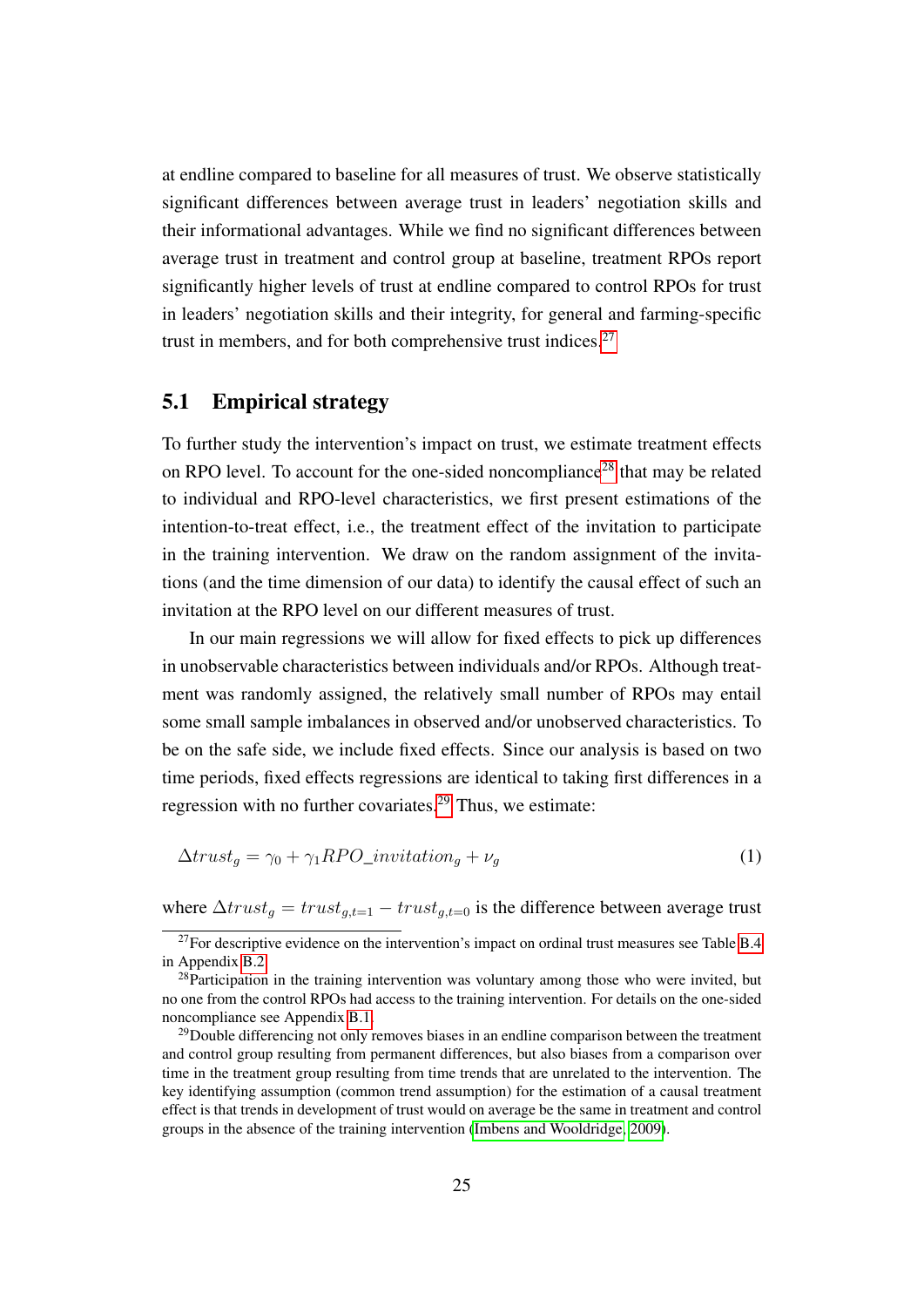in RPO g at endline  $t = 1$  and baseline  $t = 0$  and  $RPO\_invitation_{q}$  is a binary variable equal to one if at least one member or leader of RPO g has received an invitation to participate in the training intervention.  $\nu_a$  is a random disturbance term for RPO g. Given the random assignment of the invitations, the estimated coefficient  $\hat{\gamma}_1$  is our main coefficient of interest, the causal effect of the invitation to the training on average trust. It captures both the treatment effect for those individuals who have personally been invited (direct treatment effect) and those who have only been interviewed (spillover effect) which we will disentangle in Section [6.](#page-30-0)

For illustrative purposes, we also report results of level regressions, i.e., of regressions without fixed effects. Using endline data, we estimate the following linear model:

<span id="page-26-0"></span>
$$
trust_{g,t=1} = \beta_0 + \beta_1 RPO\_invitation_g + \varepsilon_g \tag{2}
$$

where  $trust_{g,t=1}$  is a measure of average trust in RPO g at endline  $t = 1$  and  $RPO\_invitation_{q}$  is defined as above. Hence,  $\hat{\beta}_1$  is our main coefficient of interest in this model, the average causal effect of the invitation to the training on average trust.  $\varepsilon_q$  is a random disturbance term for RPO g.

To address concerns with regard to statistical inference in the small crosssection sample of 73 RPOs, we provide both OLS standard errors and classical inference as well as randomization inference. For the intention-to-treat estimations based on equations [\(1\)](#page-25-0) and [\(2\)](#page-26-0), we implement permutation tests which do not rely on asymptotic approximation and whose properties are hence independent of sample size.<sup>[30](#page--1-0)</sup> Randomization inference is based on the sharp null hypothesis of no treatment effect for anybody and provides exact finite sample inference. We conduct randomization inference by forming 9000 randomly drawn permutations of the randomization vector for the 73 RPOs and calculating the regression estimates using regressions as presented in equations [\(1\)](#page-25-0) and [\(2\)](#page-26-0). For each outcome of interest, this provides the finite sample distribution of the estimated treatment effect under the null of no effect, upon which we base our two-sided test of zero effect. For recent applications of this approach see for example [Bloom et al.](#page-39-11)

 $30$ Randomization inference is typically only done for intention-to-treat estimations. Randomization inference in the instrumental variable regression context would required modeling assumptions since the compliance type is not known for all observations, i.e. the counterfactual value of RPO\_training if RPO\_invitation was changed.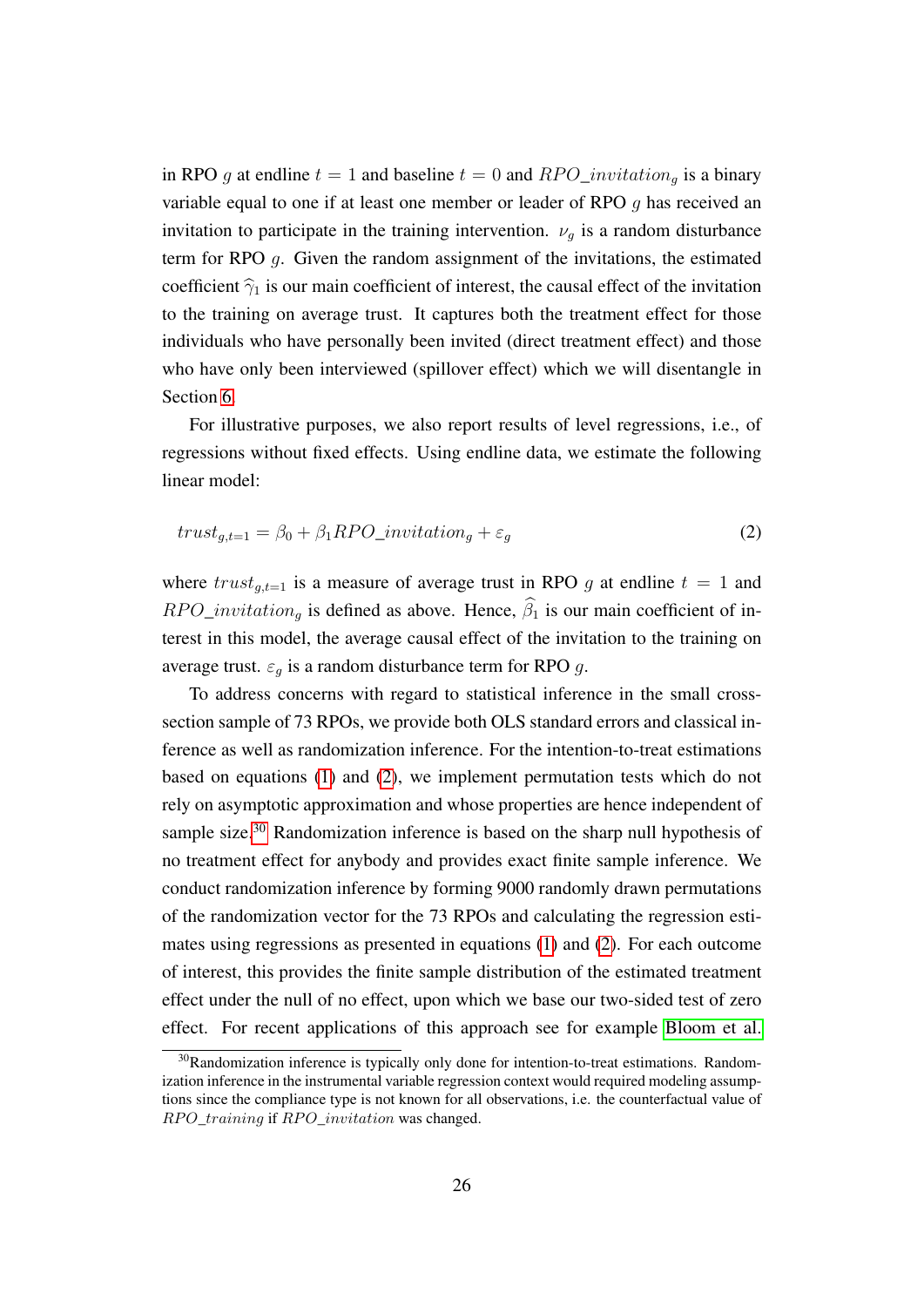[\(2013\)](#page-39-11) and [Landmann and Frölich](#page-40-11) [\(2015\)](#page-40-11).

In next step, we estimate the effect of treatment on the treated, i.e., the causal effect of the training intervention on those who participated, using the randomly assigned invitations as an instrumental variable for training received. We estimate:

$$
trust_{g,t=1} = \delta_0 + \delta_1 RPO\_training_g + v_g \tag{3}
$$

<span id="page-27-1"></span><span id="page-27-0"></span>
$$
\Delta trust_g = \eta_0 + \eta_1 RPO\_training_g + \omega_g \tag{4}
$$

where  $RPO\_training_g$  is a binary variable equal to one if at least one member or leader of RPO g participated in the training which we instrument for by  $RPO\_invitation_{q}$ . The first stage regression coefficient is 0.88. Since both the treatment variable and the instrument are binary, the instrumental variable regression is identical to the Wald (or LATE) estimator. The estimated effects are identical to those of equations [\(1\)](#page-25-0) and [\(2\)](#page-26-0) divided by 0.88. We therefore report randomization inference only for the reduced form regressions, estimates only differ by this scaling factor. The F statistic from the first-stage regressions is 351.60, the adjusted  $R^2$  is 0.6937.  $trust_{g,t=1}$  and  $\Delta trust_g$  are defined as above.  $v_g$  and  $\omega_g$  are random disturbance terms for RPO g. Thus, the estimated coefficients  $\hat{\delta}_1$  and  $\hat{\eta}_1$  are our main coefficients of interest, the causal effects of the training on average trust in those RPOs who participated.

#### 5.2 Regression results

In Table [7](#page-29-0) we report estimated treatment effects on average trust. In panel A we report results from regressions using endline data while panel B shows results from first differences estimations. We present intention-to-treat effects based on reduced form regressions as specified in equations [\(1\)](#page-25-0) and [\(2\)](#page-26-0), and we present treatment on the treated effects based on instrumental variable regressions as specified in equations [\(3\)](#page-27-0) and [\(4\)](#page-27-1).

The regression results confirm the descriptive evidence presented above. An invitation to the training significantly increases both comprehensive trust measures. The estimated treatment effect becomes even larger when looking at the effect of the training itself on average trust. In detail, we find a significantly positive intention-to-treat effect of between 11 and 13 percentage points for average trust in leaders' negotiation skills, their integrity and their informational advan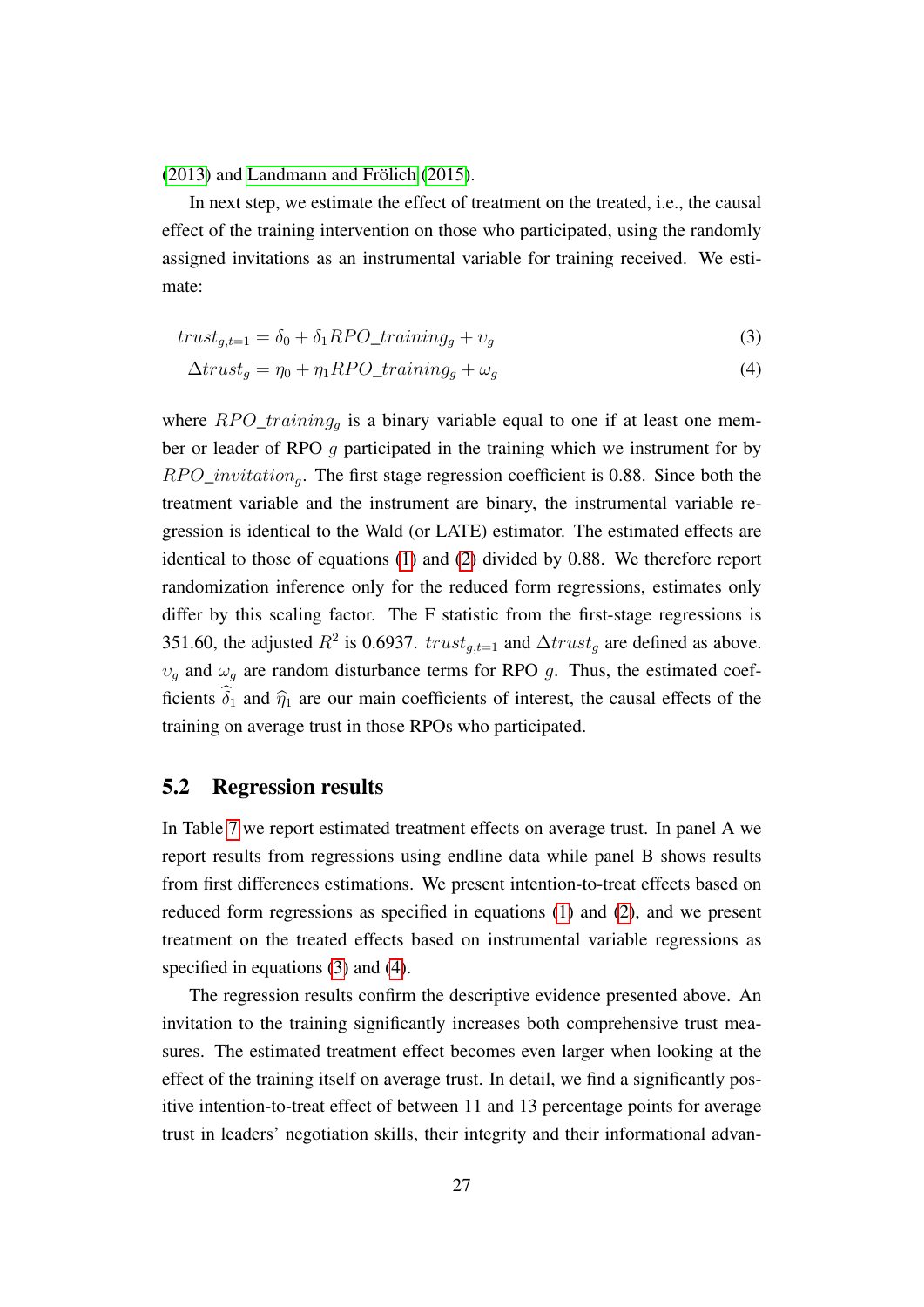tage.<sup>[31](#page--1-0)</sup> We further find a significantly positive intention-to-treat effect of between 10 and 13 percentage points for both measures of trust in members. These positive treatment effects increase to 12 to 15 percentage points when considering the effect of the training itself.

We run several robustness checks to confirm these results. First, we enlarge the model in first differences by allowing for onion-specific and rice-specific time trends and by controlling for the number of invited/trained persons per RPO.<sup>[32](#page--1-0)</sup> Qualitatively, results remain unchanged compared to the model in first differences without covariates. Second, we follow [McKenzie](#page-41-12) [\(2012\)](#page-41-12) who argues that large improvements in power can arise when estimating treatment effects via an Analysis of Covariance (ANCOVA) estimation compared to using the differencein-differences specification. We estimate the ANCOVA specifications without covariates, with controls for onion and rice cultivation and with a control for the number of invited/trained persons per RPO. Results are similar to those from the difference-in-differences estimations and robust to controlling for onion and rice cultivation and to controlling for the number of invitees/participants. For details on these robustness checks see Appendix [B.3.](#page-51-0)

 $31$ Recall that baseline trust averages range between 0.63 for trust in leaders' negotiation skills and general trust in members and 0.71 for trust in leaders' integrity (see Table [4.](#page-17-0))

 $32$ Note that when including covariates to the model in first differences, it is no longer equivalent to a fixed effects model.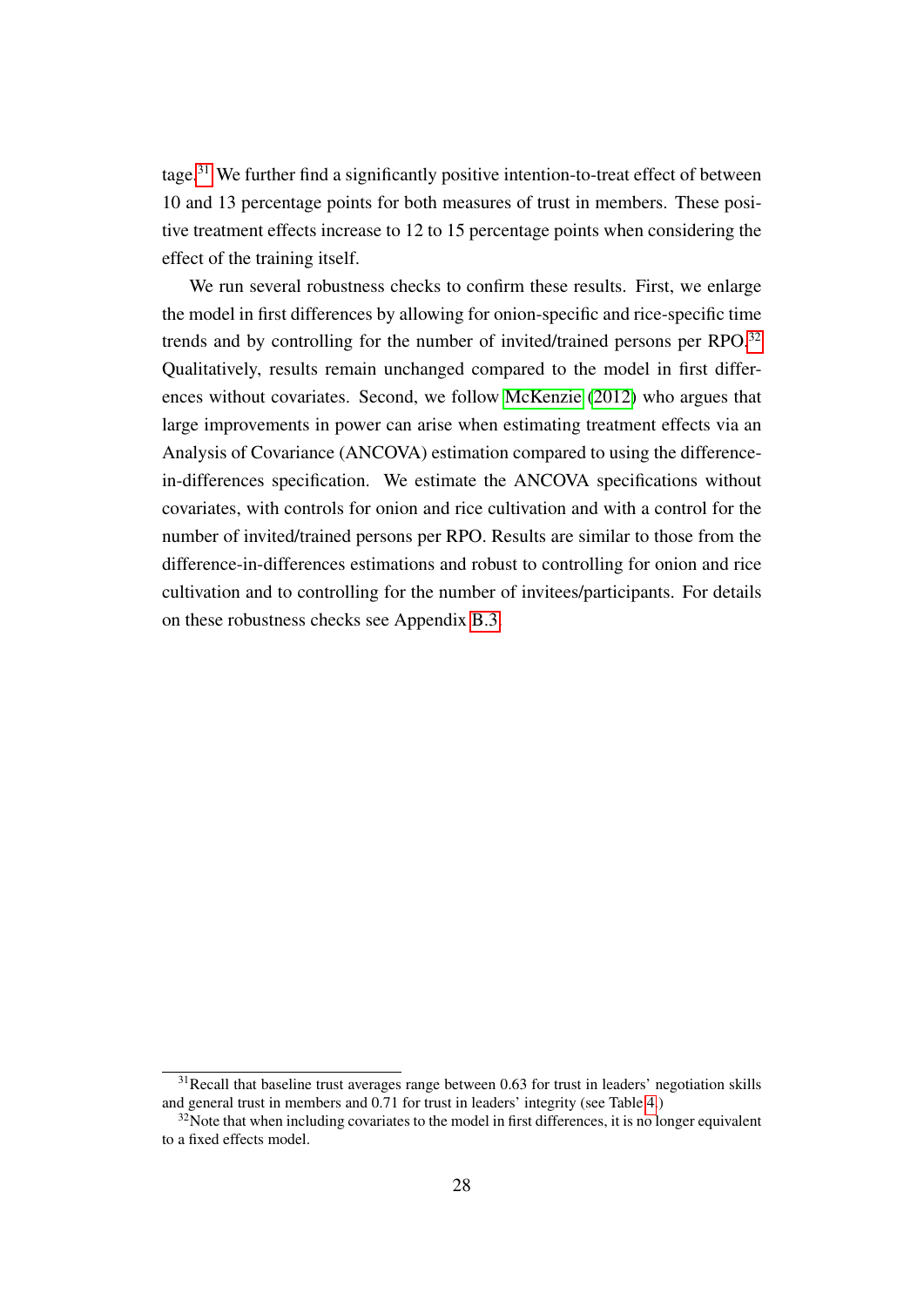| Panel A: outcome variable trust                                                                                                                                                                                                | negotiation                    | integrity<br>ତ୍ର                 | information<br>ල                                              | efficiency<br>¢                                                            | general<br>6                                                                                      | farming<br>⊛                                                                   | trust_sum<br>$\epsilon$            | trust_factor<br>3                                                                       |
|--------------------------------------------------------------------------------------------------------------------------------------------------------------------------------------------------------------------------------|--------------------------------|----------------------------------|---------------------------------------------------------------|----------------------------------------------------------------------------|---------------------------------------------------------------------------------------------------|--------------------------------------------------------------------------------|------------------------------------|-----------------------------------------------------------------------------------------|
| Reduced form regressions (conventional and randomization inference)<br>RPO_invitation                                                                                                                                          | $0.1333***$ , $X X$<br>0.0546) | $0.1154$ *, ×<br>(0.0640)        | $\begin{array}{c} 0.0770 \\ (0.0585) \\ [0.1924] \end{array}$ |                                                                            | $0.1258$ *, $\times$<br>(0.0682)<br>[0.0693]                                                      |                                                                                | $0.6617$ *, $\times$               |                                                                                         |
| p-value randomization inference<br>[p-value conventional inference]                                                                                                                                                            | [0.0138]<br>0.0171             | (60800)<br>[0.0755]              | [0.2073]                                                      | $\begin{array}{c} 0.0779 \\ (0.0643) \\ [0.2298] \\ [0.2413] \end{array}$  | [0.0802]                                                                                          |                                                                                | $(0.3514)$<br>$[0.0637]$<br>0.0733 | $\begin{array}{c} 0.2786^{\ast},\times\\ (0.1497)\\ [0.0669] \\ \{0.0789\} \end{array}$ |
| Instrumental variable regressions (conventional inference)<br>RPO_training                                                                                                                                                     | $0.1515***$<br>(0.0608)        | $0.1311*$<br>(0.0709)            | (0.0650)<br>0.0875                                            | $\begin{bmatrix} 0.0885 \\ 0.0713 \\ 0.2144 \end{bmatrix}$                 | $0.1429$ * $(0.0749)$                                                                             | $0.1504**$<br>(0.0766)<br>[0.0496]                                             | $0.7520*$<br>(0.3878)              | $0.3166*$<br>(0.1653)                                                                   |
| [p-value conventional inference]                                                                                                                                                                                               | [0.0126]                       | [0.0644]                         | [0.1783]                                                      |                                                                            | [0.0564]                                                                                          |                                                                                | [0.0525]                           | [0.0554]                                                                                |
| Panel B: outcome variable Arrust                                                                                                                                                                                               | Anegotiation                   | Aintegrity                       | Ainformation                                                  | $\Delta$ efficiency                                                        | $\Delta$ general                                                                                  | Afaming                                                                        | ∆trust_sum                         | ∆trust_factor                                                                           |
| Reduced form regressions (conventional and randomization inference)<br>RPO_invitation                                                                                                                                          | $0.1051$ <sup>×</sup>          | $0.1257$ *, $\times$ $\times$    | $0.1208$ *, $\times$ $\times$                                 |                                                                            |                                                                                                   |                                                                                | $0.6182^{*,\times\times}$          |                                                                                         |
| p-value randomization inference<br>[p-value conventional inference]                                                                                                                                                            | (0.0645)<br>0.0575<br>0.1075   | (0.0202)<br>(0.0649)<br>[0.0566] | $(0.0648)$<br>$[0.0662]$<br>7980.0                            | $\begin{smallmatrix} 0.0602\ (0.0733)\ 0.4143] \ 0.2902 \end{smallmatrix}$ | $\begin{array}{c} 0.1048^{\ast},\times\\ (0.0614)\\ [0.0922]\\ [0.0922]\\ \{0.0555\} \end{array}$ | $\begin{array}{c} 0.1017^\times \\ (0.0676) \\ (0.1368] \end{array}$<br>0.0707 | $(0.3488)$<br>$[0.0805]$<br>0.0331 | $0.2623$ *, $\times$<br>(0.1489)<br>[0.0823]<br>0.0340                                  |
| Instrumental variable regressions (conventional inference)<br>RPO_training                                                                                                                                                     | (0.0729)<br>0.1194             | $0.1428*$<br>(0.0732)            | $0.1373*$<br>(0.0730)                                         | $\begin{array}{c} 0.0684 \\ (0.0821) \\ [0.4051] \end{array}$              | $0.1191$ *<br>$(0.0686)$                                                                          | $\begin{array}{c} 0.1156 \\ (0.0757) \\ [0.1271] \end{array}$                  | $0.7025$ * $(0.3923)$              | $0.2981$ <sup>*</sup><br>(0.1674)                                                       |
| [p-value conventional inference]                                                                                                                                                                                               | 0.1014                         | [0.0510]                         | [0.0602]                                                      |                                                                            | 0.0826                                                                                            |                                                                                | 0.0733                             | 0.0750                                                                                  |
|                                                                                                                                                                                                                                | 73                             | 73                               | 73                                                            | 73                                                                         | 73                                                                                                | 73                                                                             | 13                                 | 73                                                                                      |
| Notes: In panel A we report coefficients from regressions using using data regressing trust on a constant and a binary treatment indicator. In panel B we report coefficients from regressions using both baseline data regres |                                |                                  |                                                               |                                                                            |                                                                                                   |                                                                                |                                    |                                                                                         |

<span id="page-29-0"></span>Table 7: Treatment effects at RPO level Table 7: Treatment effects at RPO level a constant and a binary treatmential distance. For instrumental variable regressions we report coefficients from two-stage estimations using  $RPO\_invitation$  as instrument for  $RPO\_train$  as  $Sand$  and  $n_{\text{max}}$  constants are reported i RPO level), p-values for conventional inference are reported in brackets, p-values for randomization inference with 9000 random permutations are reported in curly brackets.

 $\times p$  < 0.10,  $\times \times p$  < 0.05,  $\times \times \times p$  < 0.01, for randomization inference

p < 0.10, ∗∗ p < 0.05, ∗∗∗ p < 0.01, for conventional inference

∗×

29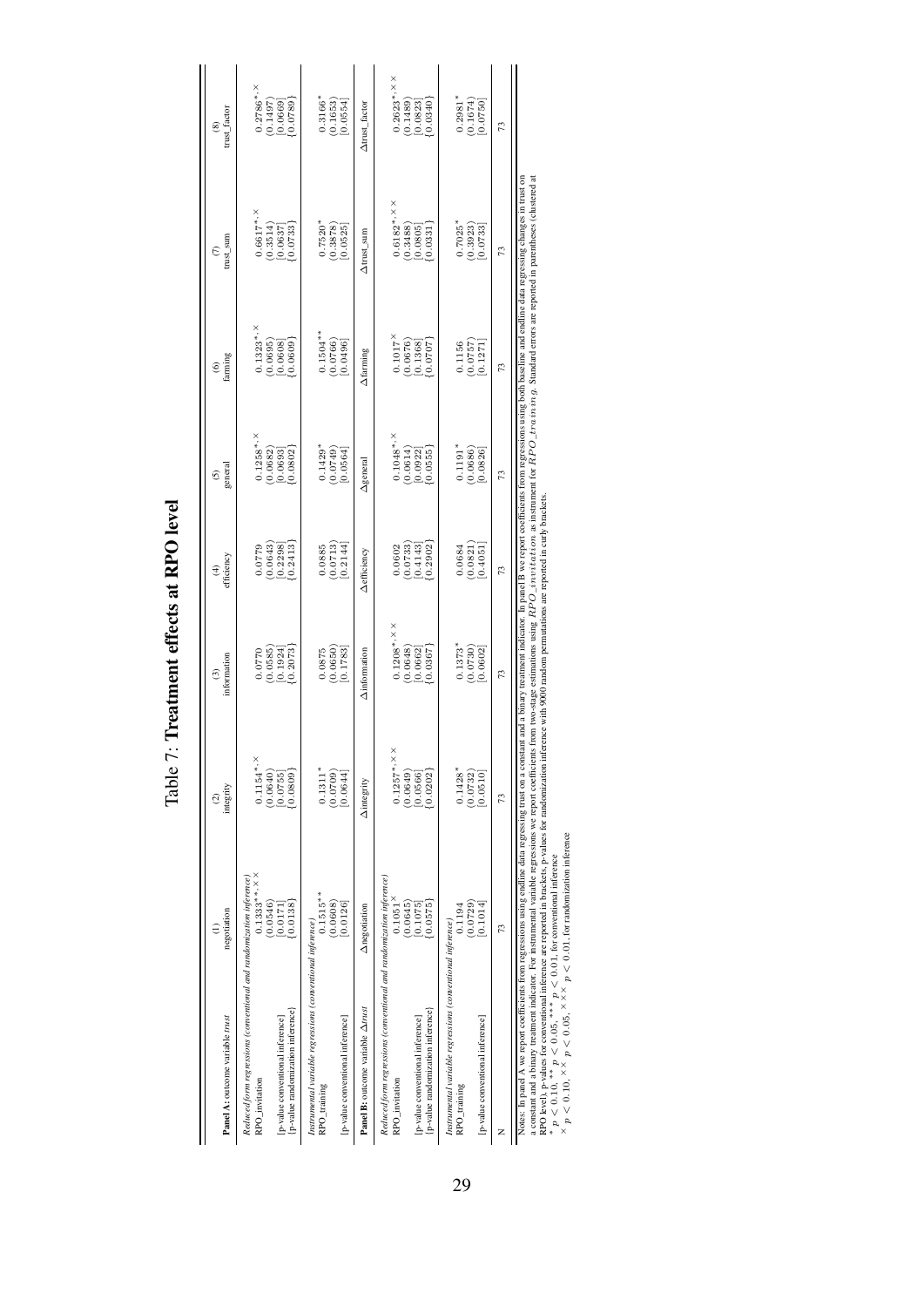### <span id="page-30-0"></span>6 Treatment effects at individual level

In this section we present treatment effects of the (invitation to the) training on trust based on individual-level regressions permitting us to disentangle the effect of having personally been invited from a potential spillover effect on non-invited farmers within treated RPOs. We start by assessing descriptively whether trust has evolved between the baseline and endline survey and whether it has evolved differently in treatment and control groups. Table [5](#page-19-0) reports two-sample t tests with the null of equal means in baseline and endline for invitees, non-invitees in invited RPOs and for non-invitees in non-invited RPOs. Moreover, we report twosample t tests with the null of equal means for invitees and non-invitees in invited RPOs in both baseline and endline and for non-invitees in invited and non-invited RPOs in both baseline and endline. Invitees report higher levels of trust at endline compared to baseline for all measures for trust. This difference is statistically significant for all measures except for trust in leaders' integrity. Further indication of a positive direct treatment effect comes from the comparison of invitees with non-invitees from invited RPOs. While we observe no significant difference at baseline, we observe significant differences for all measures of trust in leaders but *negotiation* at endline. We also find descriptive evidence for a positive spillover effect within invited RPOs. Comparing non-invitees from invited and noninvited RPOs, we find no significant differences at baseline. At endline, however, non-invitees in invited RPOs report significantly higher trust levels for all trust measures but *efficiency* compared to non-invitees from non-invited RPOs.

#### 6.1 Empirical strategy

To further study spillover effects and direct treatment effects, we estimate:

<span id="page-30-1"></span>
$$
\Delta trust_{ig} = \alpha_0 + \alpha_1 spillover\_invitation_{ig} + \alpha_2 personal\_invitation_i
$$

$$
+\tau_{ig}
$$
 (5)

where  $\Delta trust_{iq} = trust_{iq,t=1} - trust_{iq,t=0}$  is the difference between trust of person i in RPO g at endline  $t = 1$  and baseline  $t = 0$ , spillover\_invitation<sub>ig</sub> is a binary variable equal to one if some member or leader from RPO g other than person *i* has received an invitation,  $personal\_invitation_i$  is a binary variable equal to one if person  $i$  has received an invitation to participate in the training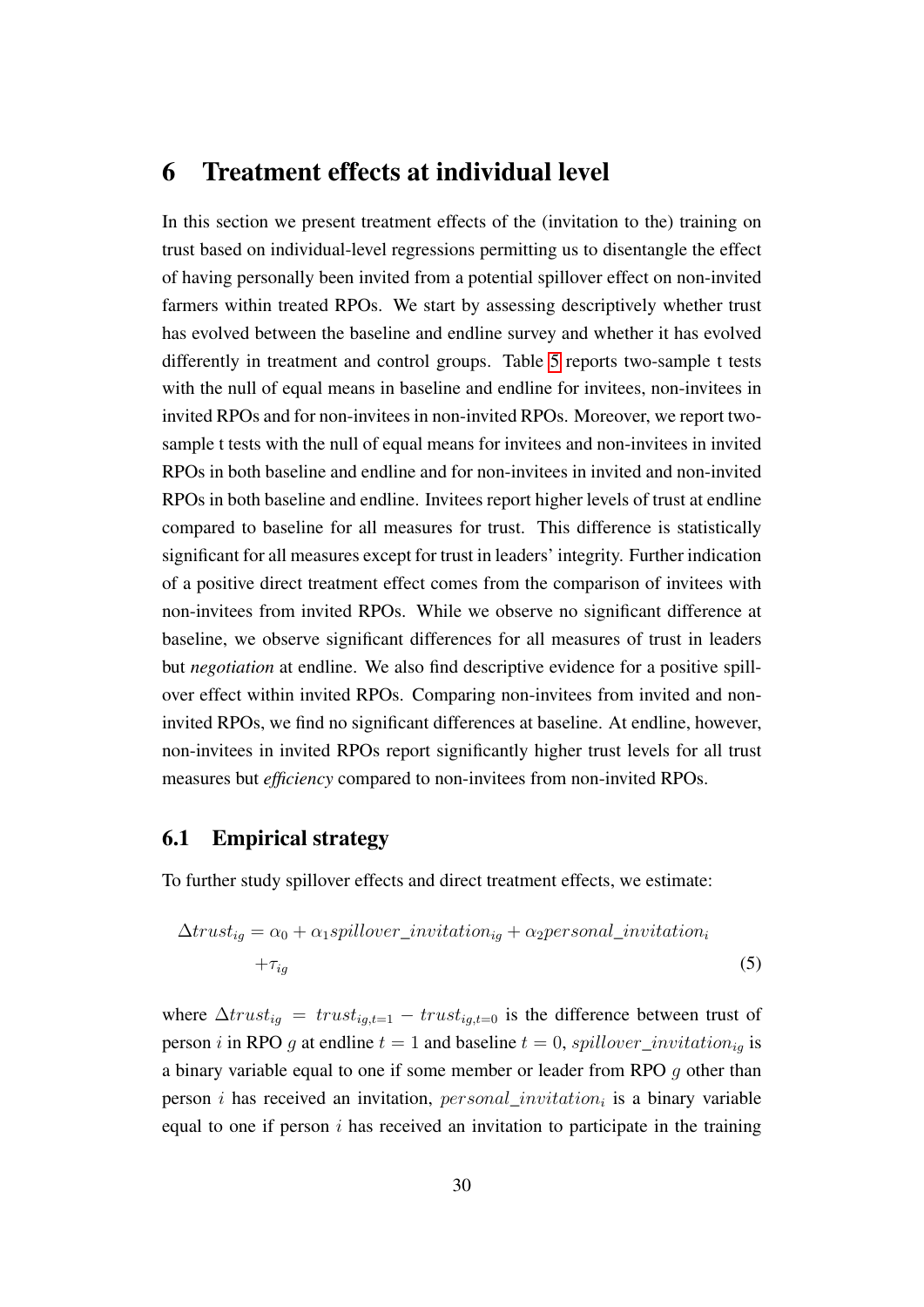intervention, and  $\tau_{iq}$  is a random disturbance term for individual i in RPO g. Hence, the estimated coefficient  $\widehat{\alpha_1}$  captures any potential spillover effects while  $\widehat{\alpha_2}$  captures the effect of having personally been invited.

Again, we also estimate the causal effect of the training using an instrumental variable strategy. We estimate:

#### <span id="page-31-0"></span> $\Delta trust_{iq} = \theta_0 + \theta_1 spillover\_training_{iq} + \theta_2 personal\_training_i + \kappa_{iq}$  (6)

where  $\text{spillover\_training}_{ig}$  is a binary variable equal to one if some member or leader from RPO  $q$  other than person  $i$  has participated in the training and  $personal\_training_i$  is a binary variable equal to one if person i has participated in the training intervention. We instrument for  $spillover\_training_{io}$  and  $personal\_training_i$  using  $RPO\_invitation_g$  and  $personal\_invitation_i$ .<sup>[33](#page--1-0)</sup> The F statistic from the first-stage regression of  $spillover\_training_{iq}$  amounts to 174.18, the adjusted  $R^2$  to 0.6062. For *personal\_training<sub>i</sub>* the F statistic is 240.95 and the adjusted  $R^2$  is 0.6403.  $\kappa_{ig}$  is a random disturbance term for individual *i* in RPO g, and  $\Delta trust_{iq}$  is defined as above. Hence, the estimated coefficient  $\hat{\theta}_1$  captures any potential spillover effects while  $\hat{\theta}_2$  captures the effect of having personally been trained.

To gain further insights into spillover effects, we also estimate regressions as specified in equation [\(6\)](#page-31-0) separately for subsamples containing only members or only leaders. For the subsample of members, we further split the spillover effect by treatment type, i.e., by whether only members were treated, only leaders, or both. In these regressions, we instrument for  $spillover\_training_{ia}$  and  $personal\_training_i$  by  $RPO\_invitation_g$  and  $personal\_invitation_i$ .<sup>[34](#page--1-0)</sup> We instrument for spillover\_training\_ $OL_{ia}$ , spillover\_training\_ $OM_{ia}$ , spillover\_ training\_LM<sub>ig</sub> and personal\_training<sub>i</sub> using RPO\_invitation\_OL<sub>g</sub>, RPO\_  $invitation\_OM_g$ , RPO\_invitation\_ $LM_g$  and  $personal\_invitation_i$ . The highly significant correlation coefficients range between -0.2863 and 0.9021.

 $33$ The highly significant correlation coefficients are 0.5702 for *spillover* training and  $RPO$  invitation, 0.2700 for personal training and RPO invitation,  $-0.3509$  for personal\_invitation and spillover\_training and 0.7993 for personal\_invitation and personal\_training.

 $34$ The highly significant correlation coefficients are 0.6328 for spillover\_training and  $RPO\_invitation$ , 0.2190 for personal\_training and  $RPO\_invitation$ , -0.2940 for personal\_invitation and spillover\_training and 0.7813 for personal\_invitation and personal\_training.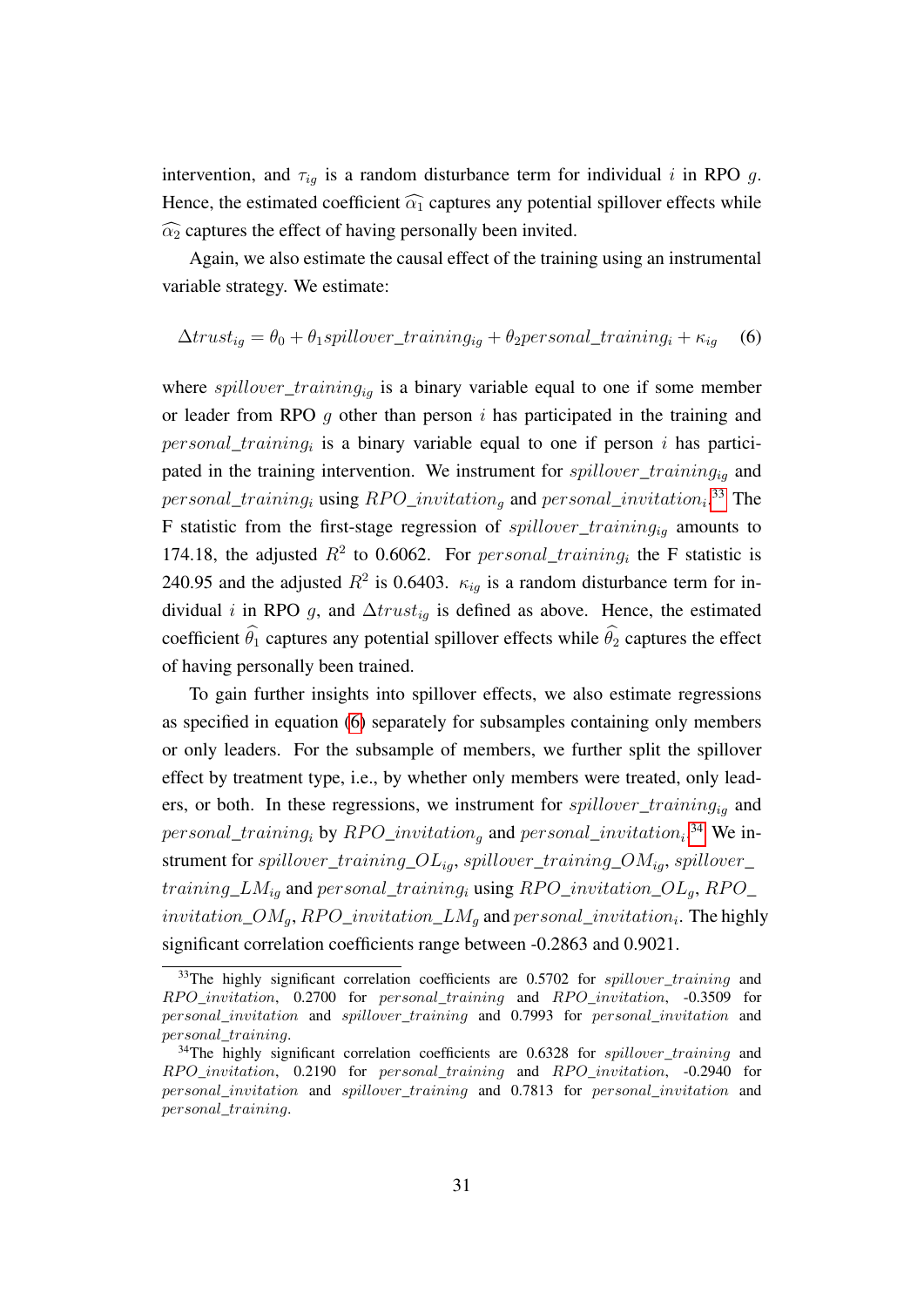#### 6.2 Regression results

In Table [8](#page-33-0) we report estimated treatment effects on individual trust. We present intention-to-treat effects based on reduced form regressions as specified in equation [\(5\)](#page-30-1), and results from instrumental variable estimations as specified in equation [\(6\)](#page-31-0). Results hint at a significantly positive treatment effect of having personally received an invitation. In detail, we find a significant personal intentionto-treat effect of 13 to 20 percentage points for all individual trust measures but trust in leaders' negotiation skills.<sup>[35](#page--1-0)</sup> These effects increase to 15 to 24 percentage points when considering the treatment effect of the training.

To gain further insights into spillover effects and direct treatment effects, we rerun estimations as specified in equations [\(5\)](#page-30-1) and [\(6\)](#page-31-0) on subsamples containing only members or only leaders. Results are presented in Tables [9](#page-34-0) (members) and [10](#page-35-0) (leaders). In Table [9](#page-34-0) we present intention-to-treat effects based on reduced form regressions on a subsample of members as specified in equation [\(5\)](#page-30-1) and results from instrumental variable estimations on a subsample of members as specified in equation [\(6\)](#page-31-0). For members we find both a significantly positive personal treatment effect as well as a significantly positive spillover effect. In particular, we find significantly positive direct treatment effects of 19 to 20 percentage points for trust in leaders' integrity and their informational advantage as well as a significant personal intention-to-treat effect of 18 percentage points on general trust and farming specific trust in members. For trust in leaders' negotiation skills, their integrity, and their informational advantages, results appear to be indicating a significantly positive spillover effect of 15 to 16 percentage points. This may be attributed to untrained members believing that trained leaders have gained relevant skills (trust in competence) and that trained leaders are less likely to privately capture rents (trust in motives). We further split these spillover effects into spillovers in RPOs where only leaders were invited (participated), RPOs where only members were invited (participated) and RPOs where both leaders and members were invited (participated). Results presented in Table [9](#page-34-0) hint at the spillover effects in trust in leaders being most pronounced in RPOs where either only leaders or only members were invited (participated). Given the small sample size in the subsample containing only leaders  $(N=168)$ , results for this subsample present inconclusive (see Table [10\)](#page-35-0).

 $35$ The average baseline trust levels range from 0.62 for general trust in members to 0.71 for trust in leaders' integrity.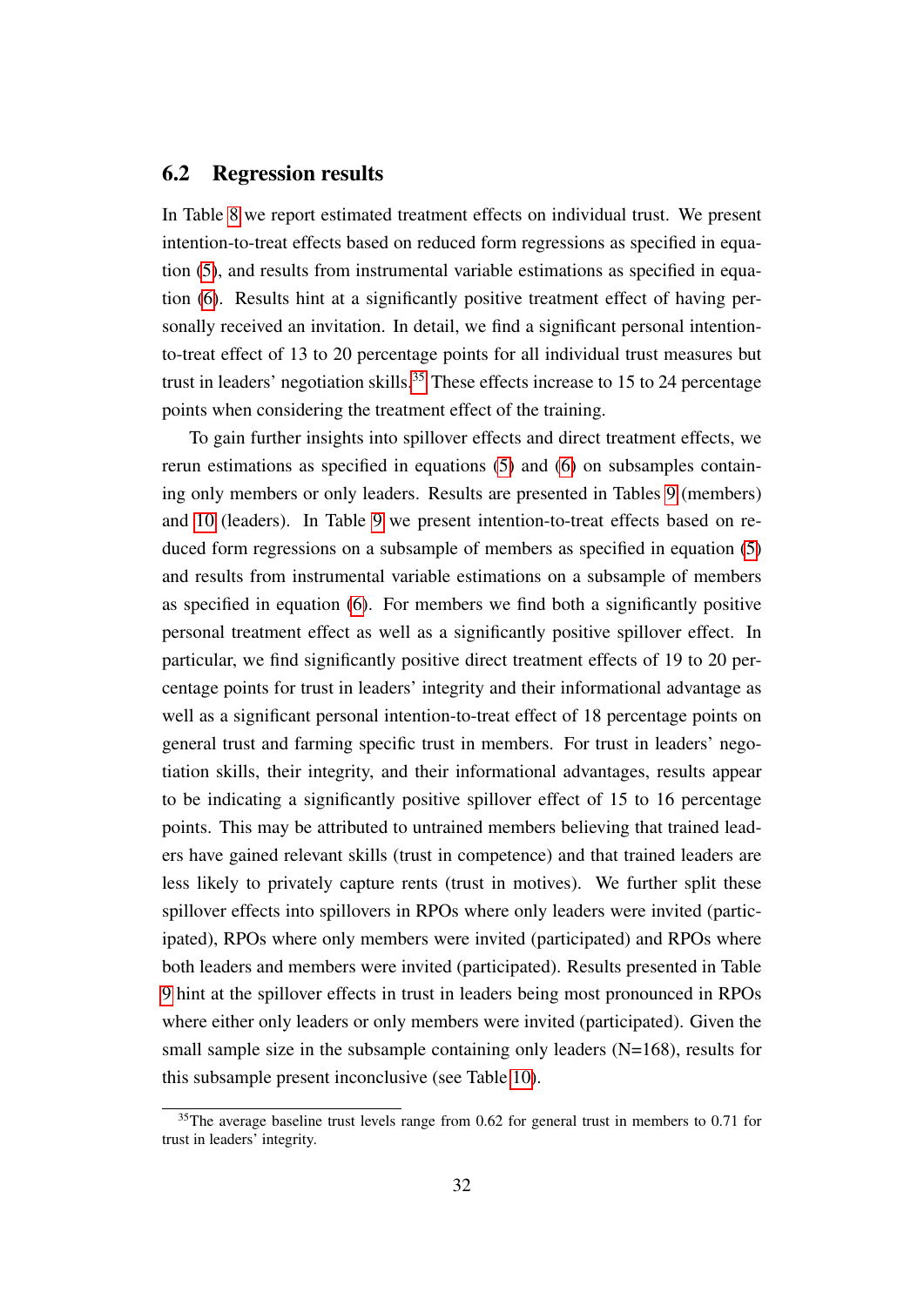|                                                              | Anegotiation                   | <b>Aintegrity</b><br>$\widehat{\mathcal{O}}$ | <b>Ainformation</b><br>$\odot$    | <b>Aefficiency</b><br>$\bigoplus$ | $\Delta$ general<br>$\odot$                                                                              | Afarming<br>$\odot$                 | $\Delta$ trust_sum<br>$\widehat{C}$ | Atrust_factor<br>$\circledS$       |
|--------------------------------------------------------------|--------------------------------|----------------------------------------------|-----------------------------------|-----------------------------------|----------------------------------------------------------------------------------------------------------|-------------------------------------|-------------------------------------|------------------------------------|
| Reduced form regressions<br>spillover_invitation             | 0.1109                         | $0.1221*$                                    | 0.1097                            | 0.0604                            | 0.0915                                                                                                   | 0.0833                              | 0.5779                              | 0.2451                             |
| personal_invitation                                          | (0.0686)<br>(0.0765)<br>0.0767 | $0.1710**$<br>(0.0692)<br>(0.0723)           | $0.1581***$<br>(0.0702)<br>0.0753 | $0.1314*$<br>(0.0778)<br>0.0786   | $(0.0649)$<br>0.2047**<br>0.0786                                                                         | $0.1698***$<br>(0.0721)<br>(0.0811) | $(0.3792)$<br>0.9117**<br>(0.3946)  | $(0.1618)$<br>$0.3892**$<br>0.1682 |
| Instrumental variable regressions<br>spillover_training      | 0.1289                         | $0.1362*$                                    | 0.1220                            | 0.0643                            | 0.0970                                                                                                   | 0.0894                              | 0.6378                              | 0.2703                             |
| personal_training                                            | (0.0792)<br>(0.0852)<br>0.0743 | $0.1891***$<br>(0.0795)<br>0.0782)           | $0.1754***$<br>(0.0808)<br>0.0829 | $0.1516*$<br>(0.0887)<br>(0.0841) | $0.2365***$<br>(0.0735)<br>0.0873                                                                        | $0.1948***$<br>(0.0820)<br>(0.0890) | $1.0217***$<br>(0.4332)<br>0.4248   | $0.4364***$<br>(0.1849)<br>0.1808  |
|                                                              | 798                            | 798                                          | 798                               | 798                               | 798                                                                                                      | 798                                 | 798                                 | 798                                |
| Notes: The number of invited/trained persons in treated<br>ć |                                |                                              |                                   |                                   | RPOs ranges from 2 to 16. Hence, it is impossible to be the only invited/treated person in a treated RPO |                                     |                                     |                                    |

<span id="page-33-0"></span>Table 8: Treatment effects at individual level Table 8: Treatment effects at individual level We report coefficients from regressions using both baseline and endline data regressing changes in trust on a constant, a binary indicator for personal treatment and a binary indicator for treatment of others. For instrumental variable regressions we report coefficients from two-stage estimations using  $RPO__{}$  invitation and We report coefficients from regressions using both baseline and endline data regressing changes in trust on a constant, a binary indicator for personal treatment and a binary indicator for treatment of others. For instrumental variable regressions we report coefficients from two-stage estimations using  $RPO\_invitation$  and personal\_invitation as instruments for spillover\_training and personal\_training. Standard errors are reported in parentheses (clustered at RPO level).<br>\*  $p < 0.10$ , \*\*  $p < 0.05$ , \*\*\*  $p < 0.01$ personal\_invitation as instruments for spillover\_training and personal\_training. Standard errors are reported in parentheses (clustered at RPO level).  $p < 0.10$ ,  $* p < 0.05$ ,  $*** p < 0.01$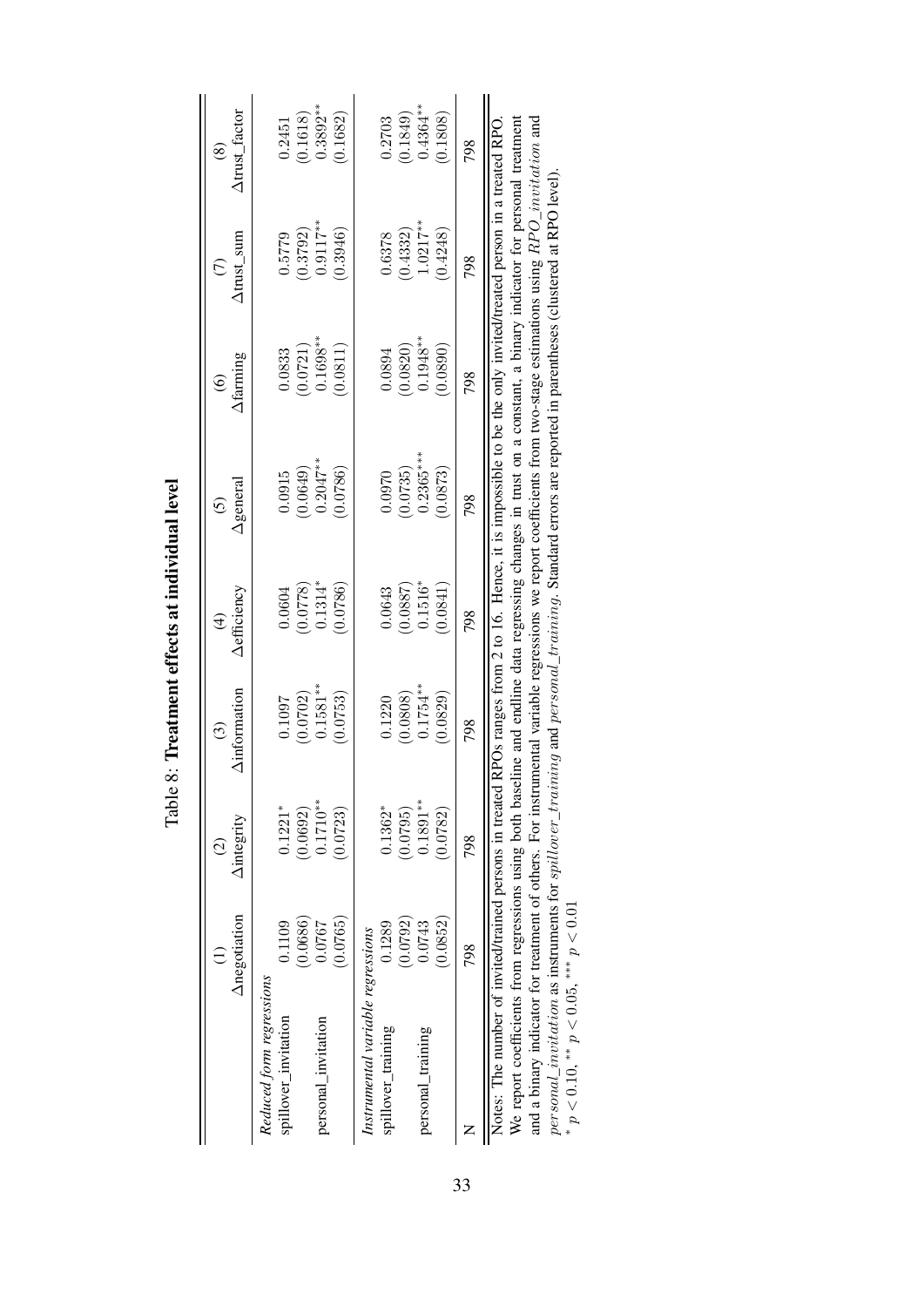<span id="page-34-0"></span>

| $0.2271**$<br>$0.2020**$<br>$0.2020**$<br>$0.1714**$<br>$0.1508**$<br>(0.0808)<br>$0.1382*$<br>$0.3307*$<br>(0.0694)<br>$0.1771*$<br>(0.1086)<br>(0.0973)<br>(0.0920)<br>(0.0743)<br>(0.1809)<br>(0.0843)<br>(0.0915)<br>0.0844)<br>0.1113<br>0.1414<br>0.1687<br>$0.1575***$<br>$0.1881**$<br>$0.1801**$<br>$0.1859***$<br>$0.1844**$<br>$0.1881**$<br>$0.2217***$<br>$0.2075**$<br>$0.3279***$<br>(0.0810)<br>(0.1013)<br>(0.0806)<br>(7180.0)<br>(0.0880)<br>$0.1225*$<br>(0.0732)<br>(0.1515)<br>(0.0701)<br>(2.0917)<br>0.0807<br>0.1030<br>$0.1829**$<br>$0.1614**$<br>$0.1873**$<br>$0.1429*$<br>$0.3245*$<br>$0.1677*$<br>(0.0850)<br>$0.2000*$<br>(0.1054)<br>(0.0709)<br>(0.0832)<br>(0.1690)<br>(0.0831)<br>(0.0814)<br>(6780, 0)<br>(0.1165)<br>(0.0977)<br>0.1282<br>0.1381<br>0.1351<br>0.1351<br>Instrumental variable regressions<br>Instrumental variable regressions<br>Reduced form regressions<br>Reduced form regressions<br>spillover_invitation_OM<br>spillover_invitation_LM<br>spillover_invitation_OL<br>spillover_training_OM<br>spillover_training_LM<br>spillover_training_OL<br>spillover_invitation<br>personal_invitation<br>personal_invitation<br>spillover_training<br>personal_training | (0.1093)<br>(0.0934)<br>(0.0823)<br>(0.0967)<br>(0.0945)<br>0.1342<br>0.1193<br>0.0979<br>0.1514<br>0.0747<br>0.1111 | $0.1838***$<br>(0.0762)<br>(0.0801)<br>(0.0667)<br>0.0805<br>0.0879 |            |             |             |
|-----------------------------------------------------------------------------------------------------------------------------------------------------------------------------------------------------------------------------------------------------------------------------------------------------------------------------------------------------------------------------------------------------------------------------------------------------------------------------------------------------------------------------------------------------------------------------------------------------------------------------------------------------------------------------------------------------------------------------------------------------------------------------------------------------------------------------------------------------------------------------------------------------------------------------------------------------------------------------------------------------------------------------------------------------------------------------------------------------------------------------------------------------------------------------------------------------------------------------|----------------------------------------------------------------------------------------------------------------------|---------------------------------------------------------------------|------------|-------------|-------------|
|                                                                                                                                                                                                                                                                                                                                                                                                                                                                                                                                                                                                                                                                                                                                                                                                                                                                                                                                                                                                                                                                                                                                                                                                                             |                                                                                                                      |                                                                     | 0.0849     | $0.7330*$   | $0.3118*$   |
|                                                                                                                                                                                                                                                                                                                                                                                                                                                                                                                                                                                                                                                                                                                                                                                                                                                                                                                                                                                                                                                                                                                                                                                                                             |                                                                                                                      |                                                                     | (0.0710)   | (0.3758)    | (0.1605)    |
|                                                                                                                                                                                                                                                                                                                                                                                                                                                                                                                                                                                                                                                                                                                                                                                                                                                                                                                                                                                                                                                                                                                                                                                                                             |                                                                                                                      |                                                                     | $0.1778**$ | $1.0211***$ | $0.4351***$ |
|                                                                                                                                                                                                                                                                                                                                                                                                                                                                                                                                                                                                                                                                                                                                                                                                                                                                                                                                                                                                                                                                                                                                                                                                                             |                                                                                                                      |                                                                     | (848)      | (0.4289)    | (0.1830)    |
|                                                                                                                                                                                                                                                                                                                                                                                                                                                                                                                                                                                                                                                                                                                                                                                                                                                                                                                                                                                                                                                                                                                                                                                                                             |                                                                                                                      |                                                                     |            |             |             |
|                                                                                                                                                                                                                                                                                                                                                                                                                                                                                                                                                                                                                                                                                                                                                                                                                                                                                                                                                                                                                                                                                                                                                                                                                             |                                                                                                                      |                                                                     | 0.0934     | $0.8311*$   | $0.3535*$   |
|                                                                                                                                                                                                                                                                                                                                                                                                                                                                                                                                                                                                                                                                                                                                                                                                                                                                                                                                                                                                                                                                                                                                                                                                                             |                                                                                                                      |                                                                     | (0.0813)   | (0.4338)    | (0.1852)    |
|                                                                                                                                                                                                                                                                                                                                                                                                                                                                                                                                                                                                                                                                                                                                                                                                                                                                                                                                                                                                                                                                                                                                                                                                                             |                                                                                                                      | $0.2196***$                                                         | $0.2108**$ | $1.1545**$  | $0.4921**$  |
|                                                                                                                                                                                                                                                                                                                                                                                                                                                                                                                                                                                                                                                                                                                                                                                                                                                                                                                                                                                                                                                                                                                                                                                                                             |                                                                                                                      | 0.0923)                                                             | (0.0965)   | (0.4817)    | (0.2055)    |
|                                                                                                                                                                                                                                                                                                                                                                                                                                                                                                                                                                                                                                                                                                                                                                                                                                                                                                                                                                                                                                                                                                                                                                                                                             |                                                                                                                      |                                                                     |            |             |             |
|                                                                                                                                                                                                                                                                                                                                                                                                                                                                                                                                                                                                                                                                                                                                                                                                                                                                                                                                                                                                                                                                                                                                                                                                                             |                                                                                                                      | 0.0626                                                              | 0.1172     | $0.7495*$   | $0.3181*$   |
|                                                                                                                                                                                                                                                                                                                                                                                                                                                                                                                                                                                                                                                                                                                                                                                                                                                                                                                                                                                                                                                                                                                                                                                                                             |                                                                                                                      | (0.0764)                                                            | (0.0796)   | (0.4222)    | (0.1806)    |
|                                                                                                                                                                                                                                                                                                                                                                                                                                                                                                                                                                                                                                                                                                                                                                                                                                                                                                                                                                                                                                                                                                                                                                                                                             |                                                                                                                      | 0.1072                                                              | 0.0839     | $0.8549*$   | $0.3639*$   |
|                                                                                                                                                                                                                                                                                                                                                                                                                                                                                                                                                                                                                                                                                                                                                                                                                                                                                                                                                                                                                                                                                                                                                                                                                             | (0.1018)                                                                                                             | (0.0830)                                                            | (0.0830)   | (0.4717)    | (0.2017)    |
|                                                                                                                                                                                                                                                                                                                                                                                                                                                                                                                                                                                                                                                                                                                                                                                                                                                                                                                                                                                                                                                                                                                                                                                                                             | 0.0967                                                                                                               | 0.0727                                                              | 0.0667     | 0.6397      | 0.2723      |
|                                                                                                                                                                                                                                                                                                                                                                                                                                                                                                                                                                                                                                                                                                                                                                                                                                                                                                                                                                                                                                                                                                                                                                                                                             | (0.0864)                                                                                                             | 747                                                                 | (0.0750)   | (0.3978)    | (0.1696)    |
|                                                                                                                                                                                                                                                                                                                                                                                                                                                                                                                                                                                                                                                                                                                                                                                                                                                                                                                                                                                                                                                                                                                                                                                                                             | 0.1342                                                                                                               | $0.1838***$                                                         | $0.1778**$ | $1.0211***$ | $0.4351***$ |
|                                                                                                                                                                                                                                                                                                                                                                                                                                                                                                                                                                                                                                                                                                                                                                                                                                                                                                                                                                                                                                                                                                                                                                                                                             | 0.0968                                                                                                               | 0.0803                                                              | 0.0849     | 0.4296      | (0.1833)    |
|                                                                                                                                                                                                                                                                                                                                                                                                                                                                                                                                                                                                                                                                                                                                                                                                                                                                                                                                                                                                                                                                                                                                                                                                                             |                                                                                                                      |                                                                     |            |             |             |
|                                                                                                                                                                                                                                                                                                                                                                                                                                                                                                                                                                                                                                                                                                                                                                                                                                                                                                                                                                                                                                                                                                                                                                                                                             | 0.0892                                                                                                               | 0.0747                                                              | 0.1398     | $0.8940*$   | $0.3795*$   |
|                                                                                                                                                                                                                                                                                                                                                                                                                                                                                                                                                                                                                                                                                                                                                                                                                                                                                                                                                                                                                                                                                                                                                                                                                             | (0.1080)                                                                                                             | (0.0878)                                                            | (0.0903)   | (0.4939)    | (0.2112)    |
|                                                                                                                                                                                                                                                                                                                                                                                                                                                                                                                                                                                                                                                                                                                                                                                                                                                                                                                                                                                                                                                                                                                                                                                                                             | 0.2105                                                                                                               | 0.2197                                                              | 0.1780     | 1.5914*     | $0.6769*$   |
|                                                                                                                                                                                                                                                                                                                                                                                                                                                                                                                                                                                                                                                                                                                                                                                                                                                                                                                                                                                                                                                                                                                                                                                                                             | (0.1800)                                                                                                             | (0.1466)                                                            | (0.1567)   | (0.8499)    | (0.3630)    |
|                                                                                                                                                                                                                                                                                                                                                                                                                                                                                                                                                                                                                                                                                                                                                                                                                                                                                                                                                                                                                                                                                                                                                                                                                             | 0.0834                                                                                                               | 0.0434                                                              | 0.0382     | 0.5075      | 0.2162      |
| (0.0780)<br>(0.0737)<br>(0.0876)                                                                                                                                                                                                                                                                                                                                                                                                                                                                                                                                                                                                                                                                                                                                                                                                                                                                                                                                                                                                                                                                                                                                                                                            | (0.0859)                                                                                                             | (0.0775)                                                            | (0.0764)   | (0.4039)    | (0.1720)    |
| $0.2176**$<br>$0.2008**$<br>0.1306<br>personal_training                                                                                                                                                                                                                                                                                                                                                                                                                                                                                                                                                                                                                                                                                                                                                                                                                                                                                                                                                                                                                                                                                                                                                                     | 0.1446                                                                                                               | $0.2113**$                                                          | $0.2080**$ | $1.1129**$  | $0.4743**$  |
| (0.0958)<br>(1.0904)<br>(0.1153)                                                                                                                                                                                                                                                                                                                                                                                                                                                                                                                                                                                                                                                                                                                                                                                                                                                                                                                                                                                                                                                                                                                                                                                            | 0.1078                                                                                                               | (0.0910)                                                            | (0.0944)   | (0.4756)    | 0.2028)     |
| 630<br>630<br>630<br>z                                                                                                                                                                                                                                                                                                                                                                                                                                                                                                                                                                                                                                                                                                                                                                                                                                                                                                                                                                                                                                                                                                                                                                                                      | 630                                                                                                                  | 630                                                                 | 630        | 6308        | 630         |
|                                                                                                                                                                                                                                                                                                                                                                                                                                                                                                                                                                                                                                                                                                                                                                                                                                                                                                                                                                                                                                                                                                                                                                                                                             |                                                                                                                      |                                                                     |            |             |             |
| Notes: We report coefficients from regressions on the subsample of members using both baseline and endline data regressing changes in trust on a constant, a binary indicator for personal<br>treatment and a binary indicator for treatment of others (binary indicators for treatment of others by group type). For instrumental variable regressions we report coefficients from two-stage esti-<br>$RPO\_intation\_OM$ , $RPO\_intation\_LM$ and personal_invitation as instruments for spillover_training_OL, spillover_training_OM, spillover_training_LM and<br>mations using $RPO\_invitation$ and $personal\_invitation$ as instruments for spillover_training and $personal\_training$ and from two-stage estimations using $RPO\_invitation\_OL$ ,                                                                                                                                                                                                                                                                                                                                                                                                                                                               |                                                                                                                      |                                                                     |            |             |             |

 $p < 0.10$ , \*\*  $p < 0.05$ , \*\*\*  $p < 0.01$ 

Table 9: Treatment effects at individual level-subsample of members Table 9: Treatment effects at individual level—subsample of members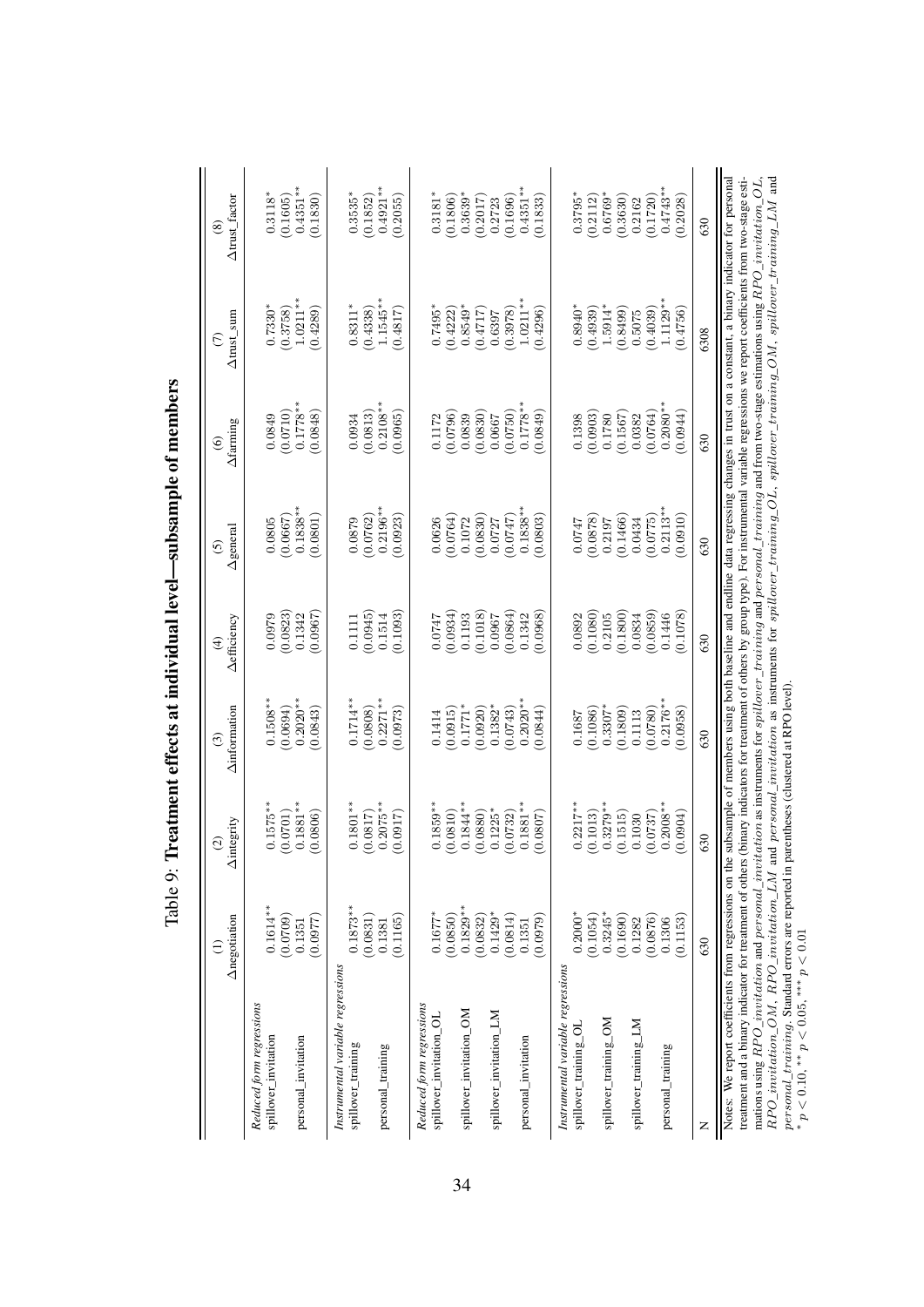|                                                                                                                                                            | Anegotiation | <b>Aintegrity</b><br>$\overline{G}$ | <b>Ainformation</b><br>$\odot$ | <b>Aefficiency</b><br>$\widehat{\mathcal{F}}$ | $\Delta$ genera<br>$\widetilde{c}$ | $\Delta$ farming<br>$\widehat{\odot}$ | $\Delta$ trust_sum<br>$\widehat{C}$ | $\Delta$ trust_factor<br>$\circledast$ |
|------------------------------------------------------------------------------------------------------------------------------------------------------------|--------------|-------------------------------------|--------------------------------|-----------------------------------------------|------------------------------------|---------------------------------------|-------------------------------------|----------------------------------------|
| Reduced form regressions<br>spillover_invitation                                                                                                           | $-0.1270$    | 0159                                | $-0.0714$                      | $-0.1071$                                     | 0.1706                             | 0.0992                                | 0.0516                              | 0.0260                                 |
|                                                                                                                                                            | (0.1281)     | (0.1091                             | (0.1212)                       | (0.1101)                                      | (0.1099)                           | (0.1262)                              | $(0.5918)$<br>$0.0713$              | (0.2516)                               |
| personal_invitation                                                                                                                                        | $-0.1498$    | .0242<br>.1085                      | (0.1287)<br>$-0.0507$          | (0.1120)<br>$-0.0085$                         | (0.1248)<br>0.2017                 | (0.1313)<br>0.1027                    | (0.6108)                            | 0.0296<br>0.2595                       |
|                                                                                                                                                            | (0.1291)     |                                     |                                |                                               |                                    |                                       |                                     |                                        |
| Instrumental variable regressions                                                                                                                          |              |                                     |                                |                                               |                                    |                                       |                                     |                                        |
| spillover_training                                                                                                                                         | $-0.1318$    | $-0.0155$                           | $-0.0804$                      | $-0.1333$                                     | 0.1771                             | 0.1057                                | 0.0783                              | 0.0382                                 |
|                                                                                                                                                            | (0.1421)     | (0.1189)                            | (0.1322)                       | (0.1177)                                      | (0.1208)                           | (0.1382)                              | (0.6382)                            | (0.2712)                               |
| personal_training                                                                                                                                          | $-0.1595$    | $-0.0264$                           | $-0.0498$                      | 0.0059                                        | 0.2149                             | 0.1075                                | 0.0926                              | 0.0392                                 |
|                                                                                                                                                            | (0.1372)     | 1141<br>S                           | (0.1373)                       | 0.1169                                        | 0.1337                             | 0.1396                                | 0.6425                              | 0.2729                                 |
|                                                                                                                                                            | 89           | 168                                 | $^{\rm 89}$                    | $^{\rm 89}$                                   | 89                                 | $^{\rm 89}$                           | 168                                 | 68                                     |
| Notes: We report coefficients from regressions on the subsample of leaders using both baseline and endline data regressing changes in trust on a constant, |              |                                     |                                |                                               |                                    |                                       |                                     |                                        |

<span id="page-35-0"></span>Table 10: Treatment effects at individual level-subsample of leaders Table 10: Treatment effects at individual level—subsample of leaders

a binary indicator for personal treatment and a binary indicator for treatment of others. For instrumental variable regressions we report coefficients from<br>two-stage estimations using  $RPO\_invitation$  and personal\_invitation as i a binary indicator for personal treatment and a binary indicator for treatment of others. For instrumental variable regressions we report coefficients from two-stage estimations using  $RPO\_invitation$  and personal\_invitation as instruments for spillover\_training and personal\_training. Standard errors are reported in parentheses (clustered at RPO level). are reported in parentheses (clustered at RPO level).  $\mathbf{||}$ 

\*  $p < 0.10$ , \*\*  $p < 0.05$ , \*\*\*  $p < 0.01$  $p < 0.10$ , \*\*  $p < 0.05$ , \*\*\*  $p < 0.01$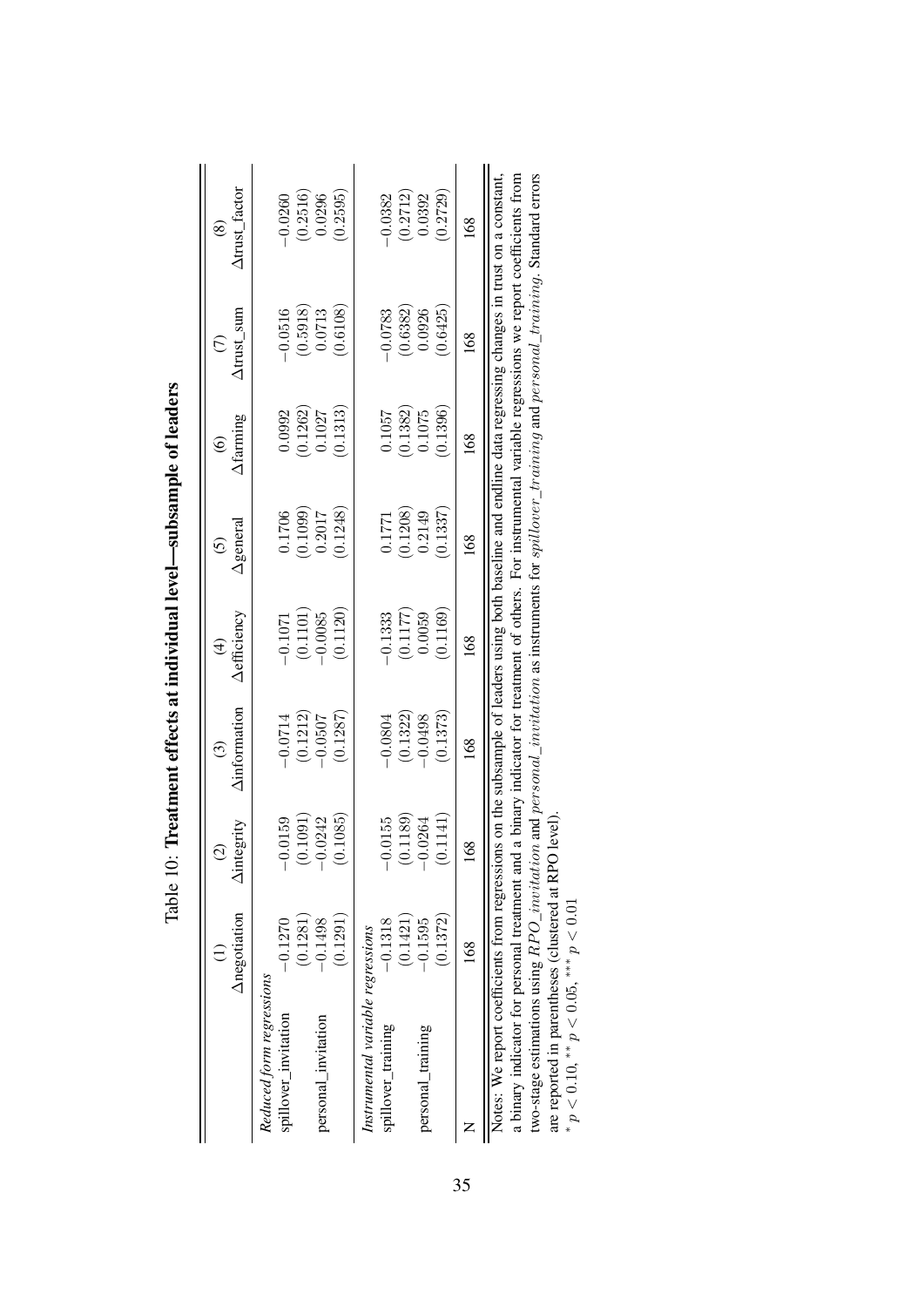We run similar robustness checks on the full sample of 798 farmers as we did for the treatment effects on RPO level. First, we enlarge the model in first differences by allowing for onion-specific and rice-specific time trends and by controlling for the number of invited/trained persons per RPO. Qualitatively, results remain unchanged compared to the model in first differences without covariates. Second, we estimate ANCOVA specifications without covariates, with controls for onion and rice cultivation and with controlling for the number of invited/trained persons per RPO. Results are similar to those from the differencein-differences estimations and robust to controlling for onion and rice cultivation and to controlling for the number of invitees/participants. For details on these robustness checks, see Appendix [B.4.](#page-58-0)

Besides having an impact on intra-RPO trust in both members and leaders, the training intervention may have also affected farmers' perception of their RPO. Data about the true and perceived level of information is scarce in our data set. We have information on how well farmers know their own RPO, namely whether they believe to know how many members their RPO has. This question was only included in the endline survey. In Table [11](#page-37-1) we report the percentage of farmers stating that they know the size of their RPO by intended treatment status. On average, farmers from invited RPOs feel significantly better informed about the size of their RPO than farmers in the control group. This difference is dominated by farmers who were personally invited, but also non-invited farmers in the treatment group fare better than farmers in the control group. Apparently, the training was able to provide farmers with information they were previously lacking. In line with this, we find that farmers in invited RPOs appear better informed about the potential benefits of an efficiently working RPO, and also a significant difference when looking at the evaluation of the actual RPOs (see Table [11\)](#page-37-1). Farmers from invited RPOs are significantly more confident than farmers from the control group that their RPO can help to overcome hindrances that they encounter when selling individually.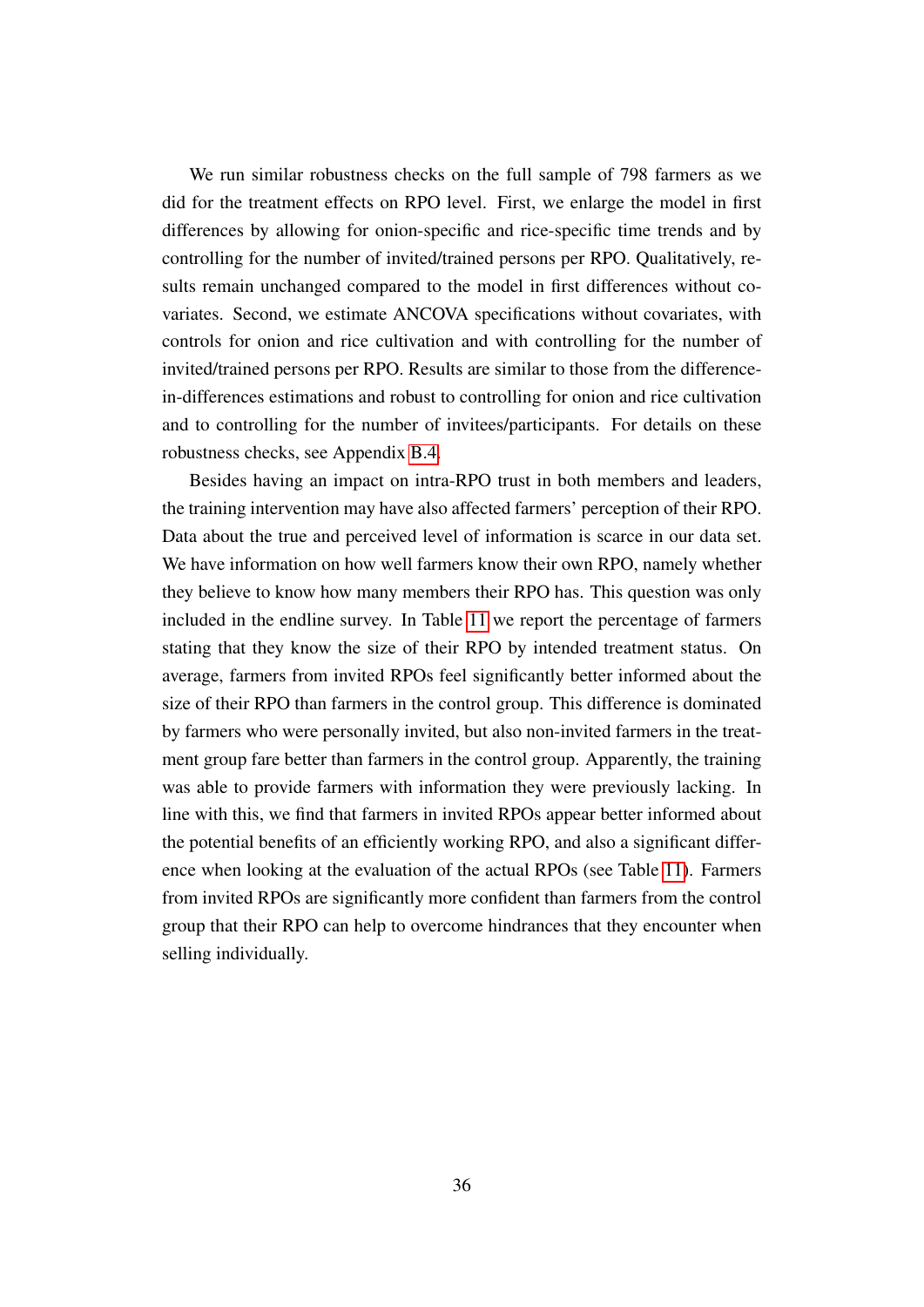|           |          | <b>Panel A</b> (N=798): Do you know how many members there are in your group (approximately)?                         |         |       |         |
|-----------|----------|-----------------------------------------------------------------------------------------------------------------------|---------|-------|---------|
| treatment |          |                                                                                                                       | control | total | p-value |
| 52.93     |          |                                                                                                                       | 33.83   | 48.12 | 0.0000  |
|           | invitees | non-invitees                                                                                                          |         |       |         |
|           | 74.67    | 45.64                                                                                                                 |         |       | 0.0000  |
|           |          | <b>Panel B</b> (N=532): Do you think an efficient group could overcome hindrances you encounter selling individually? |         |       |         |
| treatment |          |                                                                                                                       | control | total | p-value |
| 97.96     |          |                                                                                                                       | 95.68   | 97.37 | 0.1493  |
|           | invitees | non-invitees                                                                                                          |         |       |         |
|           | 95.61    | 98.92                                                                                                                 |         |       | 0.0350  |
|           |          | <b>Panel C</b> (N=533): Do you think your group could overcome hindrances you encounter selling individually?         |         |       |         |
| treatment |          |                                                                                                                       | control | total | p-value |
| 67.18     |          |                                                                                                                       | 52.86   | 63.41 | 0.0025  |
|           | invitees | non-invitees                                                                                                          |         |       |         |
|           | 67.26    | 67.14                                                                                                                 |         |       | 0.9827  |

<span id="page-37-1"></span>Table 11: Perception of RPO at endline by intended treatment status

Notes: We report the percentage of persons answering the questions affirmatively at endline as well as the p-value of two-sample t-tests with the null of equal means. Samples in panels B and C are smaller than the sample in panel A as people who stated to not be facing any constraints when selling individually did not answer these questions.

### <span id="page-37-0"></span>7 Concluding remarks

Although many positive examples from both developed and developing countries exist, many RPOs still struggle to offer the type of commercialization services that would lead to higher output prices for their members. In this paper, we have argued that trust in leaders' motives and competence as well as trust in members are crucial for successful collective commercialization as a form of collective action.

We conduct a cluster-randomized controlled trial in the context of RPOs in Senegal. We randomly invited members and/or leaders to participate in a threeday training to induce members and leaders to coordinate towards successful collective commercialization. The training itself consisted of three days of interactive discussion on the benefits, conduct and constraints of collective commercialization. In all treated RPOs, a general assembly was convened shortly after the training to discuss its content with non-participants.

We find a positive treatment effect of the training on both trust in leaders and trust in members. For trust in leaders, the effect is especially pronounced for trust in leaders' integrity and their informational advantage. Moreover, results suggest a strong spillover effect on non-treated members for trust in leaders, i.e., that the sizable positive average treatment effect is not to be attributed solely to personal invitation. This may be attributed to untrained members believing that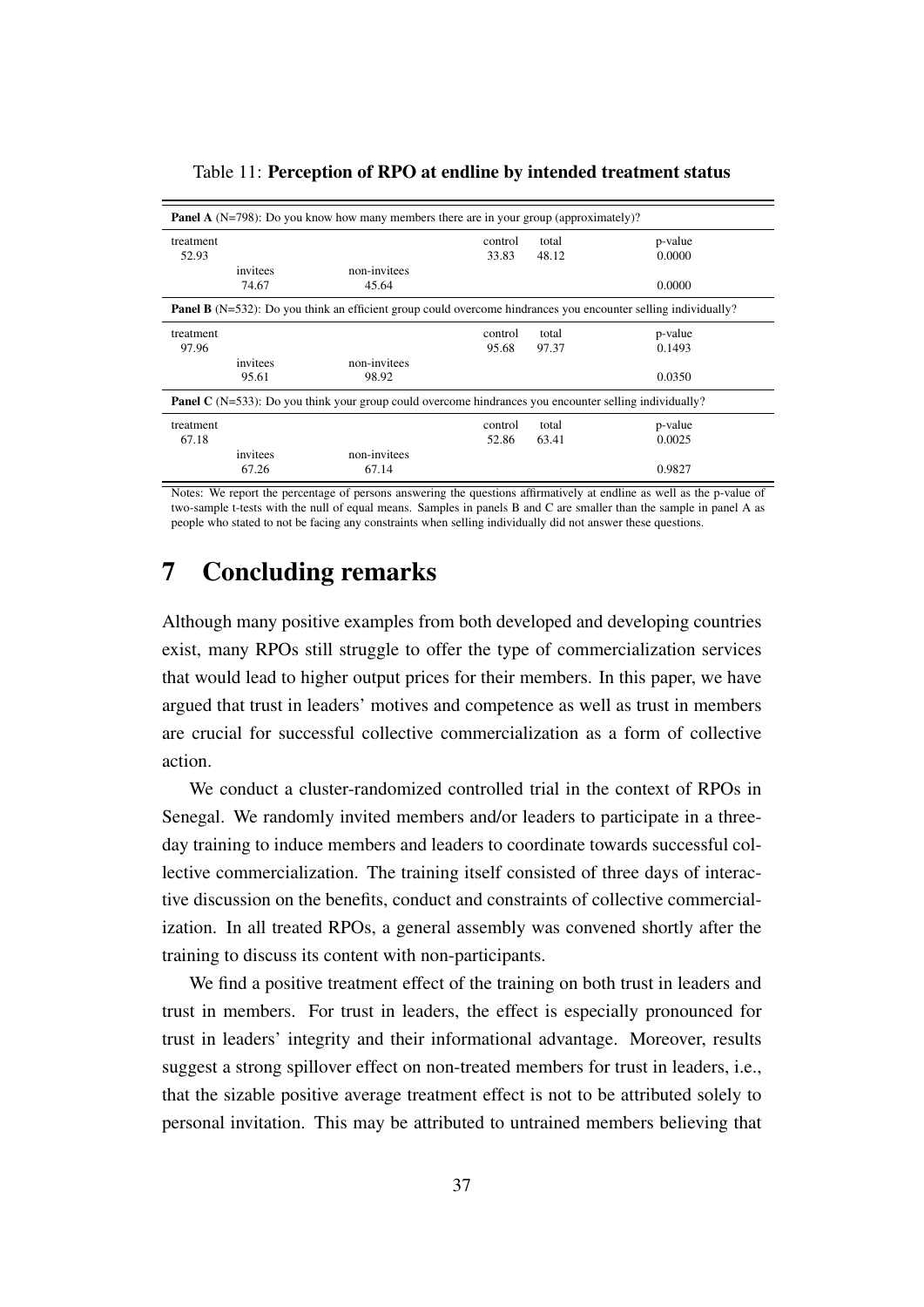trained leaders have gained relevant skills (trust in competence) and that trained leaders are less likely to privately capture rents (trust in motives). These results are robust to the inclusion of different covariates and to different specifications of the underlying model.

These findings suggest that relatively soft and non-costly interventions such as a group training appear to be able to positively affect intra-RPO trust and the farmer's perception of coordination towards successful collective action. Furthermore, social capital is often thought to increase with use, i.e., it is thought of as being self-reinforcing when reciprocity connects people leading to increased trust and confidence [\(Pretty and Ward, 2001\)](#page-41-6). Thus, the training may well have been the starting point for more collective endeavors to come. [Bernard et al.](#page-39-5) [\(2014\)](#page-39-5) show for a subsample of groundnut farmers that the training intervention indeed had a positive effect on the quantity of produce commercialized collectively through the RPOs. While being the motivation for this research, collective commercialization is only one dimension along which smallholders can benefit from the training intervention. Smallholders can benefit from the newly gained intra-RPO trust in many ways; RPOs also engage in various other joint activities aside from collective commercialization all of which require trust among members and leaders. For example, RPOs lend farming equipment or provide credit to their members. In case of the rice farmers, there is good case to believe that they benefit from increased trust when jointly managing irrigation systems. With well-developed social capital, local water-users' groups are able to use existing resources more efficiently than individuals working alone or in competition. The same holds true for forest management practiced by some RPOs [\(Pretty and Ward,](#page-41-6) [2001\)](#page-41-6).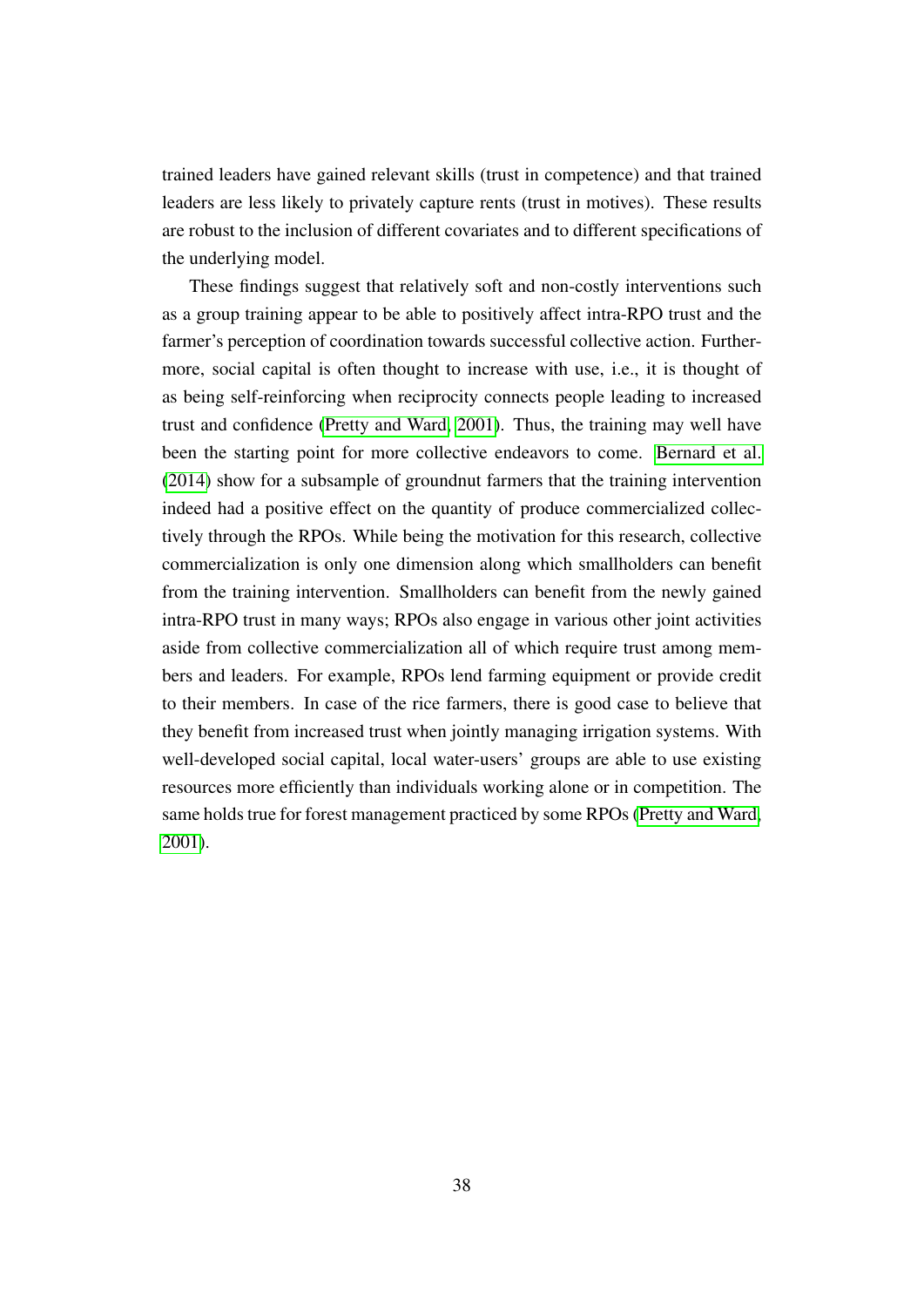## References

- <span id="page-39-7"></span>Agrawal, A. (2001). Common Poperty Institutions and Sustainable Governance of Resources. *World Development*, 29(10):1649–1672.
- <span id="page-39-8"></span>Arcand, J.-L. (2002). Producer Organizations in Burkina Faso and Sénégal: A Synthesis of Case Studies in Twenty Villages. Mimeo, CERDI - CNRS, Clermont Ferrand.
- <span id="page-39-10"></span>Bellemare, C. and Kröger, S. (2007). On representative social capital. *European Economic Review*, 51(1):183–202.
- <span id="page-39-0"></span>Bernard, T., Collion, H., de Janvry, A., Rondot, P., and Sadoulet, E. (2008a). Do Village Organizations Make a Difference in African Rural Development? A Study for Senegal and Burkina Faso. *World Development*, 36(11):2188–2204.
- <span id="page-39-5"></span>Bernard, T., Sene, L., Viceisza, A., and Wouterse, F. (2014). Leaders needed. Experimental Evidence from Rural Producer Organizationations in Senegal. Mimeo, International Fool Policy Research Institute, Washington, D.C.
- <span id="page-39-1"></span>Bernard, T., Spielman, D., Taffesse, A., and Gabre-Madhin, E. (2010). Cooperatives for Staple Crop Marketing. Evidence from Ethiopia. Research Monograph 164, International Food Policy Research Institute, Washington, D. C.
- <span id="page-39-3"></span>Bernard, T., Taffesse, S., and Gabre-Madhin, E. (2008b). Impact of cooperatives on smallholders' commercialization behaviour: evidence from Ethiopia. *Agricultural Economics*, 39(2):147–161.
- <span id="page-39-2"></span>Bernard, T. and Wouterse, F. (2015). Triggering collective action: Evidence from farmer groups in Senegal. Mimeo, International Food Policy Research Institute, Washington, D.C.
- <span id="page-39-9"></span>Beugelsdijk, S. (2006). A Note on the Theory and Measure of Trust in Explaining Differences in Economic Growth. *Cambridge Journal of Economics*, 30(3):371–387.
- <span id="page-39-11"></span>Bloom, N., Eifert, B., Mahajan, A., McKenzie, D., and Roberts, J. (2013). Does Management Matter? Evidence from India. *The Quarterly Journal of Economics*, 128(1):1–51.
- <span id="page-39-4"></span>Buck, S. and Alwang, J. (2011). Agricultural extension, trust, and learning: results from economic experiments in Ecuador. *Agricultural Economics*, 42(6):685–699.
- <span id="page-39-6"></span>Collier, P. (2002). Social capital and poverty: a microeconomic perspective. In Grootaert, C. and van Bastelaer, T., editors, *The role of social capital in development: an empirical assessment*, chapter 1, pages 19–41. Cambridge University Press, Cambridge.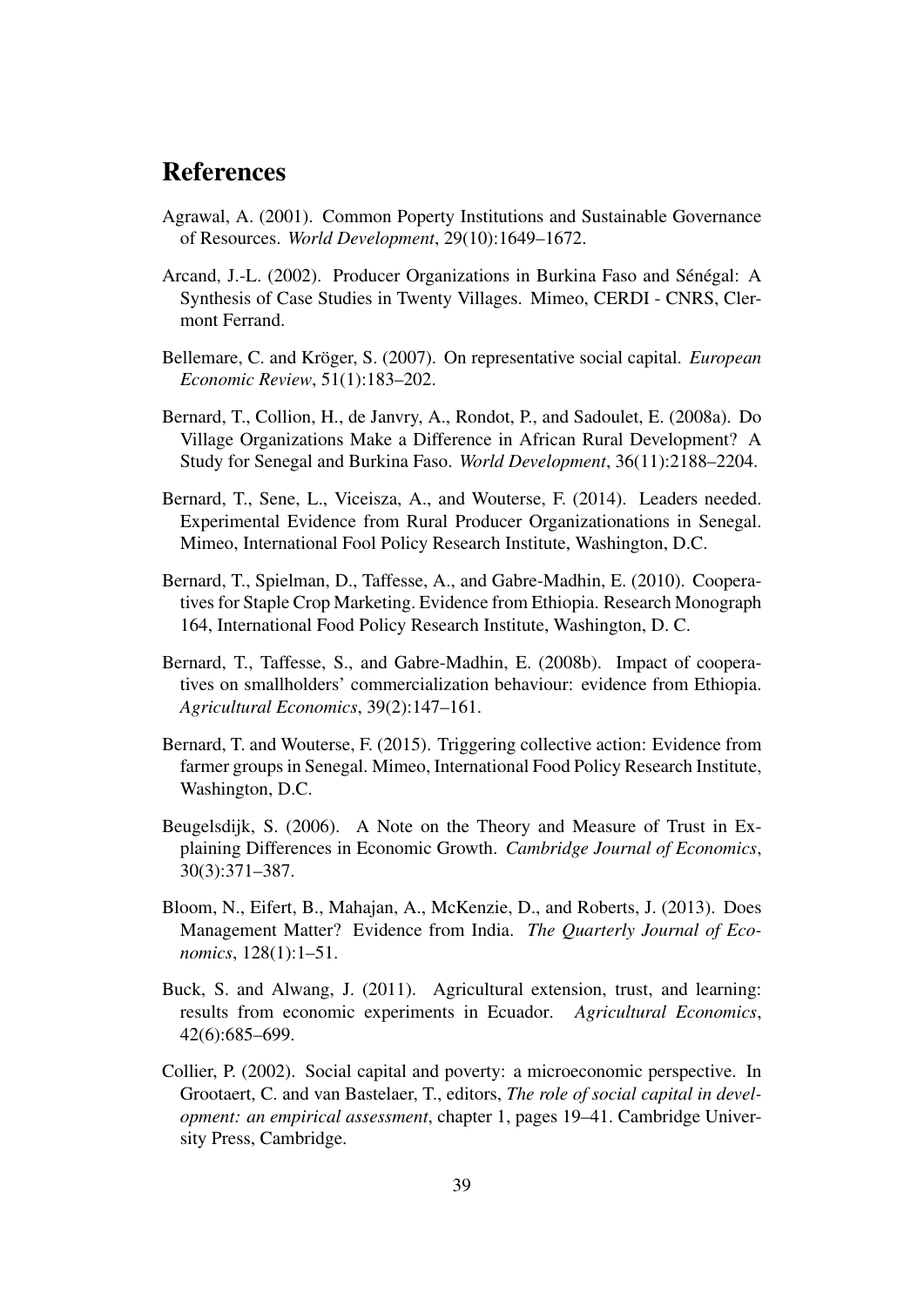- <span id="page-40-1"></span>Devaux, A., Horton, D., Velasco, C., Thiele, G., López, G., Bernet, T., Reinoso, I., and Ordinola, M. (2009). Collective action for market chain innovation in the Andes. *Food Policy*, 34(1):31–38.
- <span id="page-40-6"></span>Durlauf, S. (2002). On the Empirics of Social Capital. *The Economic Journal*, 112(483):459–479.
- <span id="page-40-3"></span>Fafchamps, M. and Hill, R. (2005). Selling at the Farmgate or Traveling to Market. *American Journal of Agricultural Economics*, 87(3):717–734.
- <span id="page-40-8"></span>Fehr, E., Fischbacher, U., von Rosenbladt, B., Schupp, J., and Wagner, G. (2002). A nationwide laboratory - Examining trust and trustworthiness by integrating behavioural experiments into representative surveys. *Schmollers Jahrbuch*, 122:519–542.
- <span id="page-40-5"></span>Gambetta, D. (2003). Can We Trust Trust? In Ostrom, E. and Ahn, T. K., editors, *Foundations of Social Capital*, chapter 13, pages 274–290. Edward Elgar, Northampton, MA.
- <span id="page-40-7"></span>Glaeser, E., Laibson, D., Scheinkman, J., and Soutter, C. (2000). Measuring trust. *Quarterly Journal of Economics*, 115(3):811–846.
- <span id="page-40-4"></span>Hill, R. V., Maruyama, E., Olapade, M., and Frölich, M. (2014). Strengthening producer organizations to increase market access of smallholder farmers in Uganda. Mimeo.
- <span id="page-40-10"></span>Imbens, G. W. and Wooldridge, J. M. (2009). Recent Developments in the Econometrics of Program Evaluation. *Journal of Economic Literature*, 47(1):5–86.
- <span id="page-40-2"></span>Kodama, Y. (2007). New Role of Cooperatives in Ethiopia: The Case of Ethiopian Coffee Farmers Cooperatives. *African Study Monographs*, 35:87–109.
- <span id="page-40-9"></span>Kramer, R. M. (1999). Trust and Distrust in Organizations: Emerging Perspectives, Enduring Questions. *Annual Review of Psychology*, 50:569–598.
- <span id="page-40-11"></span>Landmann, A. and Frölich, M. (2015). Can health-insurance help prevent child labor? An impact evaluation from Pakistan. *Journal of Health Economics*, 39:51–59.
- Map Maker Ltd (2014). Map Library: Sengal Level 1 divisions latitude and longitude coordinates. Retrieved on 6 March 2015 from [http://www.](http://www.mapmakerdata.co.uk.s3-website-eu-west-1.amazonaws.com/library/stacks/Africa/Senegal/index.htm) [mapmakerdata.co.uk.s3-website-eu-west-1.amazonaws.](http://www.mapmakerdata.co.uk.s3-website-eu-west-1.amazonaws.com/library/stacks/Africa/Senegal/index.htm) [com/library/stacks/Africa/Senegal/index.htm](http://www.mapmakerdata.co.uk.s3-website-eu-west-1.amazonaws.com/library/stacks/Africa/Senegal/index.htm).
- <span id="page-40-0"></span>Markelova, H., Meinzen-Dick, R., Hellin, J., and Dohrn, S. (2009). Collective action for smallholder market access. *Food Policy*, 34(1):1–7.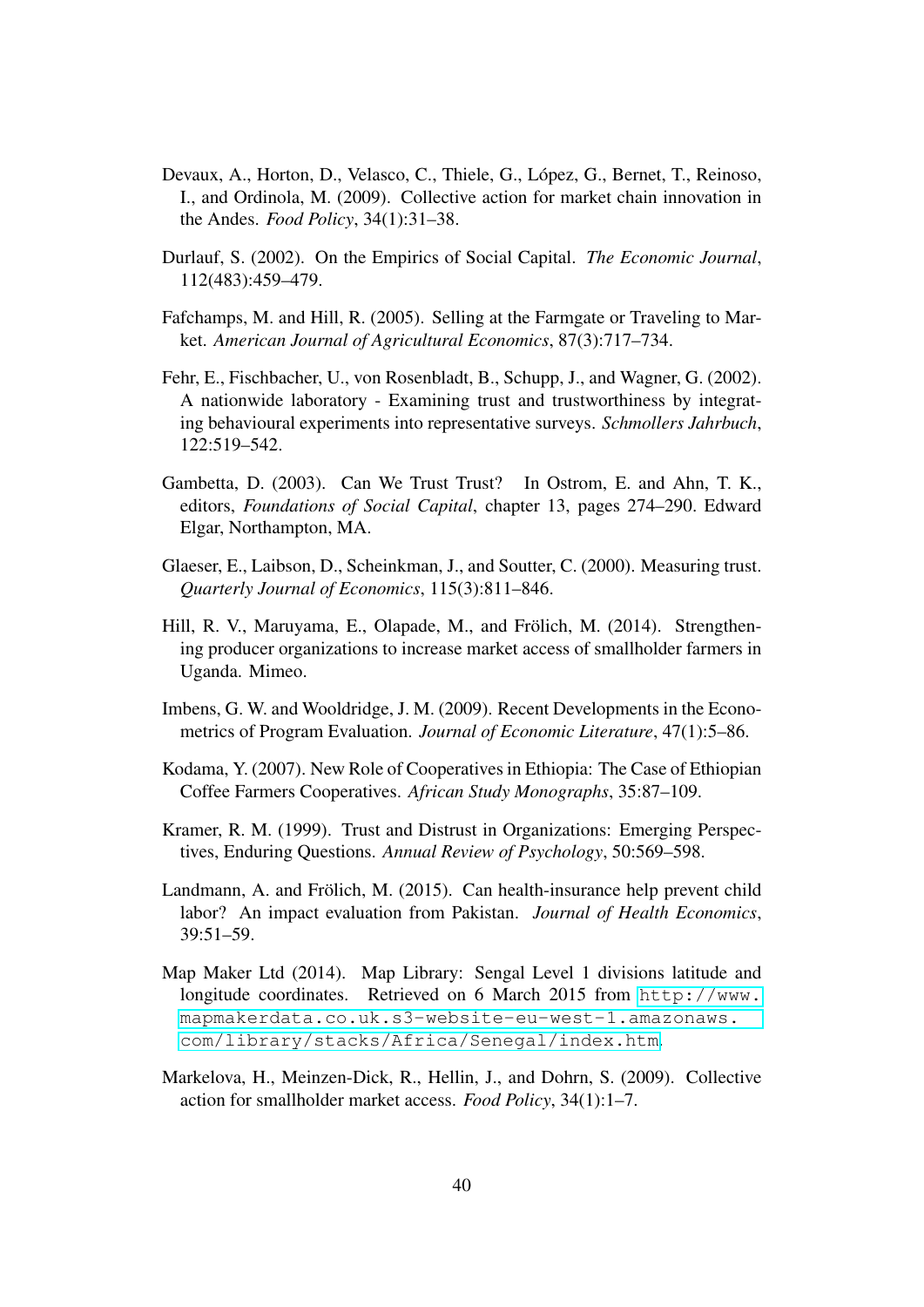- <span id="page-41-3"></span>Masakure, O. and Henson, S. (2005). Why Do Small-Scale Producers Choose to Produce under Contract? Lessons from Nontraditional Vegetable Exports from Zimbabwe. *World Development*, 33(10):1721–1733.
- <span id="page-41-12"></span>McKenzie, D. (2012). Beyond Baseline and Follow-Up: The Case for More T in Experiments. *Journal of Development Economics*, 99(2):210–221.
- <span id="page-41-8"></span>Mercoiret, M.-R. (n.d.). Enhancing the Capacities of Rural Producer Organisations: The case of the Agricultural Services and Producer Organisations Support Program (PSAOP) - Senegal. Report, World Bank, Washington, D.C.
- <span id="page-41-11"></span>Möllering, G., Bachmann, R., and Lee, S. H. (2004). Introduction: Understanding organizational trust—foundations, constellations, and issues of operationalisation. *Journal of Managerial Psychology*, 19(6):556–570.
- <span id="page-41-10"></span>Naef, M. and Schupp, J. (2009). Measuring Trust: Experiments and Surveys in Contrast and Combination. Discussion Paper 4087, IZA, Bonn.
- <span id="page-41-2"></span>Narrod, C., Roy, D., Okello, J., Avendaño, B., Rich, K., and Thorat, A. (2009). Public-private partnerships and collective action in high value fruit and vegetable supply chains. *Food Policy*, 34(1):8–15.
- <span id="page-41-7"></span>North, D. C. (1990). *Institutions, Institutional Change, and Economic Performance*. Cambridge University Press, Cambridge.
- <span id="page-41-4"></span>Ostrom, E. and Ahn, T. K. (2003). Introduction. In Ostrom, E. and Ahn, T. K., editors, *Foundations of Social Capital*, pages xi–xxxix. Edward Elgar, Northampton, MA.
- <span id="page-41-1"></span>Poulton, C., Dorward, A., and Kydd, J. (2010). The Future of Small Farms: New Directions for services, Institutions, and Intermediation. *World Development*, 38(10):1413–1428.
- <span id="page-41-6"></span>Pretty, J. and Ward, H. (2001). Social Capital and the Environment. *World Development*, 29(2):209–227.
- <span id="page-41-5"></span>Putnam, R. D. (1993). The Prosperous Community: Social Capital and Public Life. *American Prospect*, 13:35–42.
- <span id="page-41-9"></span>Réseau des Organisations Paysannes et Pastorales du Sénégal (2008). Coopératives au Sénégal. Retrieved on 11 September 2014 from [http://www.](http://www.resopp-sn.org/rubrique.php3?id_rubrique=18) [resopp-sn.org/rubrique.php3?id\\_rubrique=18](http://www.resopp-sn.org/rubrique.php3?id_rubrique=18).
- <span id="page-41-0"></span>Rondot, P. and Collion, M.-H. (2001). Agricultural Producer Organizations: Their Contribution to Rural Capacity Building and Poverty Reduction. Workshop Report, World Bank, Washington, D.C.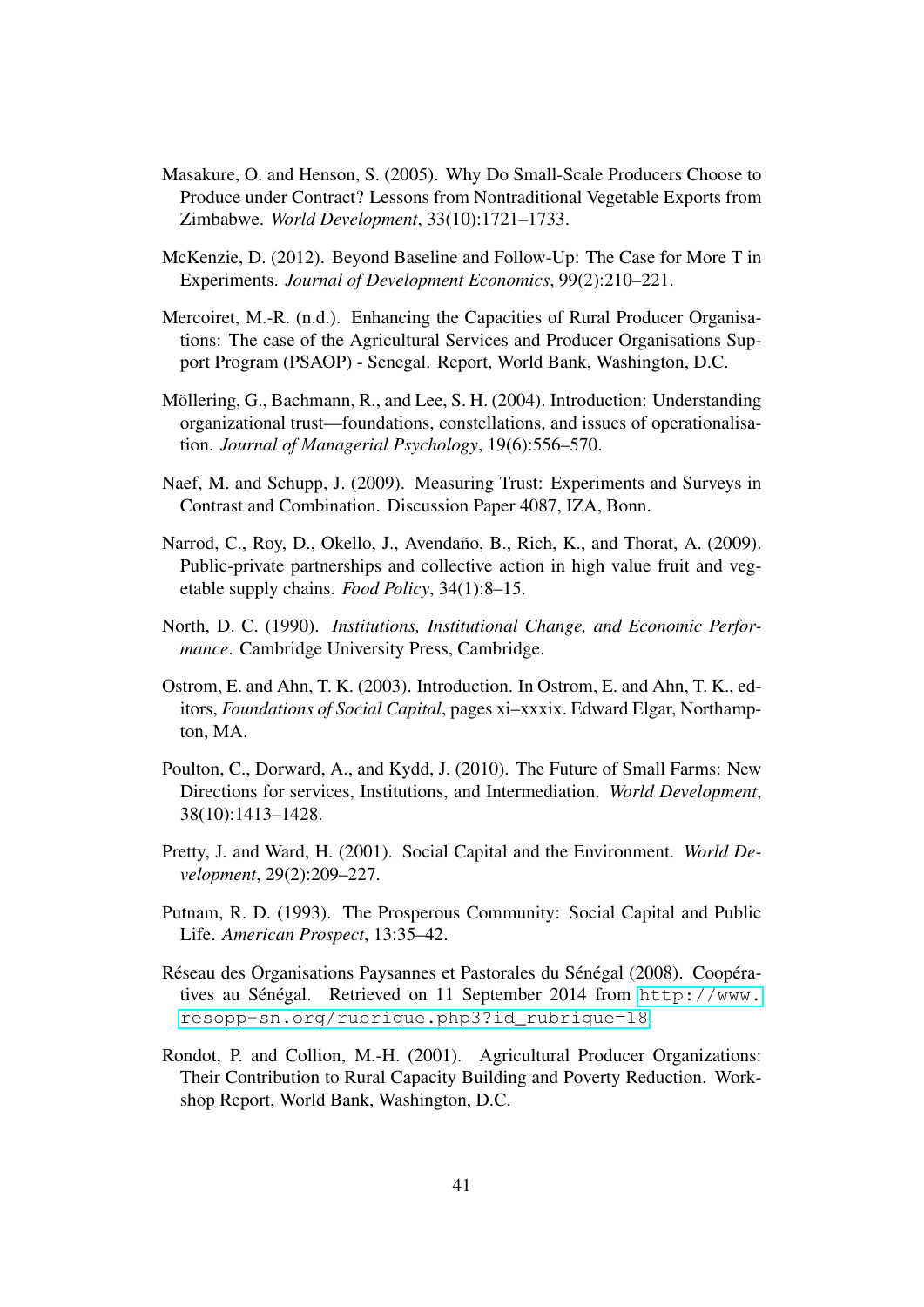- <span id="page-42-11"></span>Sapienza, P., Toldra, A., and Zingales, L. (2007). Understanding trust. Working Paper 13387, National Bureau of Economic Research, Washington, D.C.
- <span id="page-42-12"></span>Seppänen, R., Blomqvist, K., and Sundqvist, S. (2007). Measuring interorganizational trust—a criticial review of the empirical research in 1990–2003. *Industrial Marketing Management*, 36:249–265.
- <span id="page-42-3"></span>Shiferaw, B., Hellin, J., and Muricho, G. (2011). Improving market access and agricultural productivity growth in Africa: what role for producer organizations and collective action institutions? *Food Security*, 3(4):475–489.
- <span id="page-42-4"></span>Shiferaw, B., Obare, G., and Muricho, G. (2008). Rural market imperfections and the role of institutions in collective action to improve markets for the poor. *Natural Resources Forum*, 32(1):25–38.
- <span id="page-42-7"></span>Sobel, J. (2002). Can we trust social capital? *Journal of Economic Literature*, 40(1):139–154.
- <span id="page-42-1"></span>Stockbridge, M., Dorward, A., and Kydd, J. (2003). Farmer Organisations For Market Access: Learning from Success. Briefing Paper, Department for International Development, London.
- <span id="page-42-2"></span>Tefft, J. (2004). Building on Success in African Agriculture: Mali's White Revolution: Smallholder Cotton from 1960 to 2003. 2020 Vision Focus Brief 12, International Food Policy Research Institute, Washington, D.C.
- <span id="page-42-0"></span>The World Bank (2008). World Development Report 2008: Agriculture for Development. Report, The World Bank, Washington, D.C.
- <span id="page-42-9"></span>Tschannen-Moran, M. and Hoy, W. K. (2000). A Multidisciplinary Analysis of the Nature, Meaning, and Measure of Trust. *Review of Educational Research*, 70(4):547–593.
- <span id="page-42-6"></span>Twyman, M., Harvey, N., and Harries, C. (2008). Trust in motives, trust in competence: Separate factors determining the effectiveness of risk communication. *Judgment and Decision Making*, 3(1):111–120.
- <span id="page-42-5"></span>Wollni, M. and Zellner, M. (2007). Do farmers benefit from participating in specialty markets and cooperatives? The case of coffee marketing in Costa Rica. *Agricultural Economics*, 37(2–3):243–248.
- <span id="page-42-10"></span>Yamagishi, T. (2001). Trust as a Form of Social Intelligence. In Cook, C., editor, *Trust in Society*, pages 121–147. Russel Sage Foundation, New York.
- <span id="page-42-8"></span>Yamagishi, T., Kikuchi, M., and Kosugi, M. (1999). Trust, gullibility, and social Intelligence. *Asian Journal of Social Psychology*, 2(1):145–161.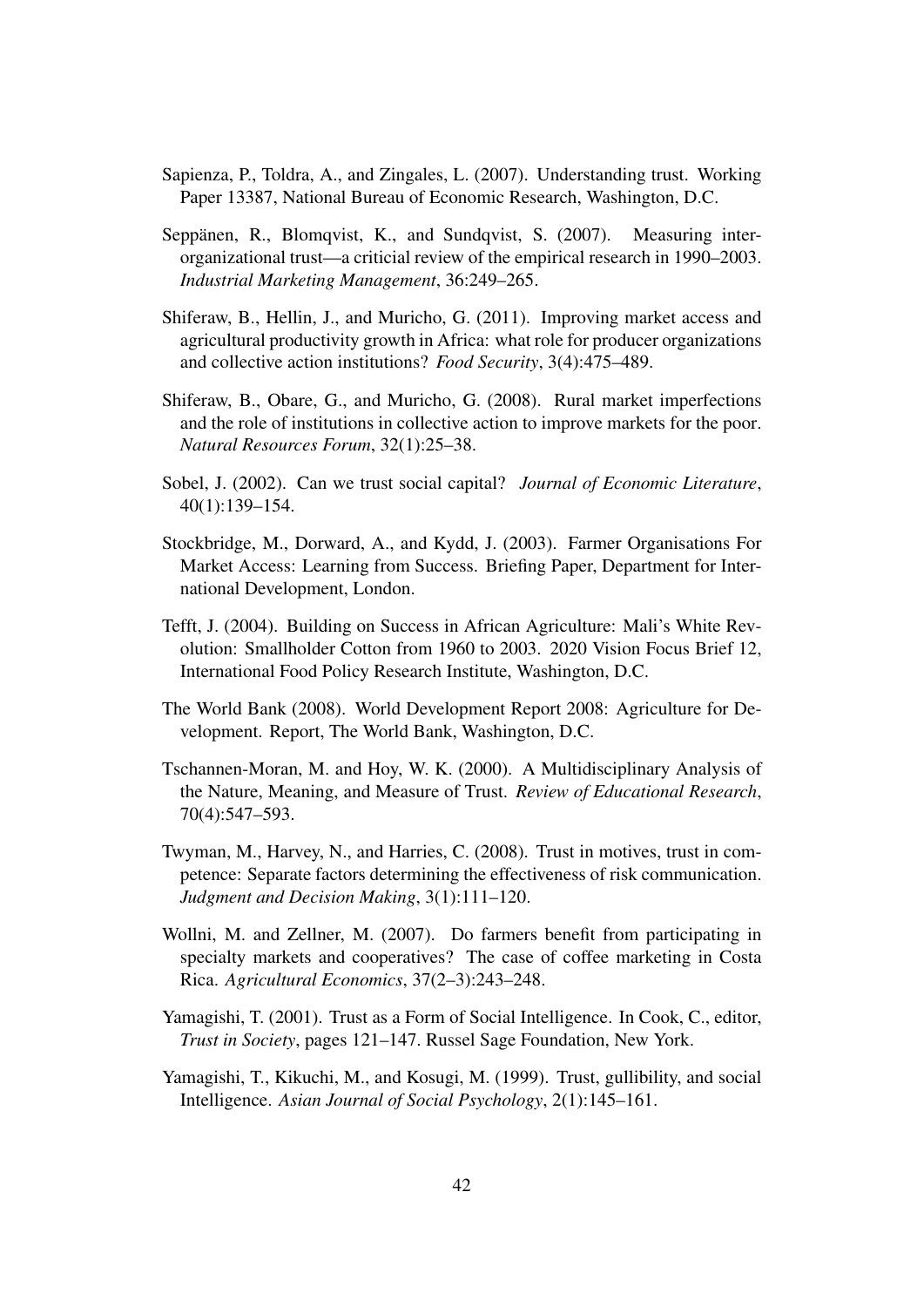# Appendix

# <span id="page-43-0"></span>A Definition of variables

| Variable                                  | Wave                | Description                                                                                                                                                                                                                                                         |
|-------------------------------------------|---------------------|---------------------------------------------------------------------------------------------------------------------------------------------------------------------------------------------------------------------------------------------------------------------|
| age                                       | baseline            | age of the respondent in years                                                                                                                                                                                                                                      |
| bicycles                                  | endline             | number of bicycles the respondent owns                                                                                                                                                                                                                              |
| contribution                              | endline             | binary variable equal to one if the respondent has delivered<br>agricultural produce for collective commercialization to the<br>RPO in the agricultural season 2010/2011, zero otherwise                                                                            |
| distance to market<br>distance to storage | endline<br>baseline | distance to nearest crop market in kilometers<br>distance to the RPO's storage facilities (meeting place, if<br>there are no storage facilities) in walking minutes                                                                                                 |
| efficiency                                | both                | Binary variable equal to one if the respondent fully agrees<br>to the following statement, zero otherwise: "If I invest my<br>money or my produce in the RPO, it will be used efficiently"                                                                          |
| efficiency_ordinal                        | both                | trust in leaders' efficiency measured on a scale from 1 (low-<br>est) to 4 (highest) based on the level of agreement to the fol-<br>lowing statement: "If I invest my money or my produce in<br>the RPO, it will be used efficiently".                              |
| farming                                   | both                | binary variable equal to one if the respondent fully agrees<br>to the following statement, zero otherwise: "I can trust the<br>people from my RPO to look after my field during an absence<br>of two months"                                                        |
| farming_ordinal                           | both                | farming-specific trust in members measured on a scale from 1<br>(lowest) to 4 (highest) based on the level of agreement to the<br>following statement: "I can trust the people from my RPO to<br>look after my field during an absence of two months"               |
| general                                   | both                | binary variable equal to one if the respondent fully agrees<br>to the following statement, zero otherwise: "The majority of<br>people from the RPO are trustworthy"                                                                                                 |
| general_ordinal                           | both                | general trust in members measured on a scale from 1 (lowest)<br>to 4 (highest) based on the level of agreement to the following<br>statement: "The majority of people from the RPO are trust-<br>worthy"                                                            |
| groundnut                                 | both                | binary variable equal to one if farmers organized in the RPO<br>cultivate groundnuts, zero otherwise                                                                                                                                                                |
| hectares                                  | baseline            | size of managed land in hectares                                                                                                                                                                                                                                    |
| heterogeneity                             | endline             | binary variable equal to one if farmers organized in the RPO<br>belong to more than one ethnicity, zero if they all belong to<br>the same ethnicity                                                                                                                 |
| household size<br>information             | baseline<br>both    | household size<br>binary variable equal to one if the respondent fully agrees to<br>the following statement, zero otherwise: "If the RPO's board<br>says that I can achieve better prices if I wait a little, they do<br>so because they have adequate information" |

*(. . . )*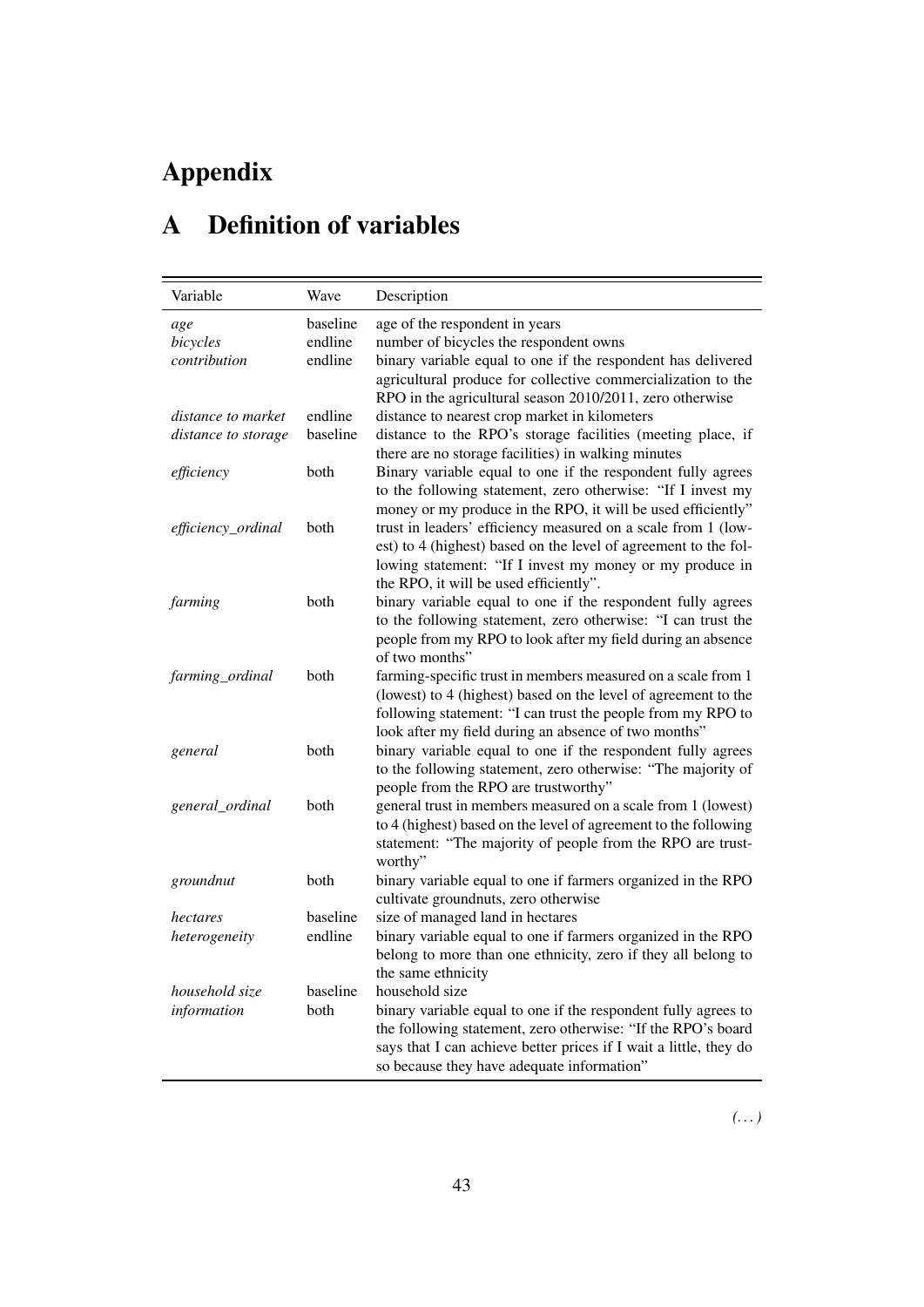| Variable            | Wave     | Description                                                                                                                                                                                                                                                                                           |
|---------------------|----------|-------------------------------------------------------------------------------------------------------------------------------------------------------------------------------------------------------------------------------------------------------------------------------------------------------|
| information_ordinal | both     | trust in leaders' informational advantage measured on a<br>scale from 1 (lowest) to 4 (highest) based on the level of<br>agreement to the following statement: "If the RPO's board<br>says that I can achieve better prices if I wait a little, they do<br>so because they have adequate information" |
| integrity           | both     | binary variable equal to one if the respondent fully agrees to<br>the following statement, zero otherwise: "Board members<br>defend the RPO's interests and their own interests in equal<br>measure"                                                                                                  |
| integrity_ordinal   | both     | trust in leaders' integrity measured on a scale from 1 (low-<br>est) to 4 (highest) based on the level of agreement to the<br>following statement: "Board members defend the RPO's in-<br>terests and their own interests in equal measure"                                                           |
| literate            | baseline | binary variable equal to one if the respondent is literate, zero<br>otherwise                                                                                                                                                                                                                         |
| male                | baseline | binary variable equal to one if the respondent is male, zero<br>if she is female                                                                                                                                                                                                                      |
| member              | baseline | binary variable equal to one if the respondent is a member,<br>zero if (s) he is a leader                                                                                                                                                                                                             |
| members' initiative | baseline | binary variable equal to one if the creation initiative came<br>from group members, zero otherwise                                                                                                                                                                                                    |
| motorcycles         | endline  | number of motorcycles the respondent owns                                                                                                                                                                                                                                                             |
| negotiation         | both     | binary variable equal to one if the respondent fully agrees to<br>the following statement, zero otherwise: "The RPO's board<br>is capable of negotiating better prices for our products than                                                                                                          |
| negotiation_ordinal | both     | I am capable of myself"<br>trust in leaders' negotiation skills measured on a scale from<br>1 (lowest) to 4 (highest) based on the level of agreement to<br>the following statement: "The RPO's board is capable of<br>negotiating better prices for our products than I am capable<br>of myself"     |
| onion               | both     | binary variable equal to one if farmers organized in the RPO<br>cultivate onions, zero otherwise                                                                                                                                                                                                      |
| personal_invitation | both     | binary variable equal to one if the respondent was invited,<br>zero otherwise                                                                                                                                                                                                                         |
| personal_training   | both     | binary variable equal to one if the respondent participated<br>in the training, zero otherwise                                                                                                                                                                                                        |
| phone               | endline  | binary variable equal to one if any of the respondent's<br>household's members owns a mobile phone, zero otherwise                                                                                                                                                                                    |
| related to leader   | baseline | binary variable equal to one if the respondent is related to a<br>leader                                                                                                                                                                                                                              |
| rice                | both     | binary variable equal to one if farmers organized in the RPO<br>cultivate rice, zero otherwise                                                                                                                                                                                                        |
| RPO_invitation      | both     | binary variable equal to one if at least one member or at least<br>one leader of the RPO has been invited to participate in the<br>training intervention, zero if nobody was invited                                                                                                                  |

*(. . . )*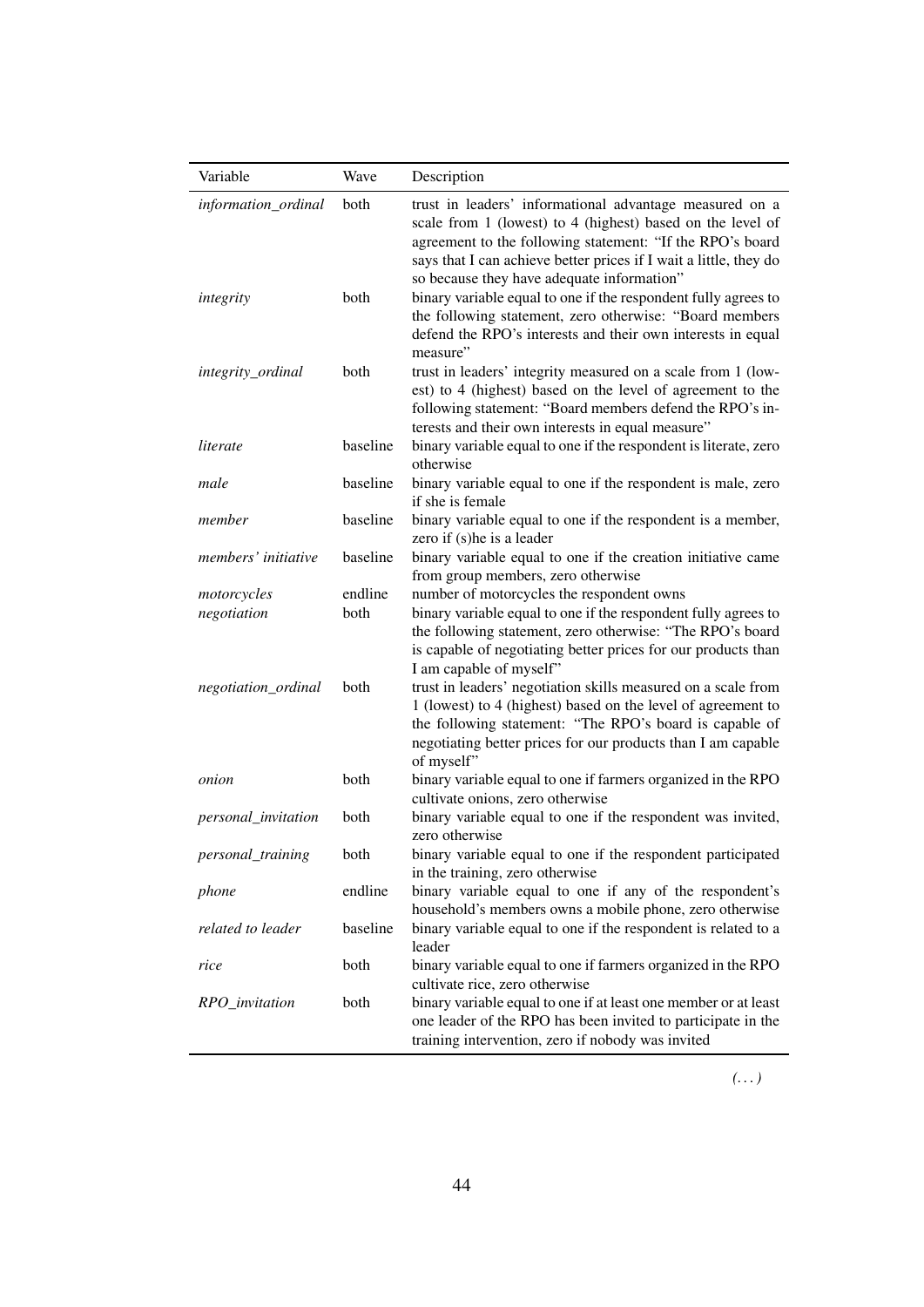| Variable                | Wave     | Description                                                                                                                                                                                                              |
|-------------------------|----------|--------------------------------------------------------------------------------------------------------------------------------------------------------------------------------------------------------------------------|
| RPO_invitation_LM       | both     | binary variable equal to one if at least one member and<br>at least one leader of the RPO has been invited to par-                                                                                                       |
| RPO_invitation_OL       | both     | ticipate in the training intervention, zero otherwise<br>binary variable equal to one if at least one leader and<br>no member of the RPO has been invited to participate<br>in the training intervention, zero otherwise |
| RPO_invitation_OM       | both     | binary variable equal to one if at least one member and<br>no leader of the RPO has been invited to participate in                                                                                                       |
| RPO_training            | both     | the training intervention, zero otherwise<br>binary variable equal to one if at least one member or at<br>least one leader of the RPO participated in the training<br>intervention, zero if nobody participated          |
| sales                   | endline  | binary variable equal to one if the RPO engaged in col-<br>lective sales in the agricutural season 2010/2011, i.e., if<br>at least one farmer sold produce to the RPO, zero if it<br>did not                             |
| savings in bank         | endline  | binary variable equal to one if the respondent has a sav-<br>ings account with a bank, zero otherwise                                                                                                                    |
| savings in MFI          | endline  | binary variable equal to one if the respondent has a<br>savings account with a société d'assurance, mutuelle,<br>caisse or microfinance organization, zero otherwise                                                     |
| size                    | baseline | number of farmers that are part of the RPO                                                                                                                                                                               |
| spillover_invitation    | both     | binary variable equal to one if somebody other than the                                                                                                                                                                  |
|                         |          | respondent was invited, zero otherwise                                                                                                                                                                                   |
| spillover_invitation_LM | both     | binary variable equal to one if somebody other than the<br>respondent was invited under the "leaders and mem-<br>bers" scheme, zero otherwise                                                                            |
| spillover_invitation_OL | both     | binary variable equal to one if some leader other than<br>the respondent was invited under the "leaders only"<br>scheme, zero otherwise                                                                                  |
| spillover_invitation_OM | both     | binary variable equal to one if some member other than<br>the respondent was invited under the "members only"<br>scheme, zero otherwise                                                                                  |
| spillover_training      | both     | binary variable equal to one if somebody other than the                                                                                                                                                                  |
| spillover_training_LM   | both     | respondent participated in the training, zero otherwise<br>binary variable equal to one if somebody other than the<br>respondent participated in the training under the "lead-                                           |
| spillover_training_OL   | both     | ers and members" scheme, zero otherwise<br>binary variable equal to one if some leader other than<br>the respondent participated in the training under the                                                               |
| spillover_training_OM   | both     | "leaders only" scheme, zero otherwise<br>binary variable equal to one if some member other than<br>the respondent participated in the training under the<br>"members only" scheme, zero otherwise                        |
| trust_factor            | both     | factor variable containing the six binary trust measures                                                                                                                                                                 |
| trust_sum               | both     | sum over the six binary trust measures                                                                                                                                                                                   |
| vehicles                | endline  | number of motorized vehicles other than motorcycles<br>the respondent owns                                                                                                                                               |

*(. . . )*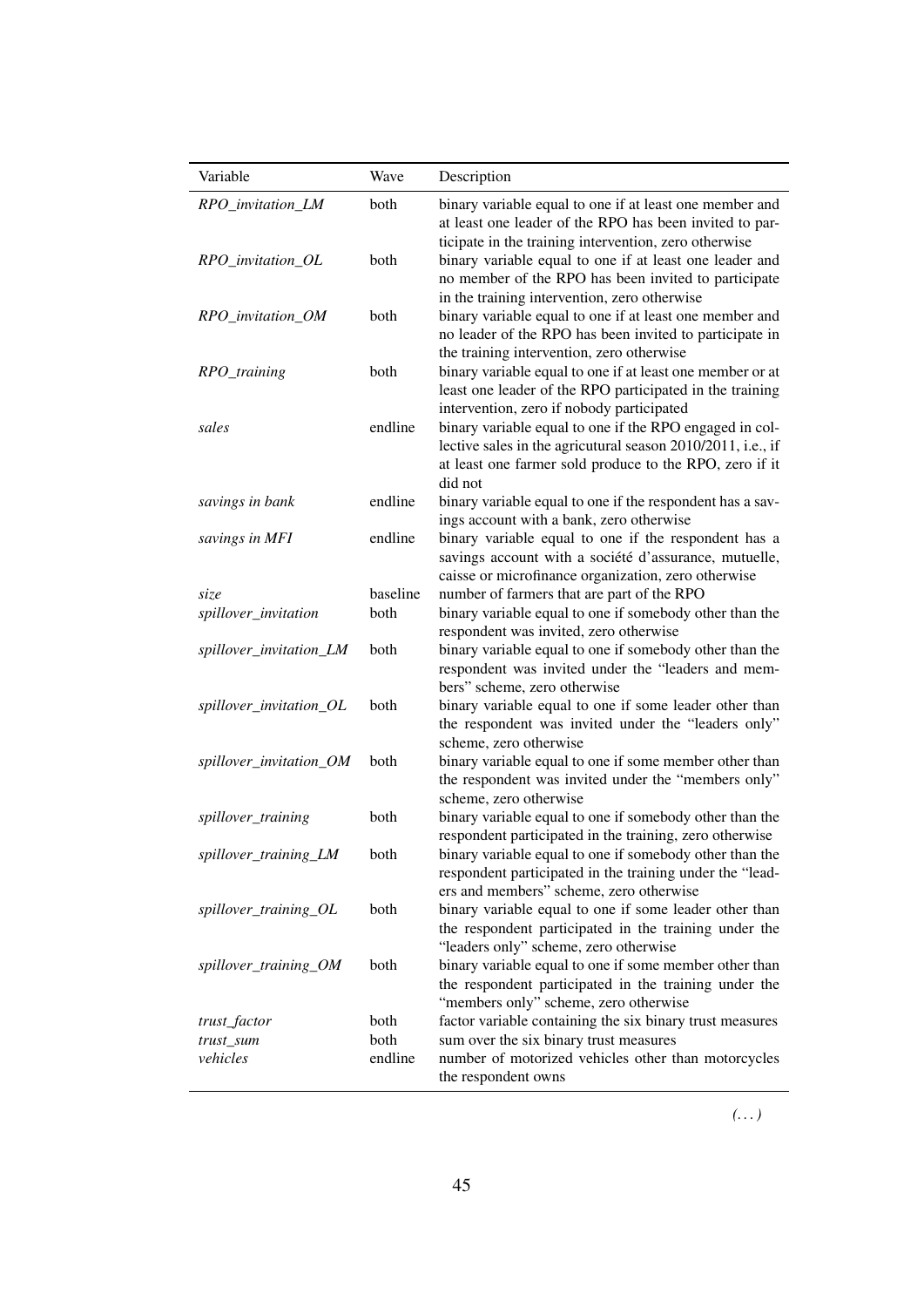| Variable               | Wave        | Description                                                                               |
|------------------------|-------------|-------------------------------------------------------------------------------------------|
| year of creation       | baseline    | year in which the RPO was created                                                         |
| year joined            | baseline    | year in which the respondent joined the RPO                                               |
| number_invited         | <b>both</b> | number of people other than the respondent who were<br>invited from a RPO                 |
| number invited leaders | <b>both</b> | number of leaders other than the responden twho were<br>invited from a RPO                |
| number invited members | <b>both</b> | number of members other than the respondent who<br>were invited from a RPO                |
| number trained         | <b>both</b> | number of people other than the respondent from a<br>RPO who participated in the training |
| number trained leaders | <b>both</b> | number of leaders from a RPO who participated in the<br>training                          |
| number trained members | <b>both</b> | number of members from a RPO who participated in<br>the training                          |

Notes: Data collection took place November/December 2011 (baseline) and January/February 2012 (endline).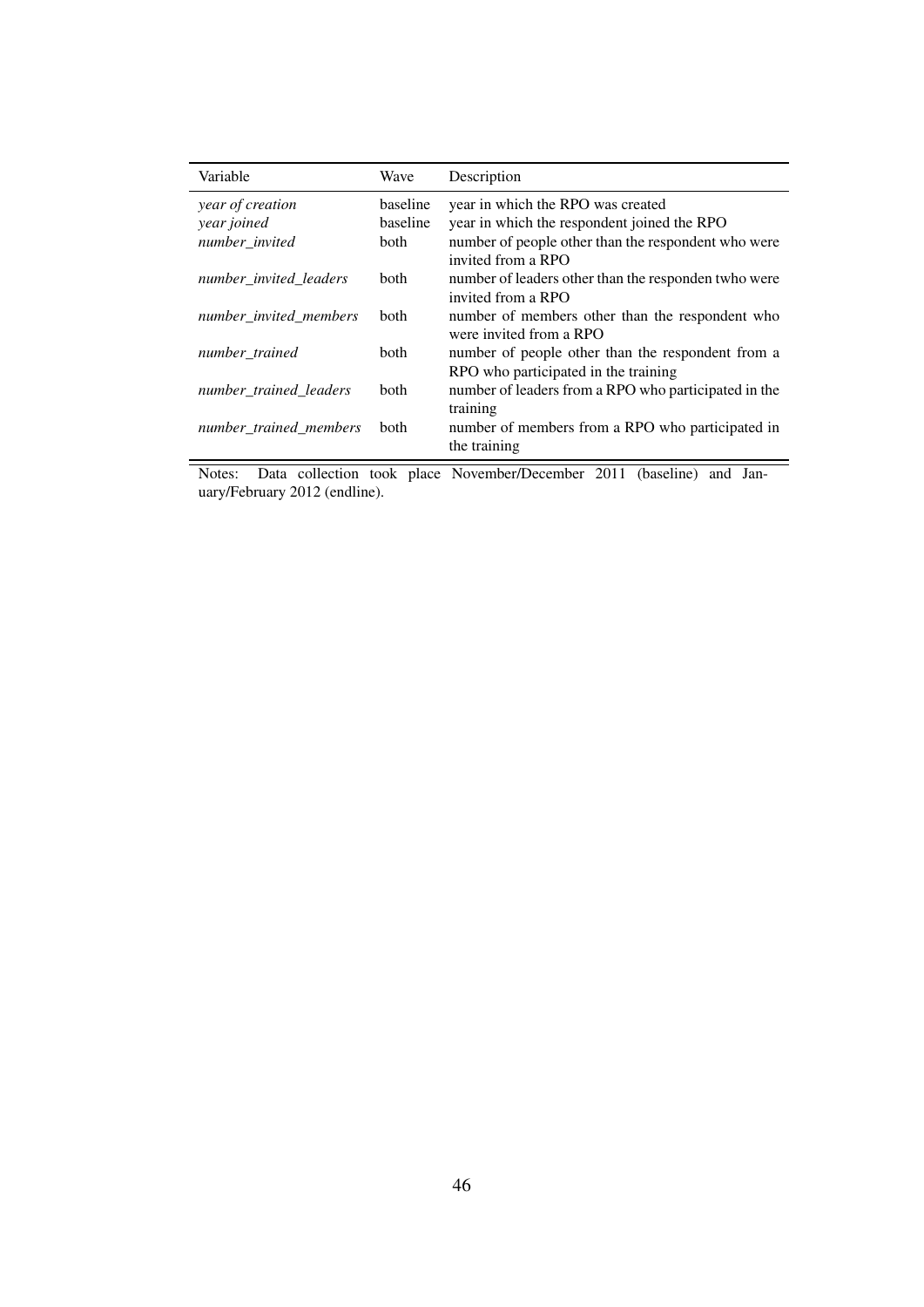### B Supplementary analyses

In this appendix we provide additional analyses on selected issues discussed in the paper.

#### <span id="page-47-0"></span>B.1 One-sided noncompliance

While invitations were distributed according to the randomization protocol, onesided noncompliance regarding training participation was frequent. While none of the control RPOs participated in the training, some of the invited RPOs chose not to participate. From those RPOs that did participate, not always the exact farmers that had personally been invited to the training participated, sometimes others came to the training instead. In the empirical analysis, we deal with this by estimating intention-to-treat effects, i.e. the treatment effect of the invitation, and by estimating treatment effects of the training by instrumenting for the participation using the invitation as instrument. Tables [B.1](#page-48-0) and [B.2](#page-48-1) provide details on the one-sided noncompliance.

In Table [B.1](#page-48-0) we provide details based on the distribution of invitations while we consider actual participation in the training in Table [B.2.](#page-48-1) In Table [B.1](#page-48-0) we report the intended distribution of 798 interviewed farmers from 73 RPOs on 50 invited and 23 non-invited RPOs, and the intended distribution of 597 interviewed farmers from 50 invited RPOs on 150 invitees and 447 non-invitees. Further, we report how the invitations were allocated to RPOs in which only leaders (OL), only members (OM), or both leaders and members (LM) were invited. We report both the number of farmers and the number of RPOs (in parentheses).

In Table [B.2](#page-48-1) we report the actual distribution of 798 interviewed farmers from 73 RPOs on 44 treated and 23 non-treated RPOs, and the distribution of 534 interviewed farmers from 44 treated RPOs on 142 trained and 392 non-trained farmers. Further, we report how the participation was allocated to RPOs in which only leaders (OL), only members (OM), or both leaders and members (LM) were trained. We report both the number of farmers and the number of RPOs (in parentheses).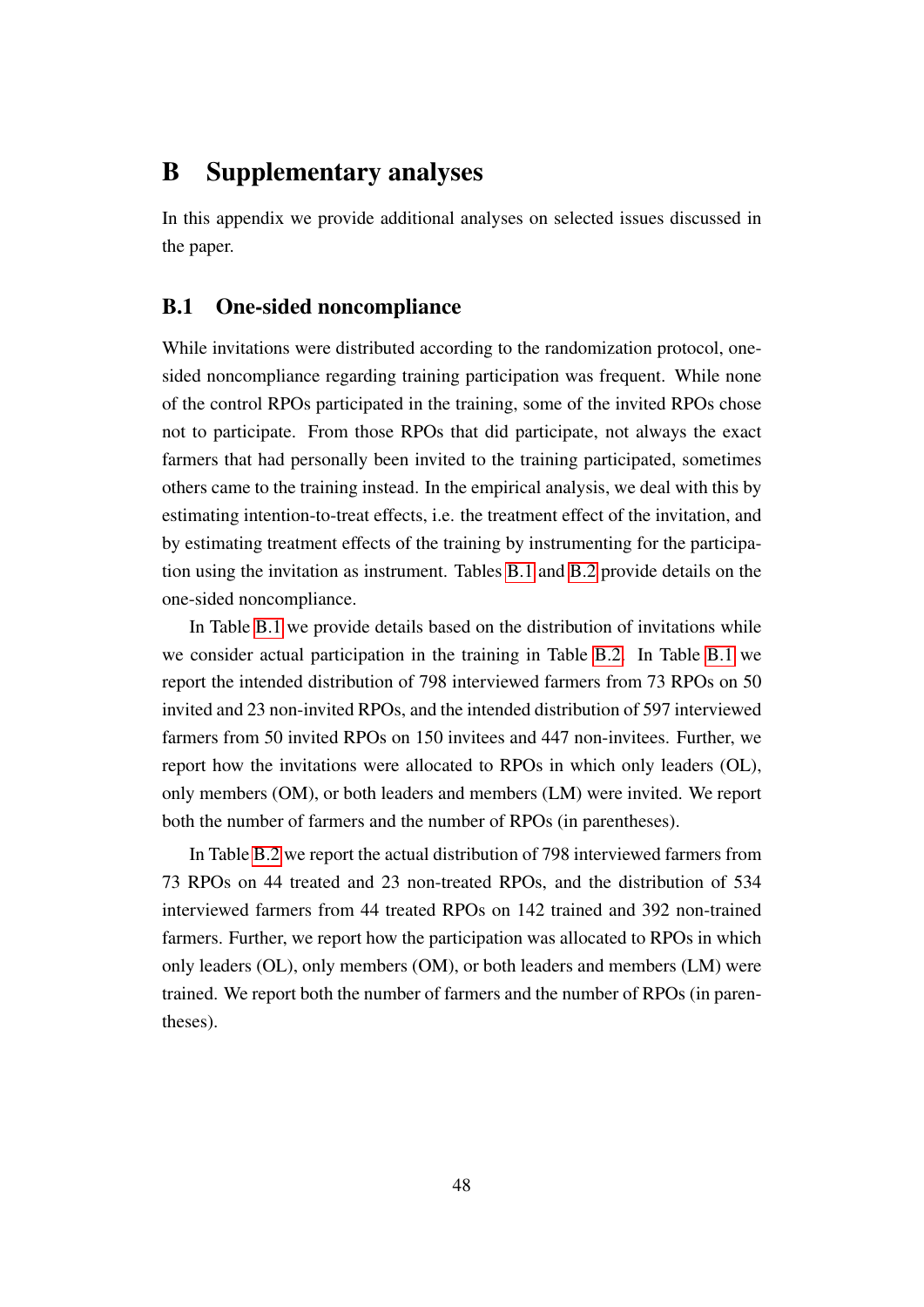<span id="page-48-0"></span>

| treatment<br>597 |          |      |       |      |              |     |           |     | control<br>201 | total<br>798 |
|------------------|----------|------|-------|------|--------------|-----|-----------|-----|----------------|--------------|
| (50)             |          |      |       |      |              |     |           |     | (23)           | (73)         |
|                  | invitees |      |       |      | non-invitees |     |           |     |                |              |
|                  | 150      |      |       |      | 447          |     |           |     |                |              |
|                  |          | OL.  | OM LM |      |              | OL. | <b>OM</b> | LM  |                |              |
|                  |          | 22   | 29    | 99   |              | 115 | 131       | 201 |                |              |
|                  |          | (12) | (15)  | (23) |              |     |           |     |                |              |

Table B.1: Sample by intended treatment status

Notes: We report the intended distribution of 798 interviewed individuals from 73 RPOs on treatment and control group, and the intended distribution of 597 interviewed individuals from 50 treatment RPOs on invitees and non-invitees from different types of groups (OM—only members were invited, OL—only leaders were invited, LM—both members and leaders were invited). Values in parentheses are the number of RPOs.

<span id="page-48-1"></span>

| treatment<br>534 |          |      |       |      |              |     |       |     | control<br>264 | total<br>798 |
|------------------|----------|------|-------|------|--------------|-----|-------|-----|----------------|--------------|
| (44)             |          |      |       |      |              |     |       |     | (29)           | (73)         |
|                  | trainees |      |       |      | non-trainees |     |       |     |                |              |
|                  | 142      |      |       |      | 392          |     |       |     |                |              |
|                  |          | OL.  | OM LM |      |              | OL. | OM LM |     |                |              |
|                  |          | 20   | 16    | 106  |              | 95  | 86    | 211 |                |              |
|                  |          | (10) | (9)   | (25) |              |     |       |     |                |              |

Table B.2: Sample by actual treatment status

Notes: We report the actual distribution of 798 interviewed individuals from 73 RPOs on treatment and control group, and the distribution of 534 interviewed individuals from 44 treatment RPOs on trainees and non-trainees from different types of groups (OM—only members were trained, OL—only leaders were trained, LM—both members and leaders were trained). Values in parentheses are the number of RPOs.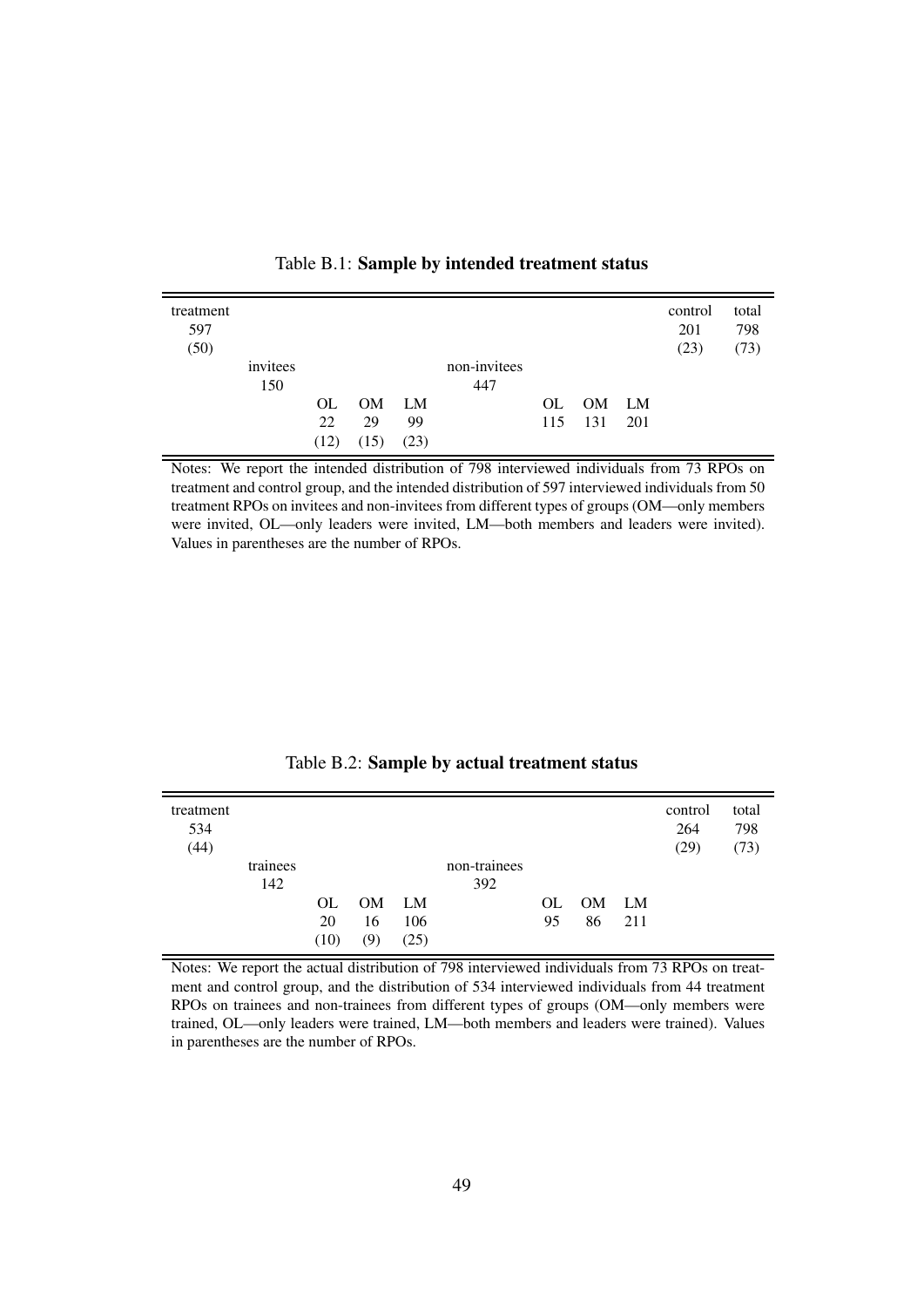#### <span id="page-49-0"></span>B.2 Descriptive statistics for ordinal measures of trust

Originally, responses to all trust survey questions were recorded on a four-point Likert-type scale. The items to choose from are (1) "Do not agree at all", (2) "Do not really agree", (3) "Agree", and (4) "Fully agree". However, given that the average trust levels at baseline are well above 3 for all measures of trust, we use binary variables as regressands in the empirical analysis which are equal to one if respondents fully agree with one of the asked statements. Here, we report additional descriptive statistics for trust measures using the original coding.

In Table [B.3](#page-49-1) we show that the assignment of the invitations is also independent of ordinal trust measures at baseline. The two-sample Wilcoxon rank-sum tests with the null of equal means in control and treatment groups at baseline reveal no significant differences.

| Variable            | Mean<br>$(N=73)$ | Standard<br>deviation | Mean in<br>control group<br>$(N=23)$ | Mean in<br>treatment group<br>$(N=50)$ | Difference |
|---------------------|------------------|-----------------------|--------------------------------------|----------------------------------------|------------|
| negotiation_ordinal | 3.41             | 0.37                  | 3.34                                 | 3.44                                   | $-0.10$    |
| integrity_ordinal   | 3.51             | 0.42                  | 3.51                                 | 3.50                                   | 0.01       |
| information_ordinal | 3.54             | 0.34                  | 3.60                                 | 3.51                                   | 0.09       |
| efficiency_ordinal  | 3.50             | 0.42                  | 3.48                                 | 3.51                                   | $-0.03$    |
| general_ordinal     | 3.48             | 0.35                  | 3.48                                 | 3.48                                   | $-0.01$    |
| farming_ordinal     | 3.43             | 0.37                  | 3.36                                 | 3.46                                   | $-0.09$    |

<span id="page-49-1"></span>Table B.3: Balancing tests of ordinal trust measures at RPO level

Notes: We report averages and standard deviations for the full sample of 73 RPOs, averages in the subsamples of RPOs in treatment and control group and results of two-sample Wilcoxon rank-sum tests with the null of equal means in control and treatment groups at baseline.

\*  $p < 0.10$ ,\*\*  $p < 0.05$ , \*\*\*  $p < 0.01$ 

Descriptive statistics reveal a positive impact of the intervention on ordinal measures of trust. In Table [B.4](#page-50-0) we report results of two-sample Wilcoxon ranksum tests with the null of equal means in ordinal trust in baseline and endline for invitees, non-invitees in invited RPOs and for non-invitees in non-invited RPOs. Moreover, we report two-sample Wilcoxon rank-sum tests with the null of equal means in ordinal trust for invitees and non-invitees in invited RPOs in both baseline and endline and for non-invitees in invited and non-invited RPOs in both baseline and endline. Results are similar to those when using binary trust measures (see Table [5\)](#page-19-0). Invitees report higher levels of trust at endline compared to baseline for all ordinal measures for trust. Further indication of a positive di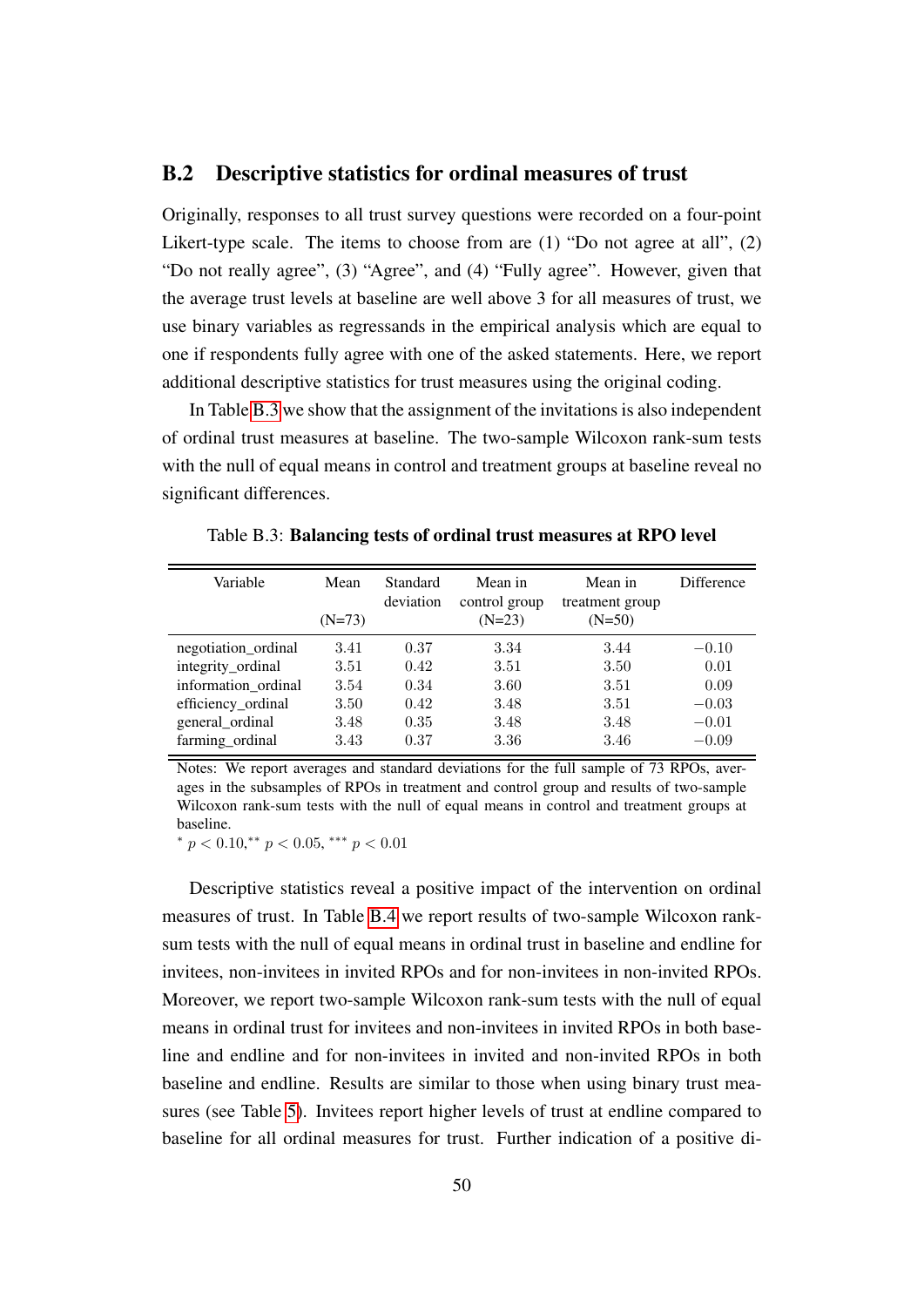rect treatment effect comes from the comparison of invitees with non-invitees from invited RPOs. While we observe no significant difference at baseline, we observe significant differences for all ordinal measures of trust in leaders but *negotiation\_ordinal* at endline. We also find descriptive evidence for a positive spill-over effect within invited RPOs. Comparing non-invitees from invited and non-invited RPOs, we find no significant differences at baseline. At endline, however, non-invitees in invited RPOs report significantly higher trust levels for all ordinal trust measures but *efficiency\_ordinal* compared to non-invitees from noninvited RPOs.

<span id="page-50-0"></span>Table B.4: Changes in ordinal trust by intended treatment status at RPO level

| <b>Ordinal Trust Outcomes</b> | Sample                | N   | Baseline (BL) | Endline(EL) | Diff. BL EL P-value |
|-------------------------------|-----------------------|-----|---------------|-------------|---------------------|
| negotiation_ordinal           | A. Invitees           | 150 | 3.49          | 3.53        | 0.1960              |
|                               | B. Non-Invitees in T  | 447 | 3.43          | 3.50        | 0.0029              |
|                               | C. Non-Invitees in C. | 201 | 3.35          | 3.24        | 0.6423              |
|                               | Diff. A B P-value     |     | 0.3362        | 0.7642      |                     |
|                               | Diff. B C P-value     |     | 0.4157        | 0.0008      |                     |
| integrity_ordinal             | A. Invitees           | 150 | 3.59          | 3.59        | 0.4830              |
|                               | B. Non-Invitees in T  | 447 | 3.47          | 3.39        | 0.5975              |
|                               | C. Non-Invitees in C. | 201 | 3.49          | 3.21        | 0.0059              |
|                               | Diff. A B P-value     |     | 0.1939        | 0.0236      |                     |
|                               | Diff. B C P-value     |     | 0.7073        | 0.0168      |                     |
| information ordinal           | A. Invitees           | 150 | 3.57          | 3.71        | 0.0310              |
|                               | B. Non-Invitees in T  | 447 | 3.49          | 3.57        | 0.0499              |
|                               | C. Non-Invitees in C. | 201 | 3.59          | 3.43        | 0.1928              |
|                               | Diff. A B P-value     |     | 0.3902        | 0.0531      |                     |
|                               | Diff. B C P-value     |     | 0.2187        | 0.0661      |                     |
| efficiency_ordinal            | A. Invitees           | 150 | 3.56          | 3.71        | 0.0698              |
|                               | B. Non-Invitees in T  | 447 | 3.49          | 3.48        | 0.8127              |
|                               | C. Non-Invitees in C. | 201 | 3.48          | 3.36        | 0.2672              |
|                               | Diff. A B P-value     |     | 0.1990        | 0.0016      |                     |
|                               | Diff. B C P-value     |     | 0.9008        | 0.1114      |                     |
| general_ordinal               | A. Invitees           | 150 | 3.51          | 3.69        | 0.0123              |
|                               | B. Non-Invitees in T  | 447 | 3.46          | 3.52        | 0.2967              |
|                               | C. Non-Invitees in C. | 201 | 3.46          | 3.31        | 0.1068              |
|                               | Diff. A B P-value     |     | 0.5608        | 0.0053      |                     |
|                               | Diff. B C P-value     |     | 0.8025        | 0.0029      |                     |
| farming_ordinal               | A. Invitees           | 150 | 3.47          | 3.63        | 0.0372              |
|                               | B. Non-Invitees in T  | 447 | 3.45          | 3.45        | 0.5494              |
|                               | C. Non-Invitees in C. | 201 | 3.36          | 3.22        | 0.1758              |
|                               | Diff. AB P-value      |     | 0.6632        | 0.0166      |                     |
|                               | Diff. BC P-value      |     | 0.3500        | 0.0036      |                     |

Notes: We report averages of different ordinal trust measures in subsamples of invitees, non-invitees in the treatment group (T—treatment group), non-invitees in the control group (C—control group) at baseline (BL—baseline) and endline (EL—endline) as well as p-values of two-sample Wilcoxon rank-sum tests with the null of equal means.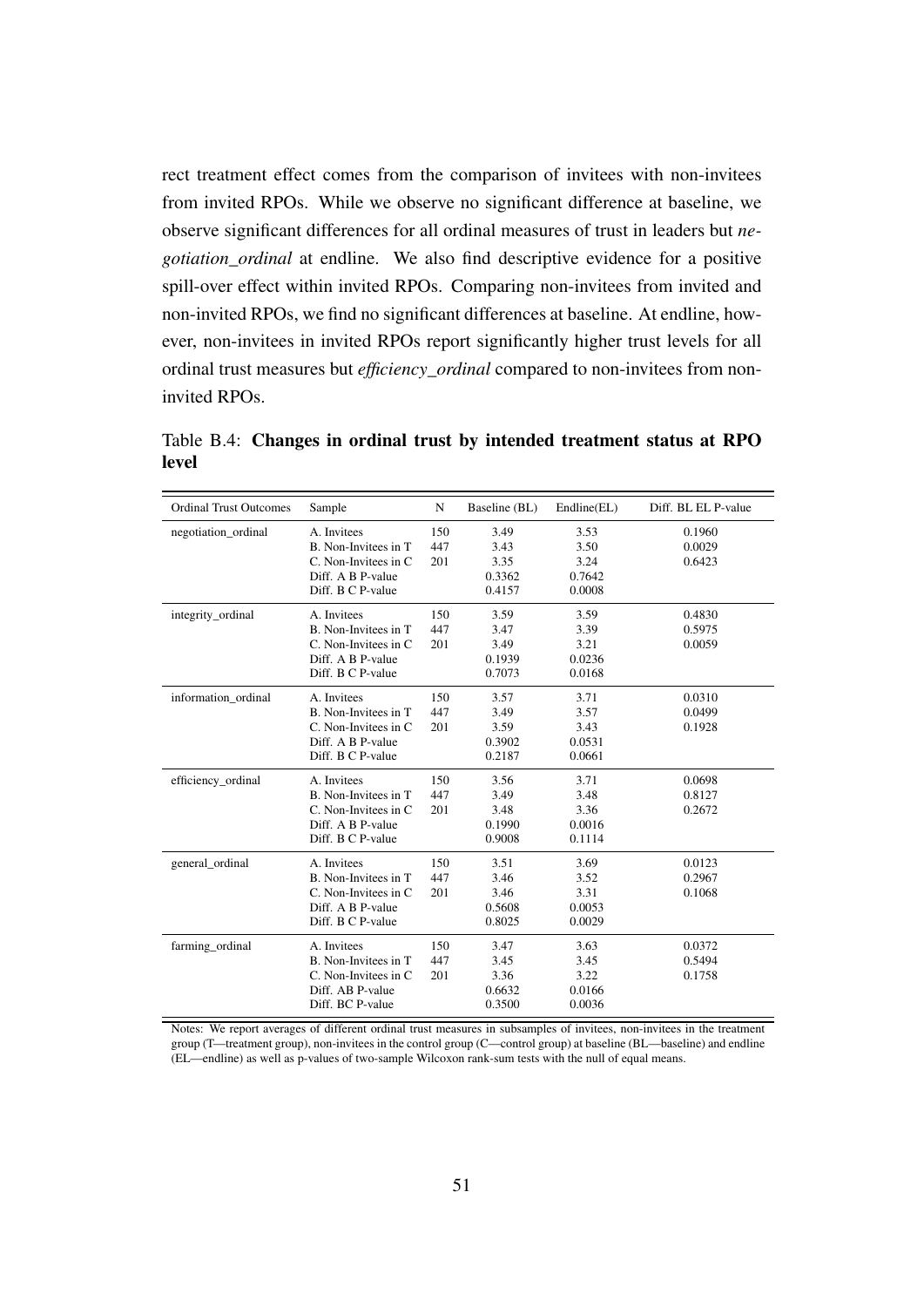#### <span id="page-51-0"></span>B.3 Robustness checks for treatment effects on RPO level

We run several robustness checks to confirm our main findings reported in Section [5.](#page-24-0)

First, we enlarge the model in first differences (see equations [\(1\)](#page-25-0) and [\(4\)](#page-27-1)) by allowing for onion-specific and rice-specific time trends (see Table [B.5\)](#page-53-0) and by controlling for the number of invited/trained persons per RPO (see Table [B.6\)](#page-54-0).<sup>[36](#page--1-0)</sup> Table [B.5](#page-53-0) shows results for regressing changes in trust on a binary treatment indicator, a binary indicator for rice cultivation, a binary indicator for onion cultivation and a constant. We report both intention-to-treat effects as well as results from two-stage regressions using invitation status as an instrument for training participation. We use  $RPO\_invitation$  as instrument for  $RPO\_training$  in Table [B.5.](#page-53-0) The highly significant correlation coefficient between these two variables amounts to 0.8354. Qualitatively, results remain unchanged compared to the model in first differences without covariates. We find a significantly positive treatment effect of the training of 12 to 13 percentage points on trust in leaders' integrity and their informational advantage. For the reduced form regressions, we provide conventional inference and randomization inference. We find a similar pattern as we did in our main analysis, p-values for the randomization inference are smaller than those for the conventional inference for all regressions. Hence, for reasons of clarity, we refrain from presenting randomization inference in the following.

Table [B.6](#page-54-0) shows results for regressing changes in trust on a binary treatment indicator, the number of invited farmers and a constant. We also run a specification where we consider the number of invited members and the number of invited leaders. Again, we report both intention-to-treat effects as well as results from two-stage regressions using invitation status as an instrument for training participation. We use  $RPO\_invitation$  and  $number\_invited$  as instruments for RPO\_trained and number\_trained (highly significant correlation coefficients range between 0.6467 and 0.9054) as well as  $RPO\_invitation$ , number\_invited\_ members and number invited leaders as instruments for RPO trained, number trained members and number trained leaders in Table [B.6](#page-54-0) (highly significant correlation coefficients between 0.2458 and 0.9045). Qualitatively, results remain unchanged compared to our main results. The number of in-

<sup>&</sup>lt;sup>36</sup>Note that when including covariates to the model in first differences, it is no longer equivalent to a fixed effects model.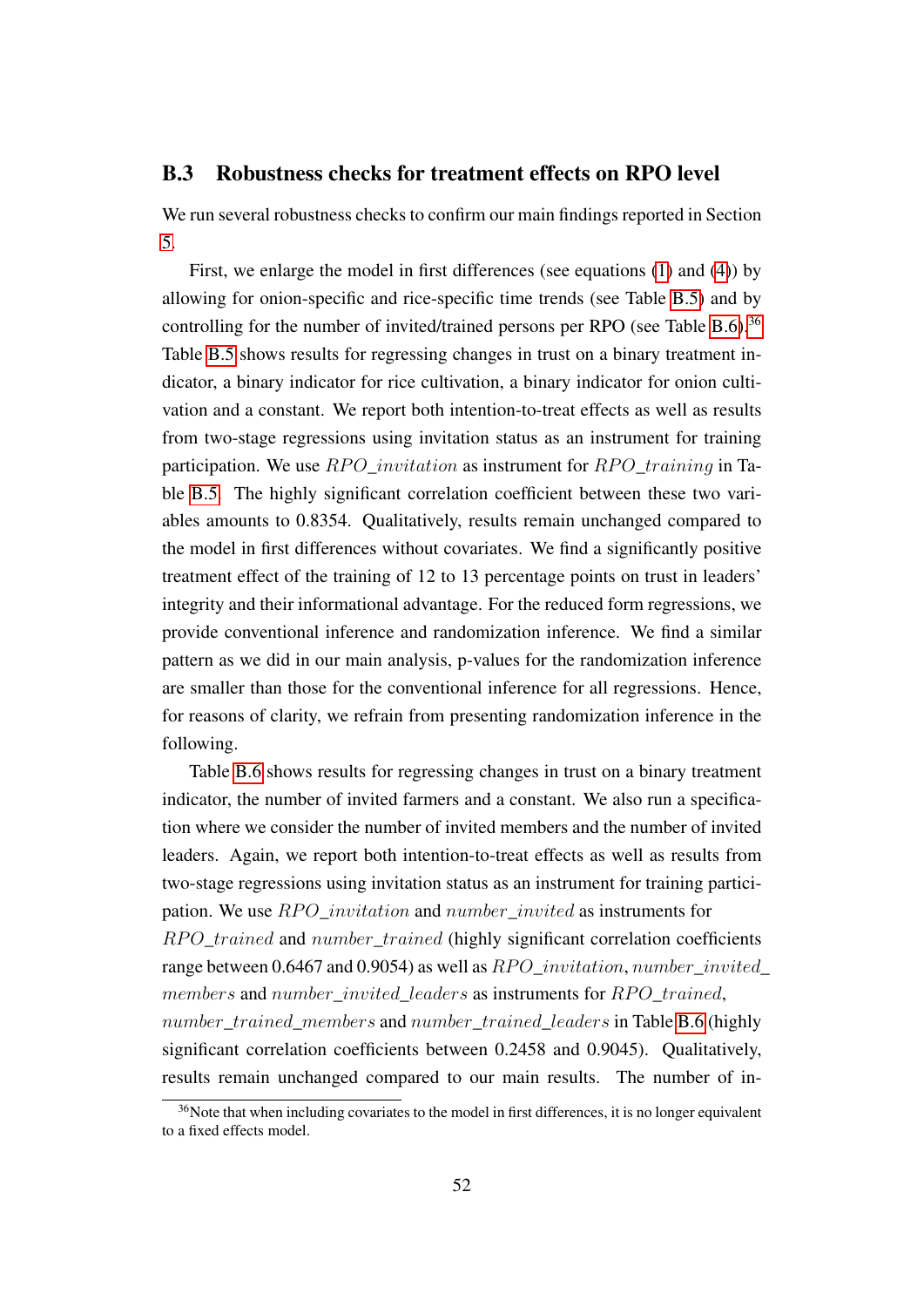vited/trained persons has no additional effect on trust outcomes on top of the effect of the binary treatment measure. We find a significantly positive intentionto-treat effect of 14 to 16 percentage points on trust in leaders' integrity and their informational advantage.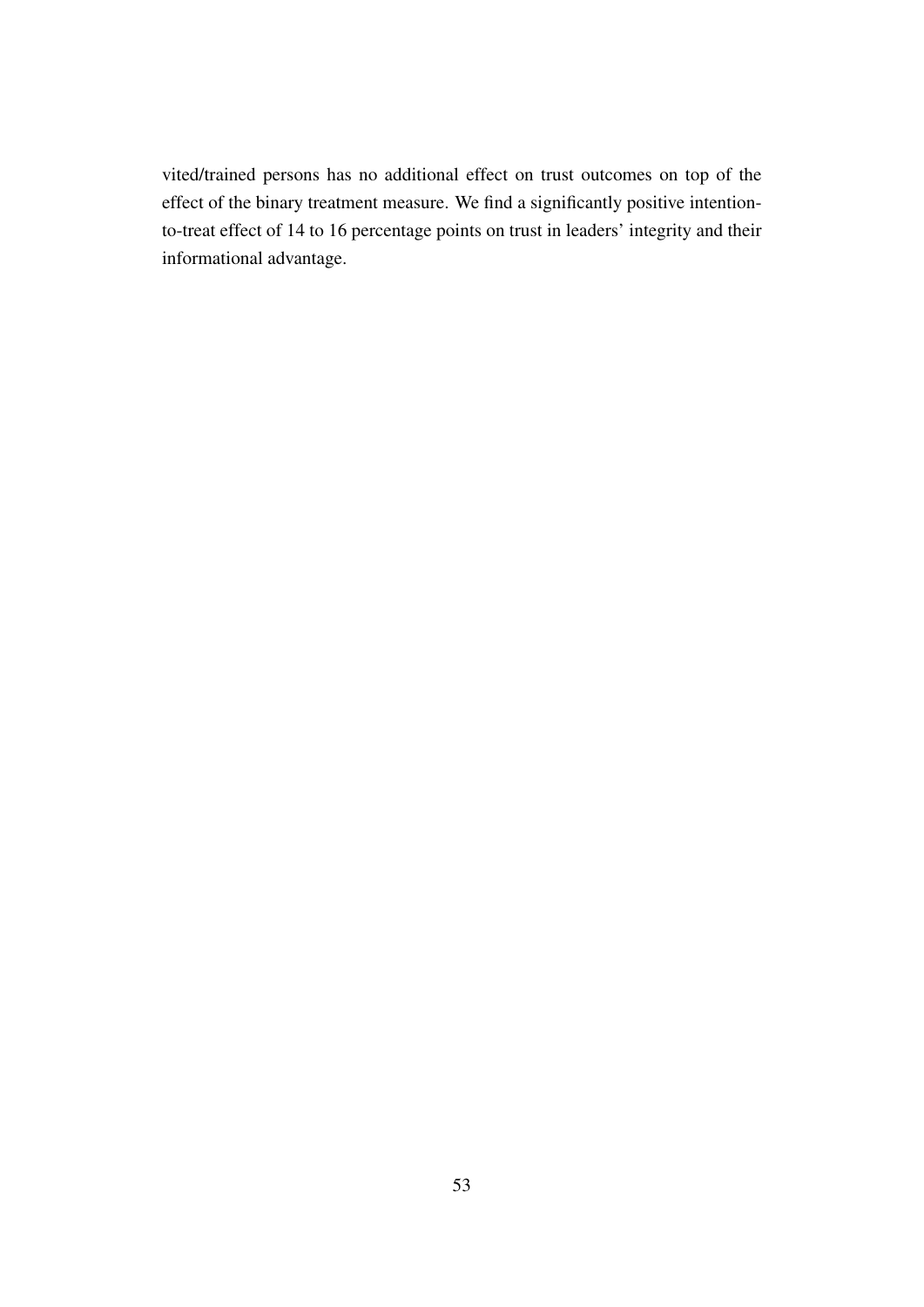|                                                                            | Anegotiation                      | Aintegrity<br>$\widehat{c}$                                                                                                                | <b>Ainformation</b><br>$\odot$             | $\Delta$ efficiency                                       | (5)<br>Ageneral                                            | $\Delta$ farming                                            | $(7)$<br>Atrust_sum                                        | $(8)$ $\Delta \text{trust\_factor}$                       |
|----------------------------------------------------------------------------|-----------------------------------|--------------------------------------------------------------------------------------------------------------------------------------------|--------------------------------------------|-----------------------------------------------------------|------------------------------------------------------------|-------------------------------------------------------------|------------------------------------------------------------|-----------------------------------------------------------|
| Reduced form regressions (conventional and randomization<br>RPO_invitation | $0.0921$ <sup>×</sup><br>(0.0623) | $0.1109$ *, $\times$<br>inference.                                                                                                         | 0.1019                                     | 0.0329                                                    | 0.0819                                                     | 0.0775                                                      | 0.4972                                                     | $0.2105\times$                                            |
| p-value randomization inference<br>[p-value conventional inference]        | 0.1440<br>0.0947                  | $(0.0615)$ [0.0756]<br>$0.0360$ <sup>2</sup>                                                                                               | $[0.0619] \hspace{1cm} [0.1043]$<br>0.0664 | $\begin{bmatrix} 0.0688 \ 0.6340 \end{bmatrix}$<br>0.5499 | $\begin{bmatrix} 0.0586 \\ 0.1668 \\ 0.1213 \end{bmatrix}$ | $\begin{array}{c} (0.0632) \ [0.2239] \ 0.1438 \end{array}$ | $\begin{bmatrix} 0.3217 \\ 0.1266 \\ 0.0742 \end{bmatrix}$ | $\begin{bmatrix} 0.1372 \ 0.1294 \end{bmatrix}$<br>0.0767 |
| Instrumental variable regressions (conventional inference<br>RPO_training  | 0.1082<br>(0.0725)                | $0.1303*$                                                                                                                                  | $0.1197*$                                  | 0.0386                                                    | 0.0962                                                     | 0.0911                                                      | 0.5841                                                     | 0.2473                                                    |
| [p-value conventional inference]                                           | 0.1355                            | $\begin{array}{c} 0.0716 \\ 0.0687 \end{array}$                                                                                            | [0.0719]                                   | $\begin{array}{c} (0.0789) \ 0.6242 \end{array}$          | $\begin{array}{c} (0.0670) \ [0.1512] \end{array}$         | $(0.0726)$<br>$[0.2098]$                                    | $\begin{array}{c} (0.3725) \\ 0.1169 \end{array}$          | $\begin{array}{c} (0.1589) \\ 0.1196 \end{array}$         |
|                                                                            |                                   | 73                                                                                                                                         | 73                                         |                                                           | 73                                                         | 73                                                          | 73                                                         | 73                                                        |
| Notes: We report coefficients from regressions using both                  |                                   | baseline and endline data regressing changes in trust on a constant, a binary treatment indicator and binary indicators for onion and rice |                                            |                                                           |                                                            |                                                             |                                                            |                                                           |

<span id="page-53-0"></span>

| l                                                                       |
|-------------------------------------------------------------------------|
| ֦֧֧֧֧֧֧֛֧֚֚֚֚֚֚֚֚֚֚֚֚֚֚֚֚֚֚֚֚֚֚֚֚֚֚֚֚֬֡֡֡֡֡֬֟֓֡֡֡֬֓֓֓֓֓֓֓֓֡֓֓֞֓֓֞֡֡֡֡֡֬ |
|                                                                         |
| ١<br>í                                                                  |
|                                                                         |
| -<br>-<br>-<br>-                                                        |
|                                                                         |
| ļ                                                                       |
|                                                                         |
|                                                                         |
| San an an S<br>t ettects at l<br>1                                      |
|                                                                         |
|                                                                         |
|                                                                         |
| $\overline{a}$                                                          |
|                                                                         |
|                                                                         |
| アルコン ロンプログラム<br>$\frac{1}{5}$<br>$\frac{1}{2}$                          |

Notes: We report coefficients from regressions using both baseline and endline data regressing changes in trust on a constant, a binary treatment indicator and binary indicators for onion and rice cultivation. For instrumental variable regressions we report coefficients from two-stage estimations using  $RPO_1$  instrument for  $RPO_1$  training. Standard errors are reported in parentheses (clustered at RPO level), p-values for conventional inference are reported in brackets, p-values for randomization inference with 9000 random permutations are reported in curly The parameters of the sension will be a set of the conventional inference are repressing changes in trust on a constant, a binary treatment indicator and binary indicators for onion and rice cultivation. For instrumental

∗×\*  $p < 0.10$ , \*\*  $p < 0.05$ , \*\*\*  $p < 0.01$ , for conventional inference

 $\times p < 0.10$ ,  $\times \times p < 0.05$ ,  $\times \times p < 0.01$ , for randomization inference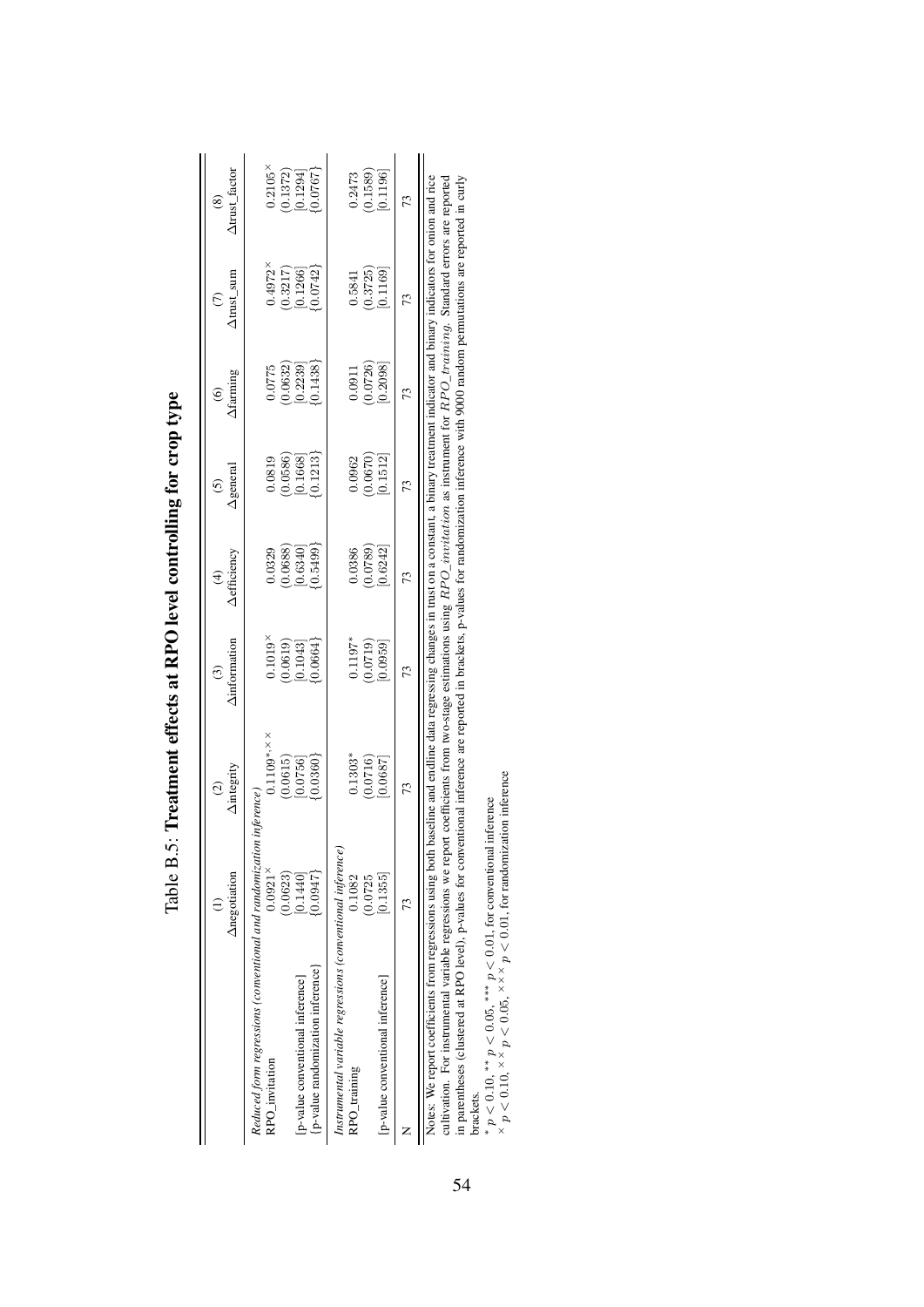<span id="page-54-0"></span>

|                                                                                                                                                                                                                                                                                                                                                                                                     | Anegotiation<br>€                 | $\widehat{\omega}$                              | Aintegrity<br>$\odot$               | Ð                                 | <b>Ainformation</b><br>6            | $\widehat{\mathbf{e}}$            | <b>Aefficiency</b><br>$\widehat{\in}$ | $\circledast$                     |
|-----------------------------------------------------------------------------------------------------------------------------------------------------------------------------------------------------------------------------------------------------------------------------------------------------------------------------------------------------------------------------------------------------|-----------------------------------|-------------------------------------------------|-------------------------------------|-----------------------------------|-------------------------------------|-----------------------------------|---------------------------------------|-----------------------------------|
| Reduced form regressions<br>RPO_invitation<br>number_invited                                                                                                                                                                                                                                                                                                                                        | (7870.0)<br>0.1182<br>$-0.0022$   | (0.0768)<br>0.1185                              | $0.1560**$<br>(0.0757)<br>$-0.0051$ | $0.1560**$<br>(0.0763)            | $0.1428*$<br>(0.0826)<br>$-0.0037$  | $0.1431$ *<br>$(0.0827)$          | $(0.0840)$<br>$0.0036$<br>0.0387      | (0.0845)<br>0.0389                |
| number_invited_members                                                                                                                                                                                                                                                                                                                                                                              | (0.0062)                          | 0.0020                                          | (0.0052)                            | $-0.0058$                         | (0.0069)                            | 0.0017                            | 0.0051)                               | 0.0074                            |
| number_invited_leaders                                                                                                                                                                                                                                                                                                                                                                              |                                   | (0.0074)<br>(0.0090)<br>$-0.0072$               |                                     | (0.0069)<br>(0.0080)<br>$-0.0042$ |                                     | (0.0083)<br>(0.0100)<br>$-0.0100$ |                                       | (0.0055)<br>(0.0089)<br>$-0.0100$ |
| Instrumental variable regressions<br>RPO_training                                                                                                                                                                                                                                                                                                                                                   | 0.1713                            | 0.1765                                          | $0.2274***$                         | $0.2274***$                       | 0.2075                              | $0.2140*$                         | 0.0532                                | 0.0578                            |
| number_trained                                                                                                                                                                                                                                                                                                                                                                                      | (0.1153)<br>(0.0102)<br>$-0.0080$ | (0.1152)                                        | (0.1145)<br>(0.0095)<br>$-0.0131$   | (0.1150)                          | (0.1267)<br>(0.0120)<br>$-0.0109$   | (0.1267)                          | $(0.1206)$<br>$0.0023$<br>(0.0085)    | (0.1214)                          |
| number_trained_members                                                                                                                                                                                                                                                                                                                                                                              |                                   | (0.0107)<br>$-0.0025$                           |                                     | (0.0111)<br>$-0.0131$             |                                     | (0.0123)<br>$-0.0040$             |                                       | (0.0079)<br>0.0072                |
| number_trained_leaders                                                                                                                                                                                                                                                                                                                                                                              |                                   | (0.0139)<br>$-0.0160$                           |                                     | (0.0123)<br>$-0.0131$             |                                     | (0.0158)<br>$-0.0208$             |                                       | (0.0132)<br>$-0.0046$             |
|                                                                                                                                                                                                                                                                                                                                                                                                     | $\Delta$ general<br>ම             | $\frac{1}{2}$                                   | Afarming<br>$\widehat{\Xi}$         | (12)                              | $\Delta$ trust_sum<br>(13)          | (14)                              | Atrust_factor<br>(15)                 | (16)                              |
| Reduced form regressions<br>RPO_invitation                                                                                                                                                                                                                                                                                                                                                          | 0.0740                            | (0.0772)                                        | 0.1225                              | $(0.1224$<br>$(0.0795)$           | 0.6523                              | $(0.6527$<br>$(0.4096)$           | 0.2769                                | $(0.2771$<br>$(0.1749)$           |
| number_invited                                                                                                                                                                                                                                                                                                                                                                                      | (0.0766)<br>(0.0075)<br>0.0051    |                                                 | (0.0790)<br>(0.0060)<br>$-0.0035$   |                                   | $(0.4069)$<br>$-0.0057$<br>(0.0283) |                                   | (0.1737)<br>(0.0121)<br>$-0.0024$     |                                   |
| number_invited_members                                                                                                                                                                                                                                                                                                                                                                              |                                   | 0.0023                                          |                                     | $-0.0062$                         |                                     | 0.0014                            |                                       | 0.0007                            |
| number_invited_leaders                                                                                                                                                                                                                                                                                                                                                                              |                                   | (0.0090)<br>(0.0112)<br>0.0085                  |                                     | (0.0071)<br>(0.0093)<br>$-0.0002$ |                                     | (0.0330)<br>(0.0448)<br>$-0.0141$ |                                       | (0.0141)<br>(0.0191)<br>$-0.0062$ |
| Instrumental variable regressions<br>RPO_training                                                                                                                                                                                                                                                                                                                                                   | 0.1030                            | $\begin{array}{c} 0.1007 \\ 0.1125 \end{array}$ | 0.1783                              | 0.1760                            | 0.9407                              | $(0.9525$<br>$(0.6092)$           | 0.3994                                | $(0.4045$<br>$(0.2601)$           |
| number_trained                                                                                                                                                                                                                                                                                                                                                                                      | (0.1117)<br>0.0114<br>0.0025      |                                                 | (0.1117)<br>(0.0095)<br>$-0.0097$   | (0.1159)                          | $(0.6046)$<br>-0.0369<br>(0.0492)   |                                   | $(0.2581)$<br>-0.0157<br>(0.0210)     |                                   |
| number_trained_members                                                                                                                                                                                                                                                                                                                                                                              |                                   | (0.0120)<br>0.0001                              |                                     | (0.0097)<br>$-0.0122$             |                                     | (0.0503)<br>$-0.0244$             |                                       | (0.0214)<br>$-0.0102$             |
| number_trained_leaders                                                                                                                                                                                                                                                                                                                                                                              |                                   | (0.0155)<br>0.0059                              |                                     | (0.0135)<br>$-0.0062$             |                                     | (0.0685)<br>$-0.0547$             |                                       | (0.0292)<br>$-0.0235$             |
| z                                                                                                                                                                                                                                                                                                                                                                                                   | 73                                | 73                                              | 73                                  | 73                                | 73                                  | 73                                | 73                                    | 73                                |
| Notes: We report coefficients from regressions using both baseline and endline data regressing changes in trust on a constant, a binary treatment indicator and controls for the number of farmers (members<br>and leaders) invited. For instrumental variable regressions we report coefficients from two-stage estimations using RPO_invitation and number_invited as instruments for RPO_trained |                                   |                                                 |                                     |                                   |                                     |                                   |                                       |                                   |

and  $n$ umber $\_t$ rai $n$ ed in odd-numbered columns. In even-numbered columns we report coefficients from two-stage estimations using  $RPO\_invitation$ ,  $number$  and  $n$  and  $n$  are  $n$  of  $n$  and  $n$  of  $n$  and  $n$  and  $n$  and  $n$  and  $n$  $n$ umber\_invited\_leaders as instruments for  $RPO\_train$ d, number\_trained\_members and number\_trained\_leaders. Standard errors are reported in parentheses (clustered at  $RPO$ 

level). ∗

 ${}^*p < 0.10, {}^{**}p < 0.05, {}^{***}p < 0.01$ 

Table B.6: Treatment effects at RPO level controlling for treatment intensity Table B.6: Treatment effects at RPO level controlling for treatment intensity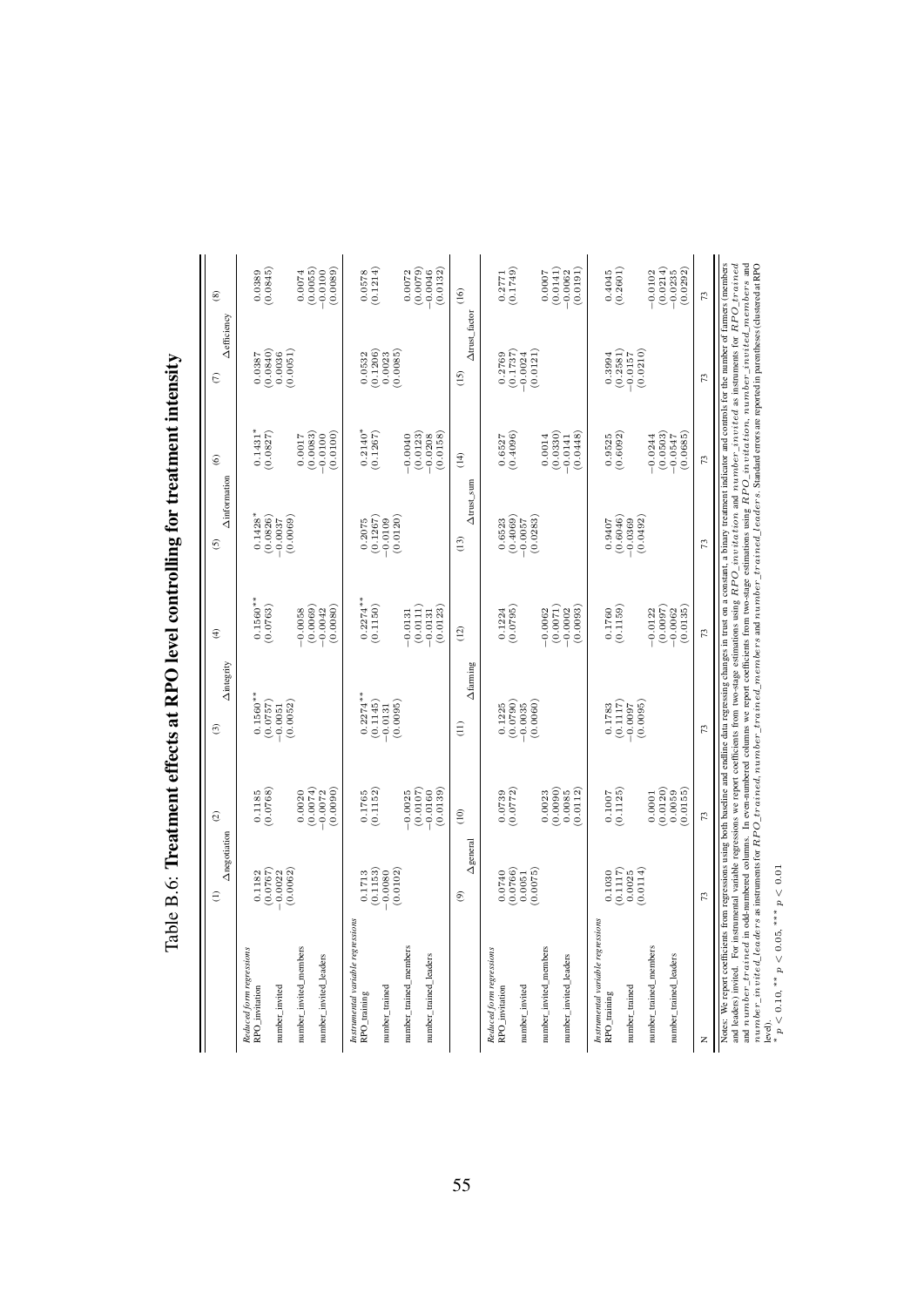Second, we follow [McKenzie](#page-41-12) [\(2012\)](#page-41-12) who argues that large improvements in power can arise when estimating treatment effects via an Analysis of Covariance (ANCOVA) estimation compared to using the difference-in-differences specification. While difference-in-differences fully corrects for potential baseline imbalances between treatment and control groups, which may be inefficient if baseline data have little predictive power for future outcomes, ANCOVA reduces the variance of the treatment effect estimator by conditioning on a variable that is correlated with the outcome of interest. ANCOVA includes the mean value of the outcome over all available pre-treatment rounds as a covariate when estimating the treatment effect. In our case of one pre-treatment and one post-treatment survey, it includes the baseline value of the outcome as a covariate.

Thus, we regress trust at endline on a constant, a binary treatment indicator and on trust at baseline. We estimate these regressions without covariates, with controls for onion and rice cultivation (see Table [B.7\)](#page-56-0) and with control for the number of invited/trained persons per RPO (see Table [B.8\)](#page-57-0).

We use  $RPO\_invitation$  as instrument for  $RPO\_training$  in Table [B.7](#page-56-0) and RPO invitation and number invited as instruments for RPO trained and number trained in Table [B.8.](#page-57-0) Results are similar to those from the differencein-differences estimations. Without covariates, we find a significantly positive intention-to-treat effect of 10 to 12 percentage points for trust in leaders' negotiation skills, their integrity, and their informational advantage. We find a (significantly) positive intention-to-treat effect of 11 percentage points on both measures of trust in members. The treatment effect of the training itself is again slightly larger. These results are robust to controlling for onion and rice cultivation and to controlling for the number of invitees/participants.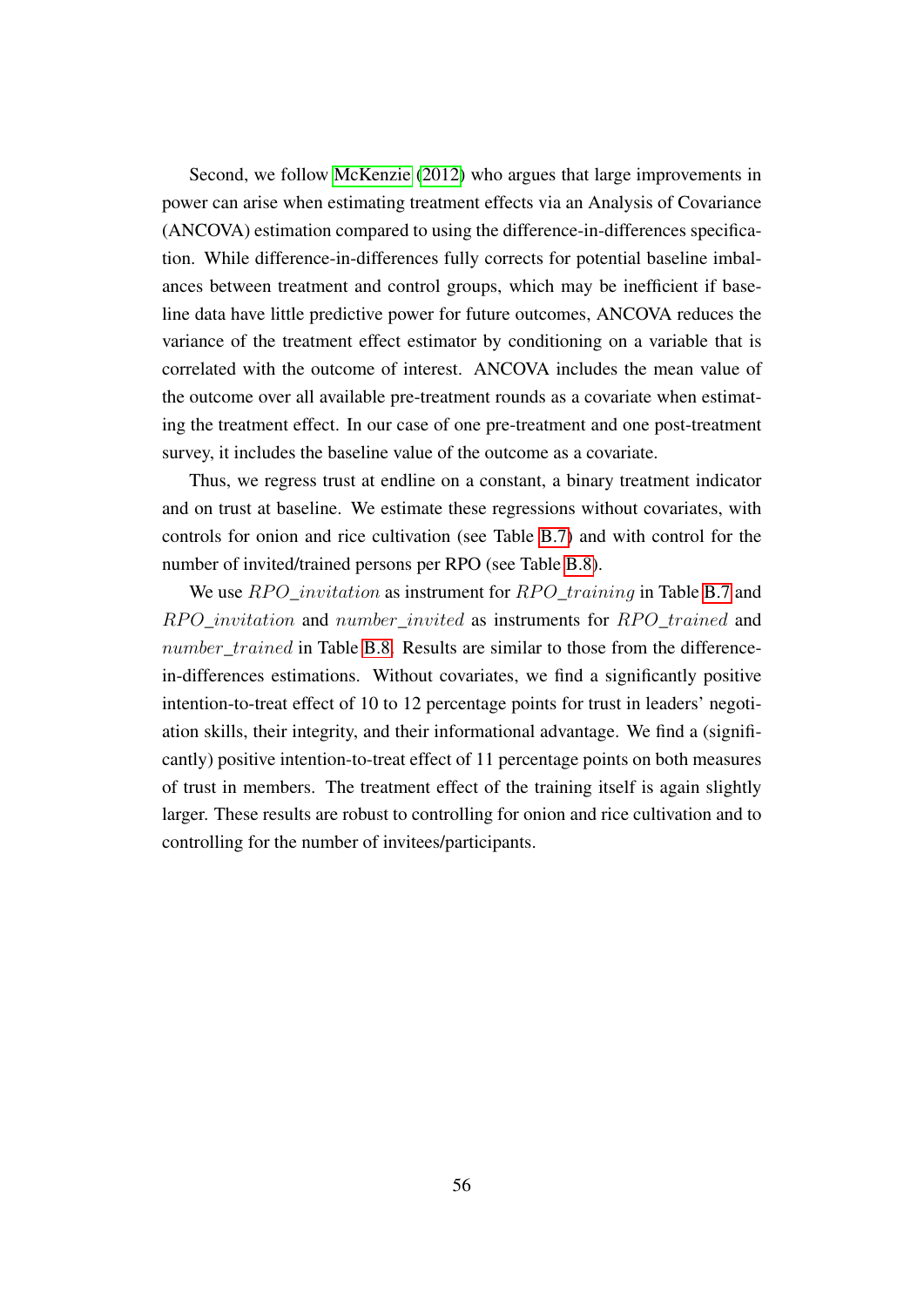| Panel A: no covariates                                                                                                                                                                                                                                                                                                                                                                                                                                                                                                                            | negotiation<br>Ξ                    | integrity<br>$\widehat{\circ}$      | information<br>⊙                    | efficiency<br>$\widehat{f}$         | general<br><u>ତ</u>                 | farming<br>$\circledcirc$           | trust_sum<br>$\in$                  | trust_factor<br>$\circledast$       |
|---------------------------------------------------------------------------------------------------------------------------------------------------------------------------------------------------------------------------------------------------------------------------------------------------------------------------------------------------------------------------------------------------------------------------------------------------------------------------------------------------------------------------------------------------|-------------------------------------|-------------------------------------|-------------------------------------|-------------------------------------|-------------------------------------|-------------------------------------|-------------------------------------|-------------------------------------|
| Reduced form regressions<br>RPO_invitation                                                                                                                                                                                                                                                                                                                                                                                                                                                                                                        | $0.1210**$                          | $0.1228**$                          | $0.1034*$                           | 0.0666                              | $0.1096*$                           | 0.1074                              | $0.6281*$                           | $0.2660*$                           |
| trust outcome at baseline                                                                                                                                                                                                                                                                                                                                                                                                                                                                                                                         | $0.4369***$<br>(0.0549)<br>(0.1161) | $0.7222***$<br>(0.0599)<br>(0.1099) | $0.6014***$<br>(0.0558)<br>(0.1299) | $0.6380***$<br>(0.0659)<br>(0.1266) | $0.7705***$<br>(0.0592)<br>(0.0926) | $0.8141***$<br>(0.0658)<br>(0.1419) | $0.7736***$<br>(0.3318)<br>(0.1150) | $0.7735***$<br>(0.1415)<br>(0.1153) |
| Instrumental variable regressions<br>RPO_training                                                                                                                                                                                                                                                                                                                                                                                                                                                                                                 | $0.1392**$                          | $0.1390**$                          | $0.1152*$                           | 0.0762                              | $0.1257*$                           | $0.1239*$                           | $0.7165*$                           | $0.3033*$                           |
| trust outcome at baseline                                                                                                                                                                                                                                                                                                                                                                                                                                                                                                                         | $0.3815***$<br>(0.0616)<br>(0.1315) | $0.6721***$<br>(0.0658)<br>(0.1127) | $0.5558**$<br>(0.1330)<br>(0.0601)  | $0.6113***$<br>(0.1308)<br>(0.0731) | $0.7254***$<br>(0.0656)<br>(0.0972) | $0.7599***$<br>(0.0736)<br>(0.1481) | $0.7178**$<br>(0.3664)<br>(0.1241)  | $0.7183***$<br>(0.1562)<br>(0.1242) |
| Panel B: controls for crop type                                                                                                                                                                                                                                                                                                                                                                                                                                                                                                                   |                                     |                                     |                                     |                                     |                                     |                                     |                                     |                                     |
| Reduced form regressions<br>RPO_invitation                                                                                                                                                                                                                                                                                                                                                                                                                                                                                                        | $0.0940*$                           | $0.0840*$                           | 0.0490                              | 0.0234                              | 0.0681                              | 0.0690                              | 0.3966                              | 0.1665                              |
| trust outcome at baseline                                                                                                                                                                                                                                                                                                                                                                                                                                                                                                                         | $0.2826**$<br>(0.0494)<br>(0.1098)  | $0.4694***$<br>(0.0488)<br>(0.1250) | $0.3130**$<br>(0.1313)<br>(0.0450)  | $0.3327***$<br>(0.1326)<br>(0.0485) | $0.4148***$<br>(0.0998)<br>(0.0498) | $0.3609**$<br>(0.0530)<br>0.1658    | $0.4283***$<br>(0.2540)<br>(0.1308) | $0.4278***$<br>(0.1310)<br>(0.1080) |
| Instrumental variable regressions<br>RPO_training                                                                                                                                                                                                                                                                                                                                                                                                                                                                                                 | $0.1106*$                           | $0.0973*$                           | 0.0562                              | 0.0274                              | 0.0795                              | 0.0807                              | 0.4602                              | 0.1931                              |
| trust outcome at baseline                                                                                                                                                                                                                                                                                                                                                                                                                                                                                                                         | $0.2493***$<br>(0.0567)<br>(0.1142) | $0.4452***$<br>(0.0546)<br>(0.1234) | $0.2974***$<br>(0.0497)<br>(0.1267) | $0.3255**$<br>(0.0547)<br>(0.1304)  | $0.3944***$<br>(0.0555)<br>(0.0967) | $0.3339***$<br>(0.0595)<br>(0.1595) | $0.4004***$<br>(0.2834)<br>(0.1302) | $0.4005***$<br>(0.1205)<br>(0.1301) |
| z                                                                                                                                                                                                                                                                                                                                                                                                                                                                                                                                                 | 73                                  | 73                                  | 73                                  | 73                                  | 73                                  | 73                                  | 73                                  | 73                                  |
| Notes: We report coefficients from regressing trust at endline on a constant and a binary treatment indicator including the trust level at baseline as covariate. In panel B we report coefficients from<br>regressions additionally including binary indicators for onion and rice cultivation. For instrumental variable regressions we report coefficients from two-stage estimations using RPO_invitation<br>as instrument for $RPO\_training$ . Standard errors are reported in parentheses<br>* $p < 0.10$ , ** $p < 0.05$ , *** $p < 0.01$ |                                     |                                     | clustered at RPO level              |                                     |                                     |                                     |                                     |                                     |

Table B.7: Treatment effects at RPO level-ANCOVA Table B.7: Treatment effects at RPO level—ANCOVA

<span id="page-56-0"></span> $p < 0.10$ , \*\*  $p < 0.05$ , \*\*\*  $p < 0.01$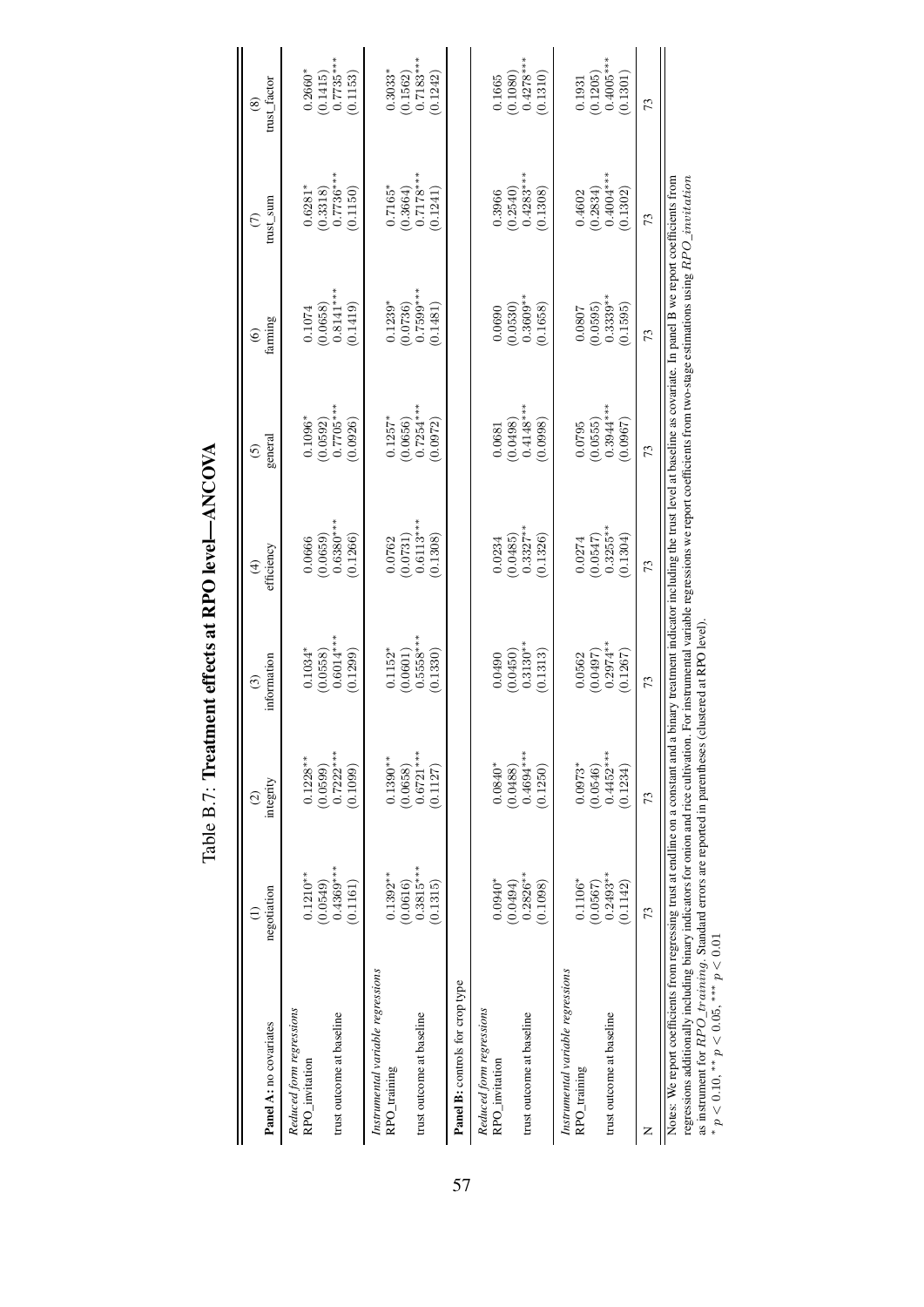| Panel A                                                                                                                                                   | negotiation | integrity   | information<br>$\odot$                                                                                                       | efficiency<br>$\widehat{\mathcal{F}}$                                                                                              | general<br>$\odot$      | farming<br>$\widehat{\mathbf{e}}$ | $\frac{1}{2}$<br>$\epsilon$ | rust_factor<br>$\circledast$ |
|-----------------------------------------------------------------------------------------------------------------------------------------------------------|-------------|-------------|------------------------------------------------------------------------------------------------------------------------------|------------------------------------------------------------------------------------------------------------------------------------|-------------------------|-----------------------------------|-----------------------------|------------------------------|
| Reduced form regressions<br>RPO_invitation                                                                                                                | $0.1385***$ | $0.1435***$ | 0.1188                                                                                                                       | 0.0398                                                                                                                             | 0.833                   | 0.1216                            | 0.6362                      | 0.2693                       |
|                                                                                                                                                           | (0.0656)    | 0.0703)     | (0.0726)                                                                                                                     | (0.0766)                                                                                                                           | 0.0714)                 | (0.0746)                          | (0.3864)                    |                              |
| number_invited                                                                                                                                            | $-0.0033$   | 0.0039      | $-0.0029$                                                                                                                    | 0.0051                                                                                                                             | 0.0050                  | $-0.0027$                         | $-0.0015$                   | $(0.1649)$<br>-0.0006        |
|                                                                                                                                                           | (0.0070)    | (0.0061)    | (0.0076)                                                                                                                     | (0.0064)                                                                                                                           | $(0.0075)$<br>0.7712**  | (0.0063)                          | (0.0325)                    | $(0.0139)$<br>$0.7735**$     |
| trust outcome at baseline                                                                                                                                 | $0.4342***$ | $0.7235***$ | $0.6008***$                                                                                                                  | $0.6359***$                                                                                                                        |                         | $0.8159***$                       | $0.7736***$                 |                              |
|                                                                                                                                                           | (0.1152)    | (0.1095)    | 0.1304                                                                                                                       | 0.1284                                                                                                                             | 0.0945                  | 0.1425                            | 0.1157                      | 0.1160                       |
| Instrumental variable regressions                                                                                                                         |             |             |                                                                                                                              |                                                                                                                                    |                         |                                   |                             |                              |
| RPO_training                                                                                                                                              | $0.1998**$  | $0.2007***$ | 0.1643                                                                                                                       | 0.0514                                                                                                                             | 0.1135                  | $0.1720*$                         | 0.8876                      | 0.3754                       |
|                                                                                                                                                           | (0.0956)    | (0.0994)    | (0.1026)                                                                                                                     | (0.1052)                                                                                                                           | (0.0986)                | (0.1022)                          | (0.5405)                    |                              |
| number_trained                                                                                                                                            | $-0.0105$   | $-0.0108$   | $-0.0087$<br>(0.0118)<br>0.5449***                                                                                           | 0.0043                                                                                                                             | 0.0021                  | $-0.0084$                         | $-0.0298$                   | $(0.2306)$<br>-0.0126        |
|                                                                                                                                                           | (0.0108)    | (0.0100)    |                                                                                                                              | (0.0093)                                                                                                                           | $(0.0107)$<br>0.7270*** | (0.0093)                          | $(0.0514)$<br>0.7137***     | $(0.0219)$<br>0.7143***      |
| trust outcome at baseline                                                                                                                                 | $0.3669***$ | $0.6677***$ |                                                                                                                              | $0.6118***$                                                                                                                        |                         | $0.7577**$                        |                             |                              |
|                                                                                                                                                           | 0.1318      | 0.1119      | (0.1364)                                                                                                                     | 0.1326                                                                                                                             | 0.0976                  | 0.1446                            | 0.1243                      | 0.1243)                      |
|                                                                                                                                                           | 73          | 73          | 73                                                                                                                           | 73                                                                                                                                 | 73                      | 73                                | 73                          | 73                           |
| Notes: We report coefficients from regressing trust at endline on a consta<br>For instrumental variable regressions we report coefficients from two-stage |             |             | estimations using $RPO\_invitation$ and $number\_invited$ as instrument for $RPO\_training$ and $number\_trained$ . Standard | nt and a binary treatment indicator including the trust level at baseline and the number of invited persons per RPO as covariates. |                         |                                   |                             |                              |

Table B.8: Treatment effects at RPO level controlling for treatment intensity—ANCOVA

Table B.8: Treatment effects at RPO level controlling for treatment intensity-ANCOVA

<span id="page-57-0"></span>errors are reported in parentheses (clustered at RPO level). errors are reported in parentheses (clustered at RPO level).<br> \*  $p < 0.10,$  \*\*  $p < 0.05,$  \*\*\*  $p < 0.01$  $p < 0.10$ , \*\*  $p < 0.05$ , \*\*\*  $p < 0.01$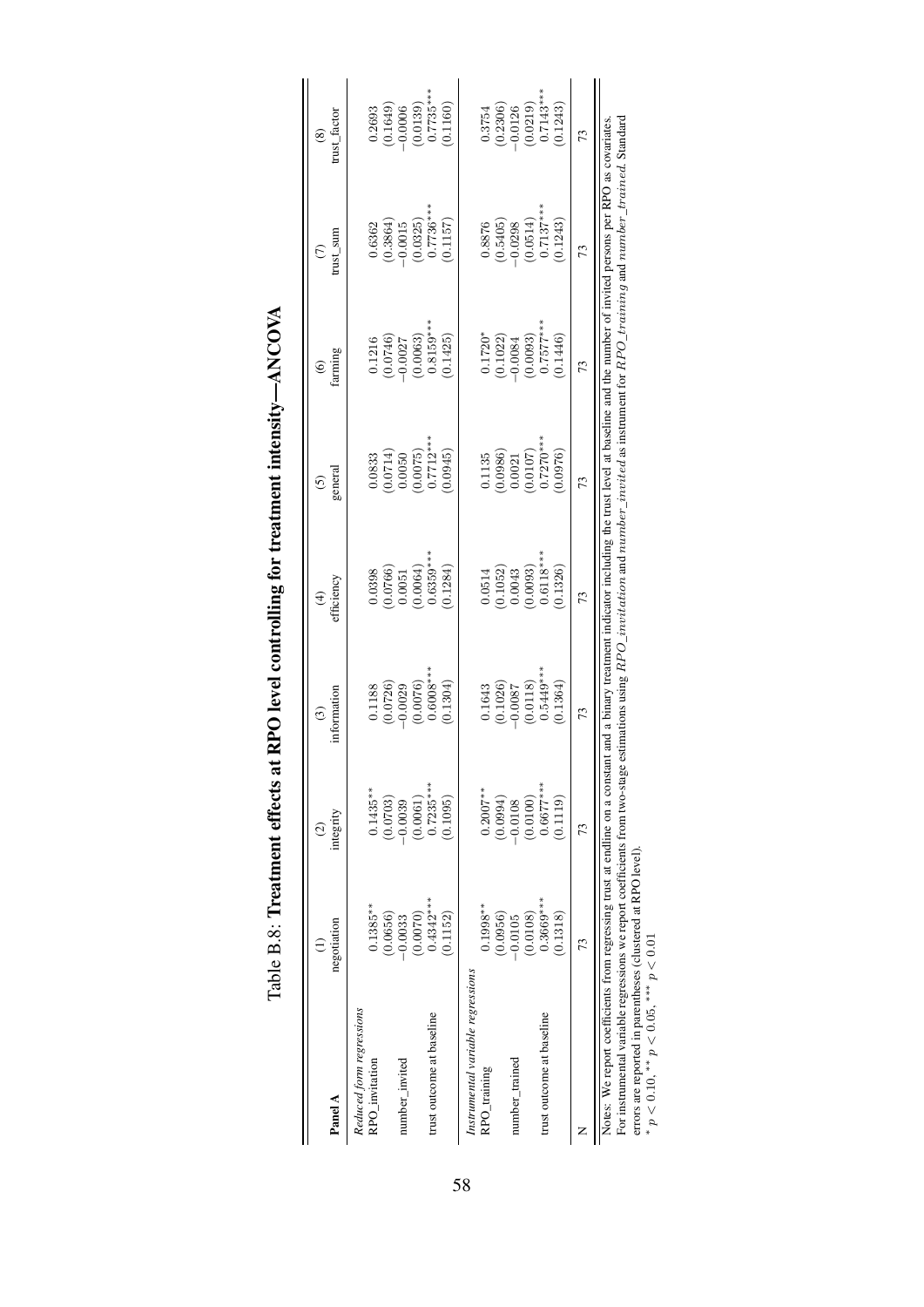#### <span id="page-58-0"></span>B.4 Robustness checks for treatment effects on individual level

To confirm our main findings on treatment effects on individual level presented in Section [6,](#page-30-0) we run similar robustness checks as we did for the treatment effects on RPO level.

First, using the full sample of 798 farmers, we enlarge the model in first differences (see equations [\(5\)](#page-30-1) and [\(6\)](#page-31-0)) by allowing for onion-specific and rice-specific time trends (see Table [B.9\)](#page-60-0) and by controlling for the number of invited/trained persons per RPO (see Table [B.10\)](#page-61-0).<sup>[37](#page--1-0)</sup> Table [B.9](#page-60-0) shows results for regressing changes in trust on a binary treatment indicator for personal treatment, a binary indicator for treatment of others, a binary indicator for rice cultivation, a binary indicator for onion cultivation and a constant. We report both intention-to-treat effects as well as results from two-stage regressions using invitation status as an instrument for training participation. We instrument for *spillover\_training* and personal\_training using RPO\_invitation and personal\_invitation as instruments.[38](#page--1-0) Qualitatively, results remain unchanged compared to the model in first differences without covariates. We find a significantly positive effect of having personally been invited of 13 to 18 percentage points on trust in leaders' integrity and their informational advantages as well as on both measures of trust in members. The direct treatment effect of the training is again slightly larger.

Table [B.10](#page-61-0) shows results for regressing changes in trust on a binary treatment indicator for personal treatment, a binary indicator for treatment of others, the number of invited farmers and a constant. We report both intention-to-treat effects as well as results from two-stage regressions using invitation status as an instrument for training participation. We use  $RPO\_invitation$ , number\_invited and personal\_invitation as instruments for spillover\_training, number\_trained and *personal\_training*. The highly significant correlation coefficients range between 0.2700 and 0.9004. Qualitatively, results remain unchanged compared to the model in first differences without covariates. We find a significantly positive effect of having personally been invited of 19 to 22 percentage points on trust in leaders' integrity and their informational advantages as well as on both measures

 $37$ Note that when including covariates to the model in first differences, it is no longer equivalent to a fixed effects model.

<sup>&</sup>lt;sup>38</sup>The highly significant correlation coefficients are  $0.5702$  for *spillover* training and  $RPO$  invitation, 0.2700 for personal training and RPO invitation,  $-0.3509$  for personal\_invitation and spillover\_training and 0.7993 for personal\_invitation and personal\_training.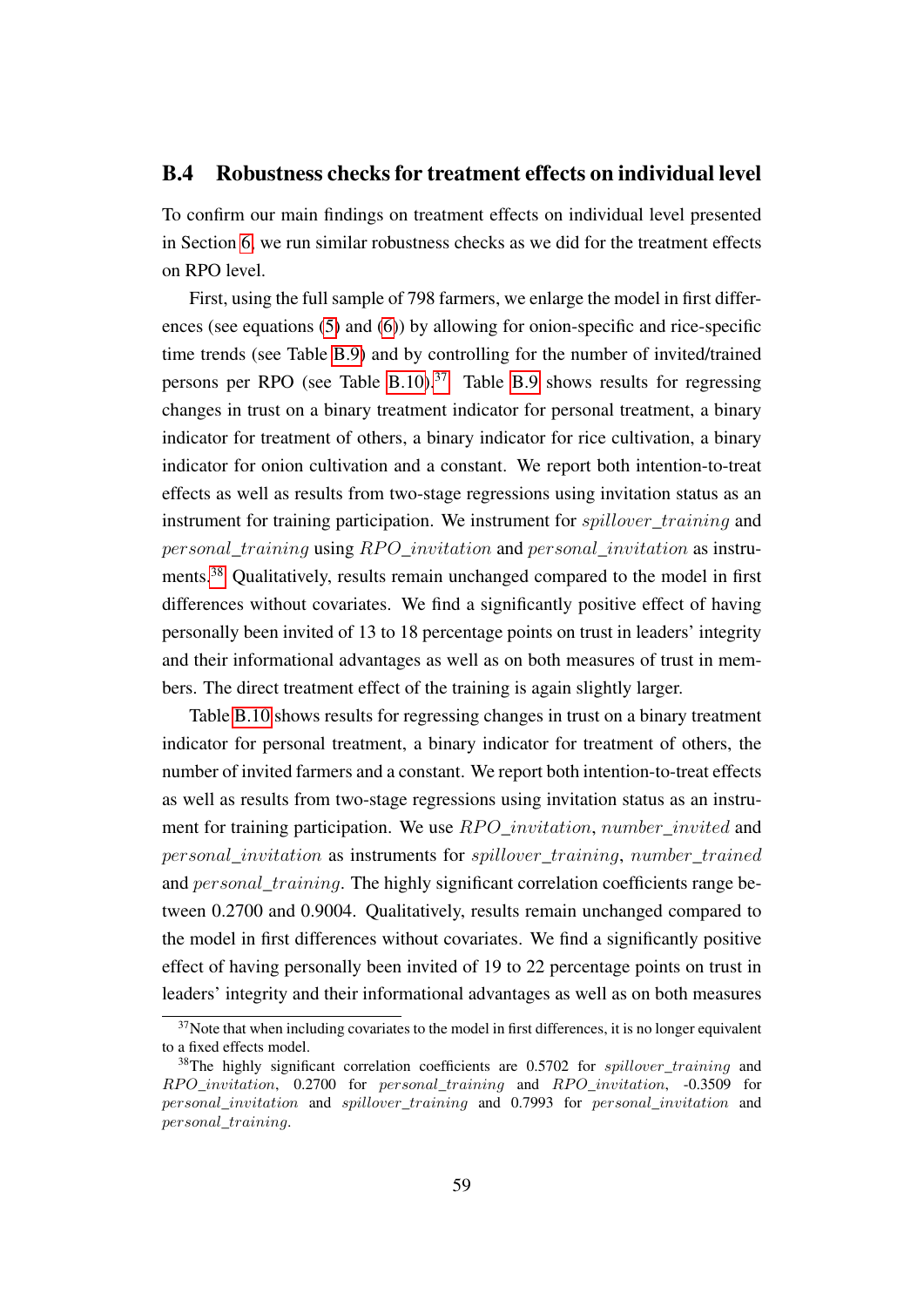of trust in members. The direct treatment effect of the training is again slightly larger.

Second, we estimate ANCOVA specifications. We regress trust at endline on a constant, a binary treatment indicator for personal treatment, a binary indicator for treatment of others, and on trust at baseline. We estimate these regressions without covariates, with controls for onion and rice cultivation (see Table [B.11\)](#page-62-0) and with controlling for the number of invited/trained persons per RPO (see Ta-ble [B.12\)](#page-63-0). In the regressions reported in Table [B.11](#page-62-0) we use  $RPO$  invitation and personal\_invitation as instruments for spillover\_training and personal\_training. For table [B.12](#page-63-0) we use  $RPO$  invitation, number invited and personal invitation as instruments for *spillover* training, number trained and personal training. Results are similar to those from the difference-in-differences estimations. Without covariates, we find a significantly positive treatment effect of having personally been invited of 13 to 23 percentage points for all measures of trust and indication for a spillover effect of 11 to 13 percentage points for trust in leaders' negotiation skills and their integrity. The treatment effect of the training itself is again slightly larger. Results are again robust to controlling for onion and rice cultivation and to controlling for the number of invitees/participants.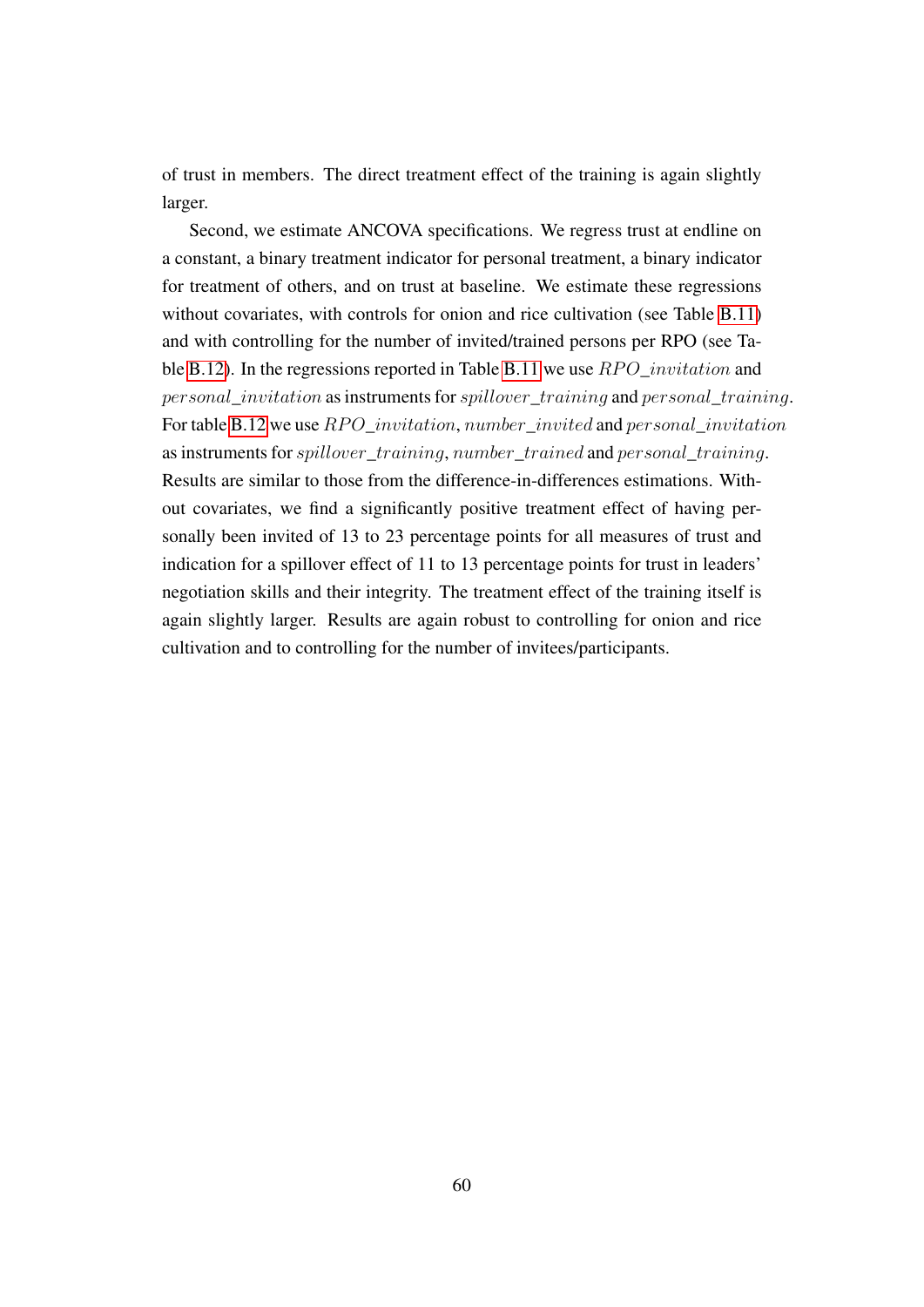|                                                        | Anegotiation | <b>Aintegrity</b><br>$\widehat{c}$ | <b>Ainformation</b><br>$\odot$ | <b>Aefficiency</b><br>$\hat{t}$ | Agenerai<br>$\odot$ | Afarming<br>$\circledcirc$ | Atrust_sum<br>$\widehat{C}$ | Atrust_factor<br>$\circledS$                                                                               |
|--------------------------------------------------------|--------------|------------------------------------|--------------------------------|---------------------------------|---------------------|----------------------------|-----------------------------|------------------------------------------------------------------------------------------------------------|
| Reduced form regressions                               | (0.0657)     | (0.0657)                           | (0.0662)                       | (0.0727)                        | (0.0618)            | (0.0673)                   | 0.3496)                     | (0.1492)                                                                                                   |
| spillover_invitation                                   | 0.0930       | 0.1045                             | 0.0842                         | 0.0324                          | 0.6662              | 0.0565                     | 0.4368                      | 0.1849                                                                                                     |
| personal_invitation                                    | 0.0716       | $0.1535***$                        | $0.1323*$                      | 0.0759                          | $0.1794***$         | $0.1427*$                  | $0.7746***$                 | $0.3306***$                                                                                                |
|                                                        | 0.0617       | (0.0679)                           | 0.0703                         | 0.1050                          | 0.0747              | 0.0765                     | 0.3611                      | 0.1539                                                                                                     |
| Instrumental variable regressions                      | (0.0796)     | (0.0793)                           | (0.0798)                       | (0.0864)                        | (0.0727)            | (0.0796)                   | (0.4184)                    | (0.1785)                                                                                                   |
| spillover_training                                     | 0.1124       | 0.1210                             | 0.0715                         | 0.0338                          | 0.0970              | 0.0616                     | 0.4973                      | 0.2103                                                                                                     |
| personal_training                                      | (0.0821)     | $0.1748***$                        | $0.1515*$                      | 0.0827                          | $0.2129***$         | $0.1668*$                  | $0.8959***$                 | $0.3826***$                                                                                                |
|                                                        | 0.0623       | (0.0761)                           | 0.0798                         | 0.1256                          | 0.0862              | 0.0865                     | 0.4025                      | 0.1715                                                                                                     |
|                                                        | 798          | 798                                | 798                            | 798                             | 798                 | 798                        | 798                         | 798                                                                                                        |
| Notes: The number of invited/trained persons in treate |              |                                    |                                |                                 |                     |                            |                             | d RPOs ranges from 2 to 16. Hence, it is impossible to be the only invited/treated person in a treated RPO |

Table B.9: Treatment effects on individual level controlling for crop type Table B.9: Treatment effects on individual level controlling for crop type

treatment and for treatment of others and binary indicators for onion and rice cultivation. For instrumental variable regressions we report coefficients from two-stage estimations using  $RPO_$  invitation and personal invitation as instruments for spillover training and personal training. Standard errors are reported in We report coefficients from regressions using both baseline and endline data regressing changes in trust on a constant, a binary treatment indicator for personal Notes: The number of invited/trained persons in treated RPOs ranges from 2 to 16. Hence, it is impossible to be the only invited/treated person in a treated RPO. We report coefficients from regressions using both baseline and endline data regressing changes in trust on a constant, a binary treatment indicator for personal treatment and for treatment of others and binary indicators for onion and rice cultivation. For instrumental variable regressions we report coefficients from two-stage estimations using  $RPO\_invitation$  and personal\_invitation as instruments for spillover\_training and personal\_training. Standard errors are reported in  $\frac{1}{4}$  p < 0.10, \*\* p < 0.05, \*\*\* p < 0.01 parentheses (clustered at RPO level).  ${}^*p$  < 0.10,  ${}^*p$  < 0.05,  ${}^{***}p$  < 0.01 parentheses (clustered at RPO level).  $\mathbb{I}$ 

<span id="page-60-0"></span>61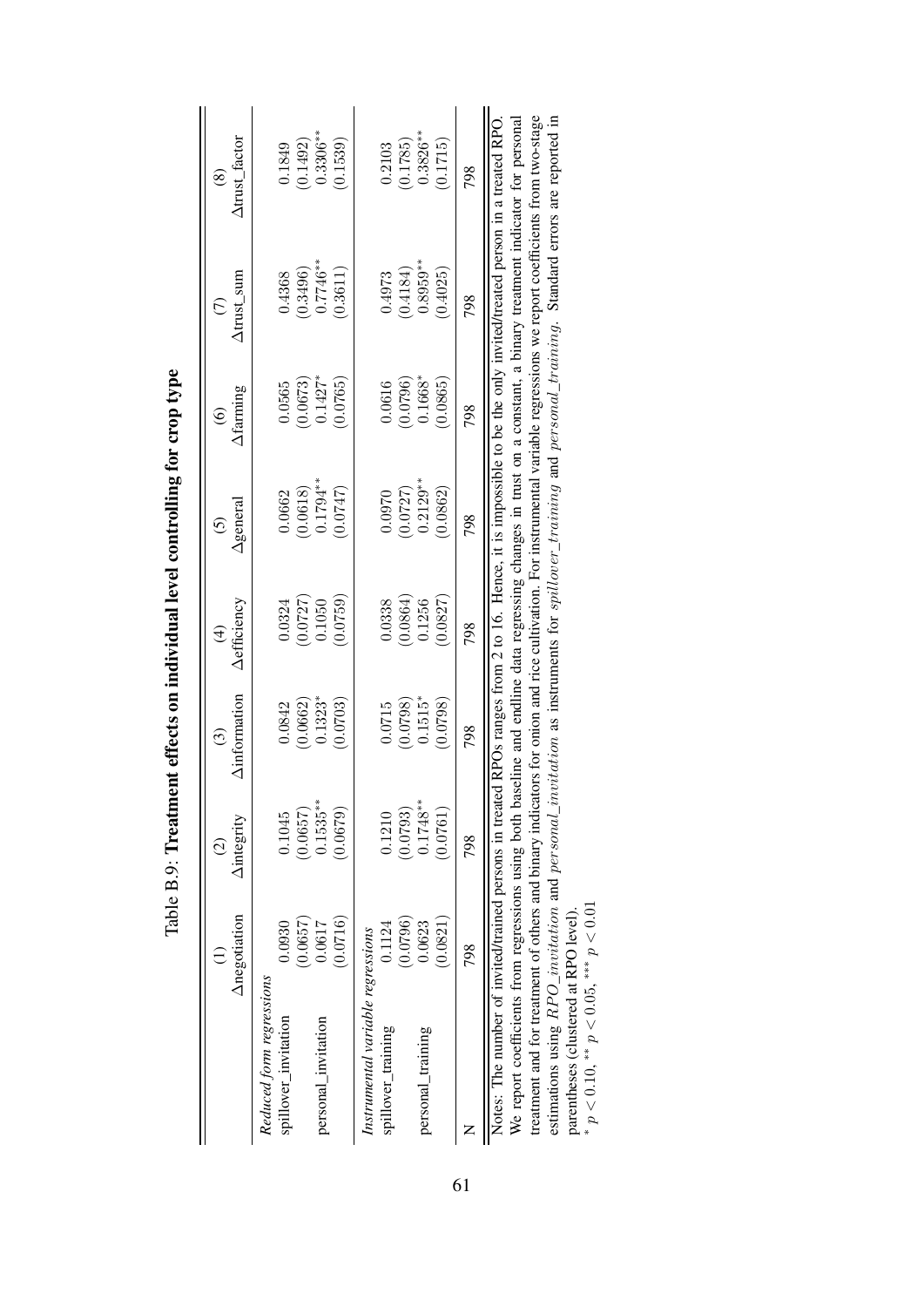|                                                                                                                                                                                                                                                                                                                                               | Anegotiation | <b>Aintegrity</b><br>$\widehat{\circ}$ | <b>Ainformation</b><br>$\widehat{\mathbb{C}}$                                                                | Aefficiency<br>$\widehat{\mathcal{A}}$ | $\Delta$ general<br>$\odot$ | Afaming<br>$\widehat{\circ}$ | Atrust_sum<br>E | Atrust_factor<br>$\circledast$ |
|-----------------------------------------------------------------------------------------------------------------------------------------------------------------------------------------------------------------------------------------------------------------------------------------------------------------------------------------------|--------------|----------------------------------------|--------------------------------------------------------------------------------------------------------------|----------------------------------------|-----------------------------|------------------------------|-----------------|--------------------------------|
| Reduced form regressions                                                                                                                                                                                                                                                                                                                      |              |                                        |                                                                                                              |                                        |                             |                              |                 |                                |
| spillover_invitation                                                                                                                                                                                                                                                                                                                          | 0.1132       | $0.1647***$                            | 0.1369                                                                                                       | 0.0549                                 | 0.0787                      | 0.1164                       | 0.6647          | 0.2828                         |
|                                                                                                                                                                                                                                                                                                                                               | (0.0761)     | (0.0774)                               | (0.0836)                                                                                                     | (0.0866)                               | (0.0817)                    | (0.0825)                     | (0.4254)        | (0.1817)                       |
| personal_invitation                                                                                                                                                                                                                                                                                                                           | 0.0795       | $0.2224***$                            | $0.1910***$                                                                                                  | 0.1247                                 | $0.1892**$                  | $0.2097***$                  | $1.0166***$     | $0.4348***$                    |
|                                                                                                                                                                                                                                                                                                                                               | (0.0886)     | (0.0807)                               | (0.0858)                                                                                                     | 0.0847                                 | (0.0842)                    | (0.0903)                     | (0.4273)        | (0.1821)                       |
| number_invited                                                                                                                                                                                                                                                                                                                                | $-0.0004$    | $-0.0072$                              | $-0.0046$                                                                                                    | 0.0009                                 | 0.0022                      | $-0.0056$                    | $-0.0148$       | $-0.0064$                      |
|                                                                                                                                                                                                                                                                                                                                               | (0.0059)     | (0.0050)                               | (0.0064)                                                                                                     | 0.0048                                 | 0.0077                      | (0.0060)                     | (0.0264)        | (0.0113)                       |
| Instrumental variable regressions                                                                                                                                                                                                                                                                                                             |              |                                        |                                                                                                              |                                        |                             |                              |                 |                                |
| spillover_training                                                                                                                                                                                                                                                                                                                            | 0.1613       | $0.2364***$                            | 0.1949                                                                                                       | 0.0731                                 | 0.1035                      | 0.1651                       | 0.9344          | 0.3976                         |
|                                                                                                                                                                                                                                                                                                                                               | (0.1136)     | (0.1163)                               | (0.1270)                                                                                                     | (0.1242)                               | (0.1204)                    | (0.1191)                     | (0.6259)        | (0.2673)                       |
| personal_training                                                                                                                                                                                                                                                                                                                             | 0.1118       | $0.3048***$                            | $0.2596***$                                                                                                  | 0.1618                                 | $0.2441***$                 | $0.2823**$                   | $1.3644***$     | $0.5835***$                    |
|                                                                                                                                                                                                                                                                                                                                               | (0.1216)     | (0.1137)                               | (0.1221)                                                                                                     | (0.1173)                               | (0.1174)                    | (0.1241)                     | (0.5993)        | (0.2555)                       |
| number_trained                                                                                                                                                                                                                                                                                                                                | $-0.0052$    | $-0.0159$ *                            | $-0.0116$                                                                                                    | $-0.0014$                              | $-0.0010$                   | $-0.0120$                    | $-0.047$        | $-0.0202$                      |
|                                                                                                                                                                                                                                                                                                                                               | (0.0095)     | (0.0090)                               | (0.0111)                                                                                                     | (0.0082)                               | (0.0120)                    | 0.0096                       | (0.0467)        | (0.0200)                       |
|                                                                                                                                                                                                                                                                                                                                               | 798          | 798                                    | 798                                                                                                          | 798                                    | 798                         | 798                          | 798             | 798                            |
| Notes: The number of invited/trained persons in treated                                                                                                                                                                                                                                                                                       |              |                                        | RPOs ranges from 2 to 16. Hence, it is impossible to be the only invited/treated person in a treated RPO. We |                                        |                             |                              |                 |                                |
| and for treatment of others and on the number of invited/trained persons. For instrumental variable regressions we report coefficients from two-stage estimations<br>report coefficients from regressions using both baseline and endline data regressing changes in trust on a constant, a binary treatment indicator for personal treatment |              |                                        |                                                                                                              |                                        |                             |                              |                 |                                |
| using $RPO\_invitation$ , $number\_invited$ and $personal\_invitation$ as instruments for $spillover\_training$ , $number\_trained$ and $perssonal\_training$ . Standard                                                                                                                                                                      |              |                                        |                                                                                                              |                                        |                             |                              |                 |                                |
| errors are reported in parentheses (clustered at RPO level).                                                                                                                                                                                                                                                                                  |              |                                        |                                                                                                              |                                        |                             |                              |                 |                                |
| * $p < 0.10$ , ** $p < 0.05$ , *** $p < 0.01$                                                                                                                                                                                                                                                                                                 |              |                                        |                                                                                                              |                                        |                             |                              |                 |                                |

 $p < 0.10$ ,  $* p < 0.05$ ,  $*** p < 0.01$ 

<span id="page-61-0"></span>Table B.10: Treatment effects on individual level controlling for treatment intensity Table B.10: Treatment effects on individual level controlling for treatment intensity

62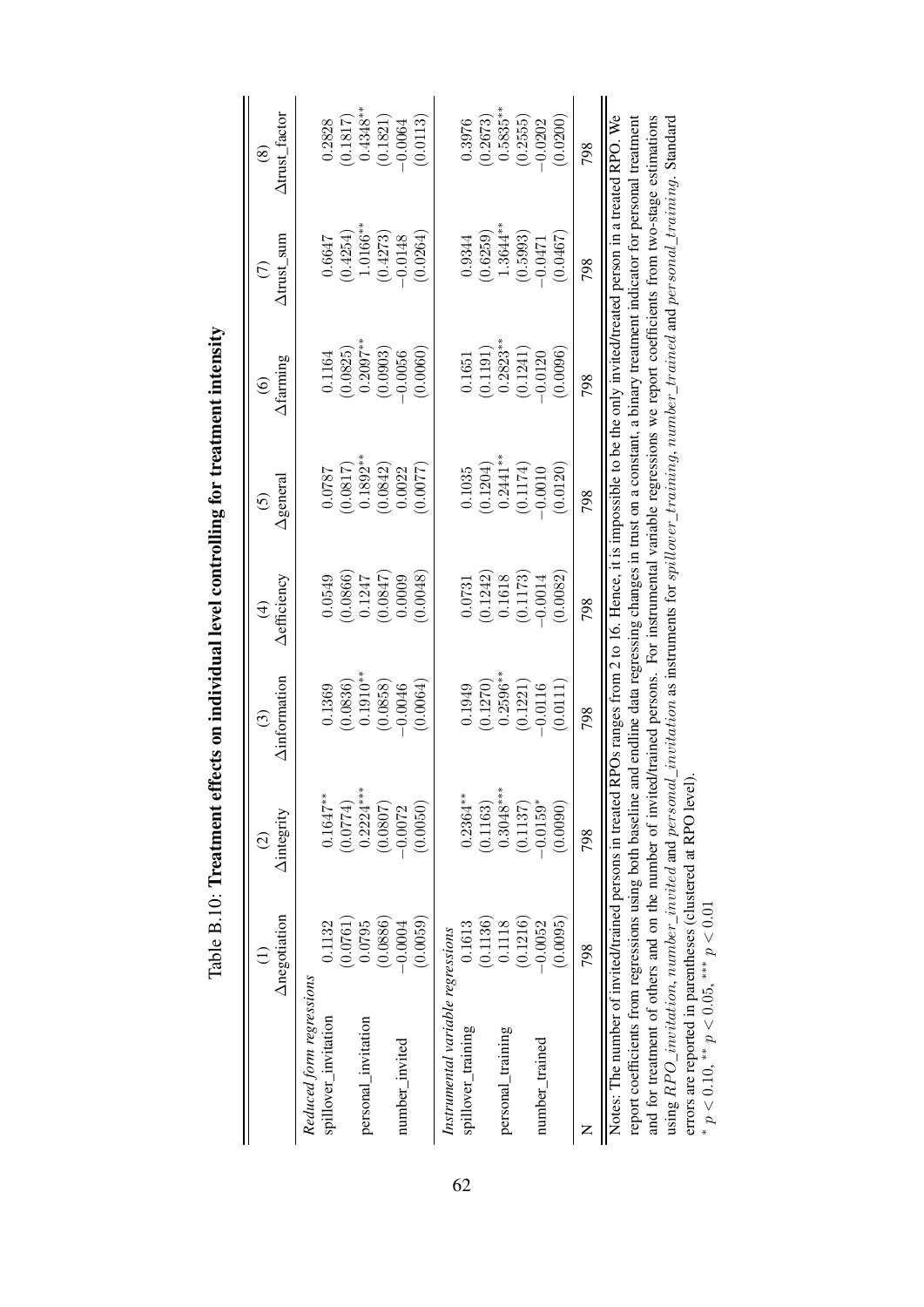| Panel A: no covariates                                                                                                                                                                                                                                                                                                                                                                                                                                                                                                                                                                                 | negotiation             | integrity<br>$\widehat{\omega}$ | information<br>⊙        | efficiency<br>⊕          | general<br>6                                                                                                                                                                                                      | farming<br>ၜ                      | ${\rm ms}$ L ${\rm sun}$<br>E | trust_factor<br>@       |
|--------------------------------------------------------------------------------------------------------------------------------------------------------------------------------------------------------------------------------------------------------------------------------------------------------------------------------------------------------------------------------------------------------------------------------------------------------------------------------------------------------------------------------------------------------------------------------------------------------|-------------------------|---------------------------------|-------------------------|--------------------------|-------------------------------------------------------------------------------------------------------------------------------------------------------------------------------------------------------------------|-----------------------------------|-------------------------------|-------------------------|
| Reduced form regressions<br>spillover_invitation                                                                                                                                                                                                                                                                                                                                                                                                                                                                                                                                                       | $0.1280**$              | $0.1107*$                       | 0.0787                  | 0.0609                   | 0.1029                                                                                                                                                                                                            | 0.1007                            | $0.5812*$                     | $0.2450*$               |
|                                                                                                                                                                                                                                                                                                                                                                                                                                                                                                                                                                                                        | (0.0539)                | (0.0611)                        | (0.0594)                | (0.0651)                 | (0.0625)                                                                                                                                                                                                          | (0.0662)                          | (0.3389)                      | (0.1446)                |
| personal_invitation                                                                                                                                                                                                                                                                                                                                                                                                                                                                                                                                                                                    | $0.1319***$<br>(0.0637) | $0.1893***$<br>(0.0680)         | $0.1476**$<br>(0.0644)  | $0.1763**$<br>(0.0663)   | $0.2265*$<br>(0.0711)                                                                                                                                                                                             | $0.1998*$<br>(0.0716)             | $1.0487***$<br>(0.3645)       | $0.4464**$<br>(0.1552)  |
| trust outcome at baseline                                                                                                                                                                                                                                                                                                                                                                                                                                                                                                                                                                              | $0.1897***$<br>(0.0375) | $0.3599***$<br>(0.0397)         | $0.2893***$<br>(0.0406) | $0.3111**$<br>(6840, 0)  | $0.3380*$<br>(0.0436)                                                                                                                                                                                             | $0.3744***$<br>(0.0417)           | $0.3997***$<br>(0.0430)       | $0.4008***$<br>(0.0431) |
| Instrumental variable regressions<br>spillover_training                                                                                                                                                                                                                                                                                                                                                                                                                                                                                                                                                | $0.1461**$              | $0.1209*$                       | 0.0848                  | 0.0619                   | 0.1096                                                                                                                                                                                                            | 0.1088                            | $0.6326*$                     | 0.2663                  |
|                                                                                                                                                                                                                                                                                                                                                                                                                                                                                                                                                                                                        | (0.0613)                | (0.0694)                        | (0.0675)                | (0.0740)                 | (0.0704)                                                                                                                                                                                                          | (0.0747)                          | (0.3832)                      | (0.1635)                |
| personal_training                                                                                                                                                                                                                                                                                                                                                                                                                                                                                                                                                                                      | $0.1402**$              | $0.2144***$                     | $0.1681**$              | $0.2079**$               | $0.2620***$                                                                                                                                                                                                       | $0.2294***$                       | $1.1950***$                   | $0.5091***$             |
| trust outcome at baseline                                                                                                                                                                                                                                                                                                                                                                                                                                                                                                                                                                              | $0.1801***$<br>(0.0712) | $0.3476***$<br>(0.0744)         | $0.2798***$<br>(0.0703) | $0.3011***$<br>(6070, 0) | $0.3241***$<br>(7770.0)                                                                                                                                                                                           | $0.3627***$<br>(0.0773)           | $0.3846***$<br>(0.3944)       | $0.3857***$<br>(0.1679) |
|                                                                                                                                                                                                                                                                                                                                                                                                                                                                                                                                                                                                        | (0.0380)                | (0.0411)                        | 0.0421                  | (0.0503)                 | 0.0455                                                                                                                                                                                                            | (0.0429)                          | (0.0452)                      | (0.0453)                |
| Panel B: controls for crop type                                                                                                                                                                                                                                                                                                                                                                                                                                                                                                                                                                        |                         |                                 |                         |                          |                                                                                                                                                                                                                   |                                   |                               |                         |
| Reduced form regressions<br>spillover_invitation                                                                                                                                                                                                                                                                                                                                                                                                                                                                                                                                                       | $0.0844*$               | 0.0553                          | 0.0201                  | $-0.0005$                | 0.0350                                                                                                                                                                                                            | 0.0362                            | 0.2460                        | 0.1020                  |
| personal_invitation                                                                                                                                                                                                                                                                                                                                                                                                                                                                                                                                                                                    | $0.0923*$<br>(0.0502)   | $0.1380**$<br>(0.0527)          | $0.0909*$<br>(0.0496)   | $0.1202**$<br>(0.0515)   | $0.1613***$<br>(0.0520)                                                                                                                                                                                           | $0.1380**$<br>(0.0542)            | $0.7401**$<br>(0.2752)        | $0.3148**$<br>(0.1173)  |
|                                                                                                                                                                                                                                                                                                                                                                                                                                                                                                                                                                                                        | $0.1564***$<br>(0.0549) | $0.2825***$<br>(0.0563)         | (0.0512)                | $0.2297***$<br>(0.0516)  | (0.0576)                                                                                                                                                                                                          | (0.0580)                          | $0.3035***$<br>(0.2816)       | $0.3043***$<br>(0.1199) |
| trust outcome at baseline                                                                                                                                                                                                                                                                                                                                                                                                                                                                                                                                                                              | (0.0386)                | (0.0396)                        | $0.2282***$<br>(0.0398) | (6449)                   | $0.2403***$<br>0.0360                                                                                                                                                                                             | $0.2821***$<br>(0.0390)           | (0.0421)                      | (0.0422)                |
| Instrumental variable regressions<br>spillover_training                                                                                                                                                                                                                                                                                                                                                                                                                                                                                                                                                | $0.0996*$               | 0.0600                          | 0.0190                  | $-0.0085$                | 0.0332                                                                                                                                                                                                            | 0.0363                            | 0.2582                        | 0.1067                  |
| personal_training                                                                                                                                                                                                                                                                                                                                                                                                                                                                                                                                                                                      | (0.0600)<br>0.1019      | $0.1631***$<br>(0.0625)         | (0.0590)<br>$0.1098*$   | $0.1497***$<br>(0.0611)  | $0.1951*$<br>(0.0609)                                                                                                                                                                                             | (0.0637)<br>$0.1661$ <sup>2</sup> | $0.8825***$<br>(0.3250)       | $0.3757***$<br>(0.1385) |
|                                                                                                                                                                                                                                                                                                                                                                                                                                                                                                                                                                                                        | (0.0630)                | (0.0630)                        | (0.0574)                | (0.0571)                 | (0.0644)                                                                                                                                                                                                          | (0.0646)                          | (0.3125)                      | (0.1330)                |
| trust outcome at baseline                                                                                                                                                                                                                                                                                                                                                                                                                                                                                                                                                                              | $0.1520***$<br>(0.0379) | $0.2776***$<br>(0.0396)         | $0.2239***$<br>(0.0397) | $0.2249***$<br>(0.0447)  | $0.2334***$<br>(0.0363)                                                                                                                                                                                           | $0.2775***$<br>(0.0386)           | $0.2969***$<br>(6.1419)       | $0.2977***$<br>(0.0420) |
|                                                                                                                                                                                                                                                                                                                                                                                                                                                                                                                                                                                                        | 798                     | 798                             | 798                     | 798                      | 798                                                                                                                                                                                                               | 798                               | 798                           | 798                     |
| regressing trust at endline on a constant, a binary treatment indicator for personal treatment and for treatment of others including the trust level at baseline as covariate. In panel B we report coefficients<br>from regressions additionally including binary indicators for onion and rice cultivation. For instrumental variable regressions we report coefficients from two-stage estimations using RPO <i>invitation</i><br>Notes: The number of invited/trained persons in treated RPOs ranges from 2 to<br>and $personal\_invitation$ as instruments for $spillover\_training$ and $person$ |                         |                                 |                         |                          | 16. Hence, it is impossible to be the only invited/treated person in a treated RPO. We report coefficients from regressions<br>al_training. Standard errors are reported in parentheses (clustered at RPO level). |                                   |                               |                         |
| * $p < 0.10$ , ** $p < 0.05$ , *** $p < 0.01$                                                                                                                                                                                                                                                                                                                                                                                                                                                                                                                                                          |                         |                                 |                         |                          |                                                                                                                                                                                                                   |                                   |                               |                         |

<span id="page-62-0"></span>Table B.11: Treatment effects on individual level-ANCOVA Table B.11: Treatment effects on individual level—ANCOVA

 $p < 0.10$ , \*\*  $p < 0.05$ , \*\*\*  $p < 0.01$